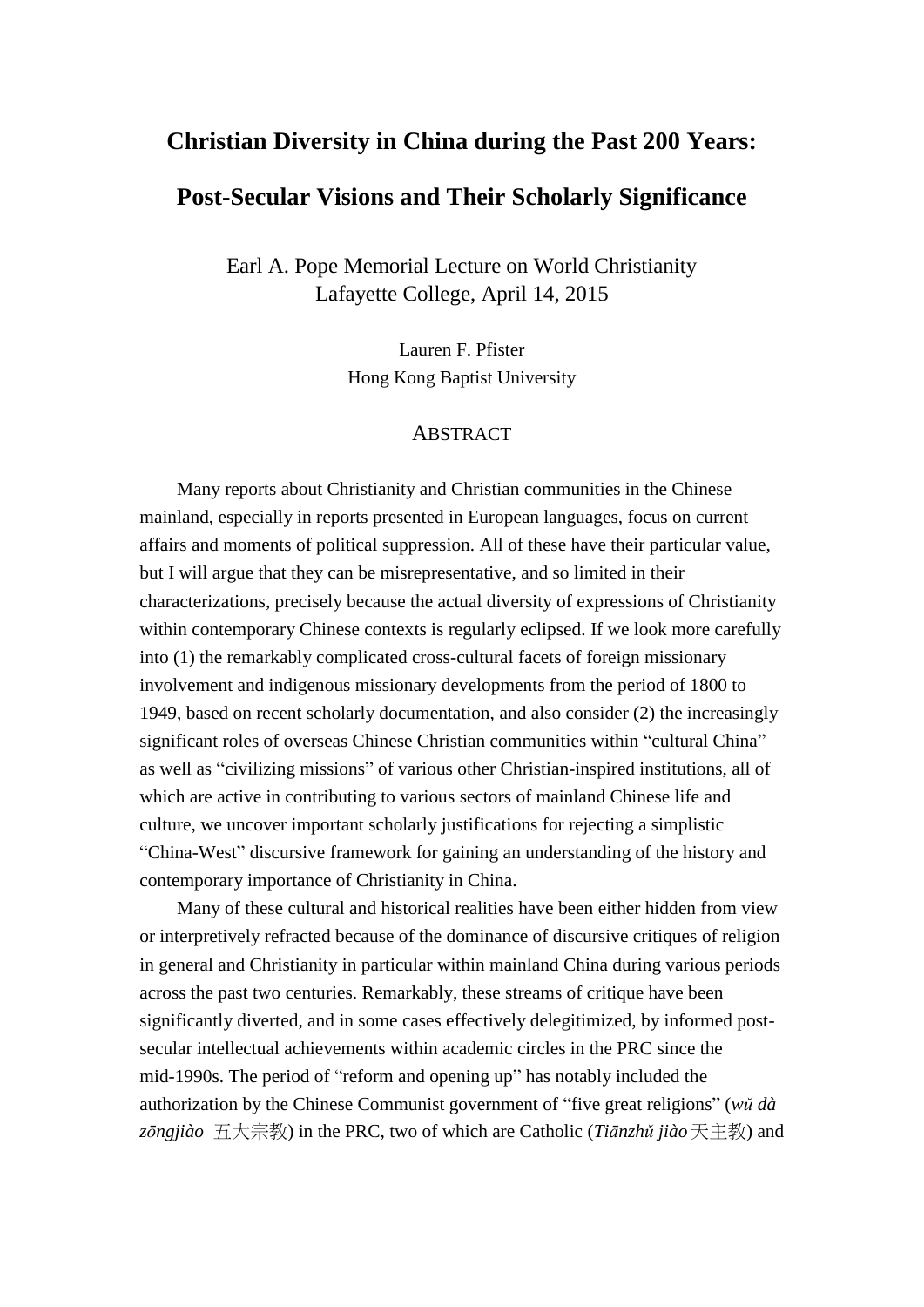Protestant (*Jīdū jiào* 基督教 or *Jīdū xīn jiào* 基督新教) forms of Christianity (which can be referred to more generally as *Jīdū zōngjiào* 基督宗教).

My intention here is to present an exploratory interdisciplinary essay based upon a particular understanding of a set of dialectical movements affecting cultural transformations during the past two centuries within China and "cultural China", all of which seek to manifest the significance of the diversity found within Christianity (or "Christianities" as found in Chinese cultural contexts) and relocate them near the center of a post-secular understanding of religious life within our early 21<sup>st</sup> century, especially (but not exclusively) as it is manifest within the People's Republic of China. My purposes in this lecture will involve highlighting four major themes informed by post-secular visions about Christianity in China during the past two centuries that I believe do justify a regular effort by scholars to underscore the diversity of Christian expressions in mainland Chinese contexts. These four themes include

- Revealing how recent scholarship has documented the remarkable diversity of the institutionalized denominational forms of Christianity that were involved in China in the period from 1800 to 1949.
- Reasserting the historical importance of the Tàipíng Rebellion the Heavenly Kingdom of Supreme Peace (*Tàipíng Tiānguó* 太平天國) – as an admittedly twisted form of Christian expression that became politically polarized, militarily energized, and religiously extremist, and parallels later sectarian and heterodox development of new religions in China.
- Exploring the diversity of indigenous forms of Christianity in contemporary PRC, which include multi-ethnic and multi-lingual Christian communities, minority people's Christian communities among Chinese citizens, foreign national Chinese communities, and a growing number of foreign and indigenous "civilizing mission" parachurch organizations which are working in various sectors of PRC society.
- Characterizing the post-secular intellectual environment that has created new opportunities for Christian expressions in contemporary PRC as well as elsewhere in cultural China.

This lecture consists of six sections, and in the printed form it includes a bibliography and an important appendix. Within the first three sections I offer an account of the dialectical cultural transformation that will serve as a historical framework for our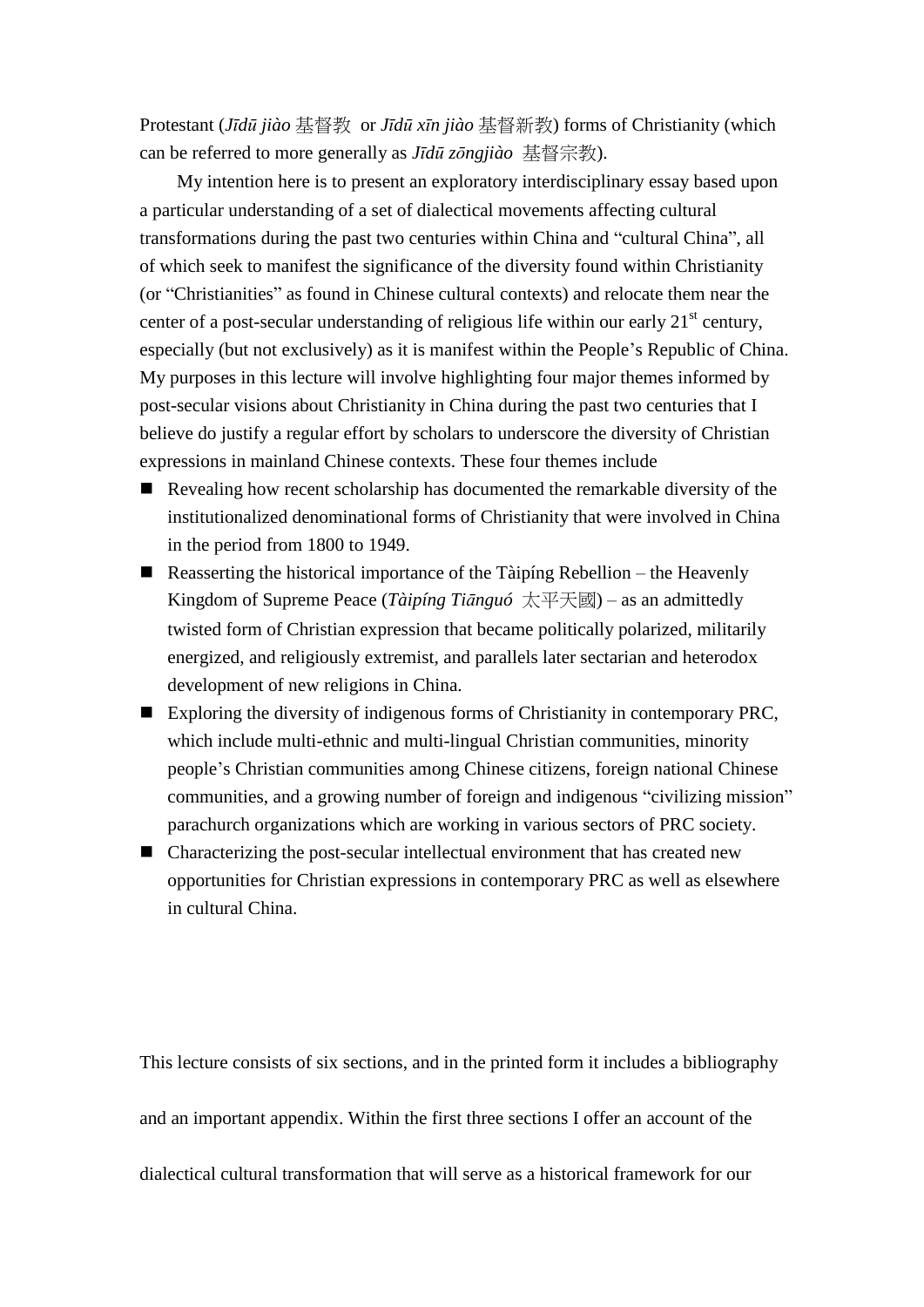discussion, and then take time to question certain commonplace notions about China (section two) and also elaborate the meaning of post-secularity and its relevance to our discussion (section three). Subsequently, I offer a general overview of four major dialectical cultural transformations that have occurred in China since 1800, indicating how these major cultural shifts have affected the nature and growth of Christianity in China and its impact on the diversity of Chinese Christianity in particular (section four). This leads to the fifth section where I will spend more time in elaborating the post-secular factors in the post-Máoist era, within China and in cultural China, emphasizing how the modern development of a post-traditional Chinese culture has supported Christian diversity and helped to mold a wide variety of Christian forms of life. I will argue that these serve as "living options" for contemporary Chinese citizens as well as Chinese persons living outside of the mainland.

The final section involves a number of concluding meditations which seek once more to underscore how the current post-secular environment has heightened Christian diversity in China, making these alternative forms of religious life quite attractive to many Chinese citizens as one option for personal transformation and new identity formation within modern post-traditional Chinese cultural settings.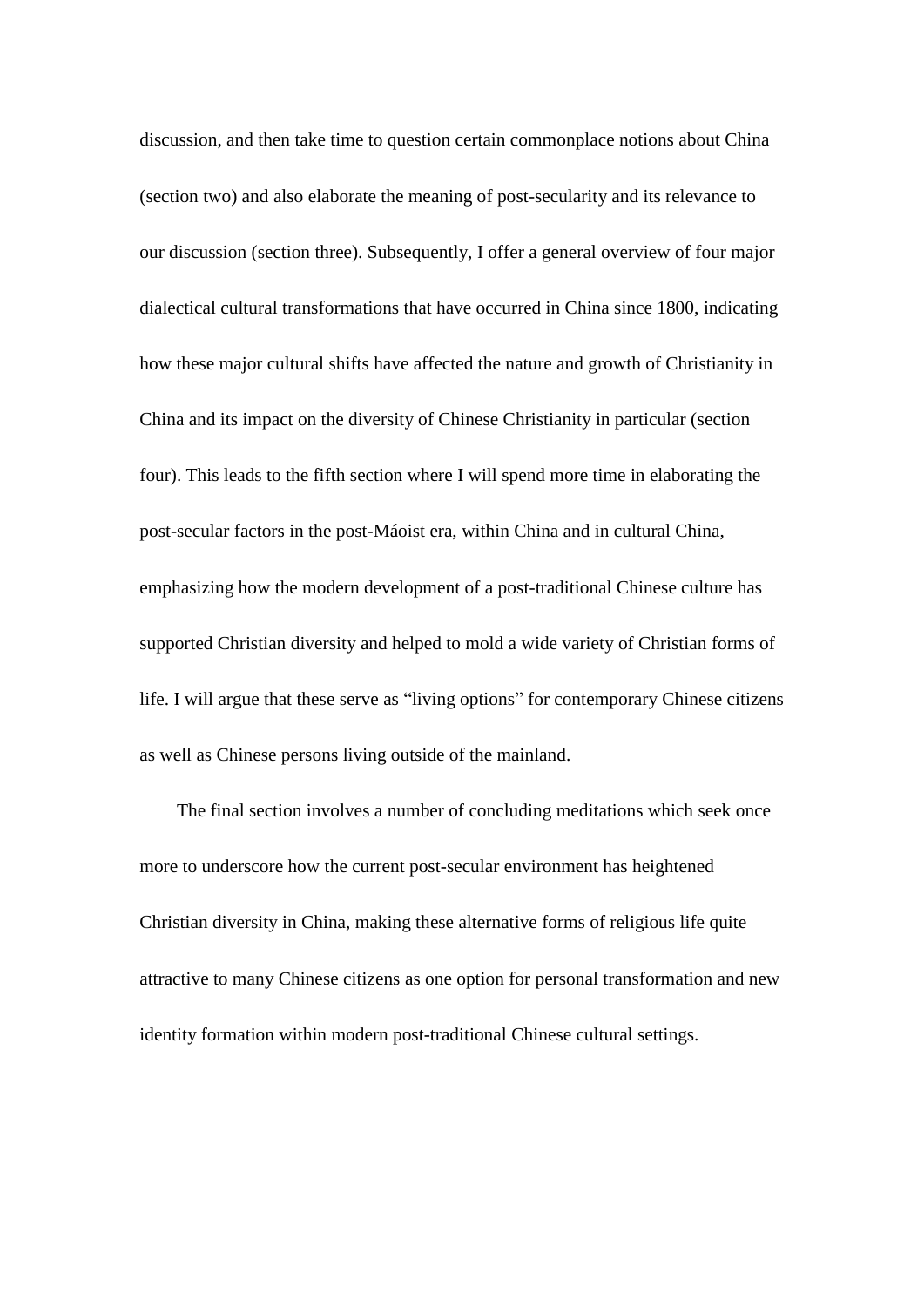*I. Discerning Dialectical Cultural Transformations in China's Recent Past* During the previous two centuries the nature of Chinese societies and the political infrastructure of the traditional Chinese imperial state have been radically transformed, so that the standardized Ruist("Confucian")-inspired forms of traditional Chinese life<sup>1</sup> have been largely destroyed and replaced by what should be referred to as "post-traditional Chinese" forms of life and society. It is this basic transformative context that should frame our discussion about the Christian diversity manifest in China during the past two hundred years. It was Wolfgang Franke<sup>2</sup> who recognized the linkages between the Tàipíng Rebellion (1851-1864), the Chinese Democratic Revolution of 1911, and the Chinese Communist Revolution in 1949, each taking on a more and more devastating role in opposing and delegitimizing previous regimes and challenging as well as replacing, as much as it was possible, the changing forms of Chinese values and institutions that those previous regimes supported. I will argue that the roles of various forms of Christianity resident in China and elsewhere – where Chinese persons lived during these periods – engaged in dialectically intensified transformative movements within these cultural settings that set up

<sup>1</sup> Here I am thinking particularly of the Chéng-Zhū 程朱 School of Principle-centered Learning (*lǐxué* 理學), which was imperially authorized during the Qīng dynasty (1664-1911), so that its impact on all forms of education, on ritual life, and on upward mobility through civil examinations, was profoundly formative within traditional Chinese forms of life.

<sup>2</sup> See Wolfgang Franke, *A Century of Chinese Revolution, 1851-1949*, trans. Stanley Rudman (Columbia: University of South Carolina Press, 1970). His original work was published in German as *Das Jahrhundert der chinesischen Revolution 1851–1949* (München: Oldenbourg, 1958). It was revised and published in 1980, but the English version reflects only the first edition of this work.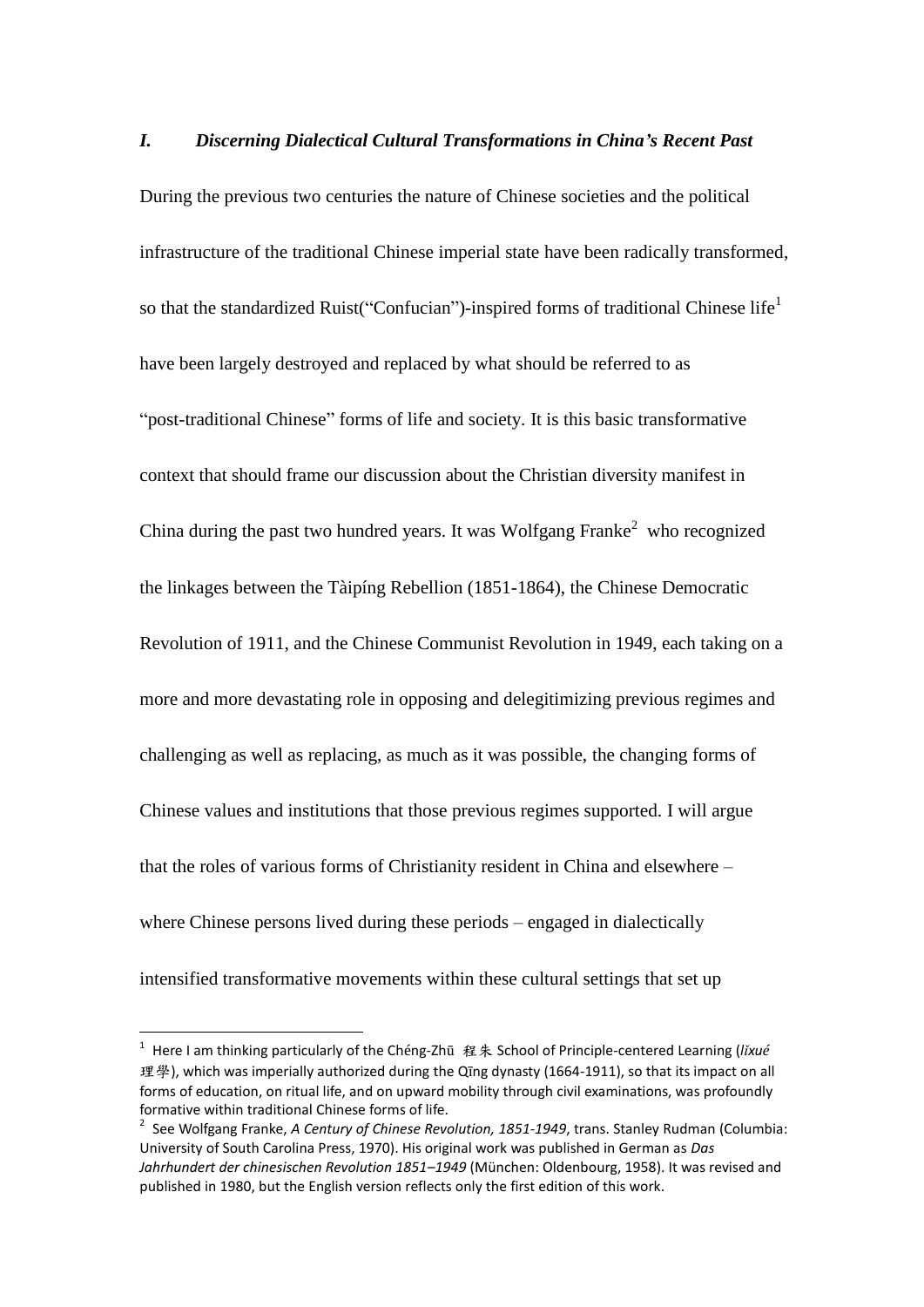differing kinds of alternatives to the authorized Ruist-inspired traditional forms of Chinese life during the Qīng dynasty, and later on took up modern alternatives within post-traditional cultural settings, even as other alternatives in other religious, secular, and political circles simultaneously took part in these cultural transformations.<sup>3</sup> Because these cultural transformations involved several military revolutions that promoted new "modern" alternatives to traditional forms of life<sup>4</sup>  $-$  rejecting traditional values and institutions in excessive ways that created resistance among those who did not align themselves with militant social groups, $5$  and leading to periods of excessive violence and social breakdown that required a dialectical opposition to arise in order to correct these extreme cultural movements – the

My own first attempt to come to grips with such a complicated dialectical process promoting transformative change during the last two centuries was expressed in an unpublished essay entitled "Sublating our Pasts and Being Assured of Eternity: Cultural Dialectics within the Formation of Biblically-Based Chinese Christianity During the Past 150 Years." It was prepared as a part of a larger book project in Taiwan that never came into being, but prompted me to consider these matters in great detail. See Pfister (unpublished).

<sup>4</sup> Here I am indebted to the studies of modern European revolutions by Eugen Rosenstock-Huessy, whose accounts have convinced me that the two Chinese revolutions occurring in 1911 and 1949 participated as revolutionary extensions of those European precedents through the influences of Chinese reformers and Chinese revolutionaries inspired by them. Consult Eugen Rosenstock-Huessy, *Out of Revolution: Autobiography of Western Man* (Providence: Berg, 1993), originally published in 1938. This latest version is introduced by the Harvard Law professor and Christian intellectual, Harold J. Berman, who himself had some important intellectual influences in the legal transitions that took place in post-Máo China.

<sup>5</sup> The extreme political situations that reflect this excessive side to the  $20^{th}$  century Chinese revolutions include the warlord period during the Chinese Republic period (starting in the late 1920s and extending through the 1930s until the Japanese war of aggression required a coordinated response), and the experience of the "Great Cultural Revolution" (*wénhuà dà gémìng* 文化大革命) normally associated with the period from 1966 to 1976, the latter year being the time Máo Zédōng 毛澤東 died.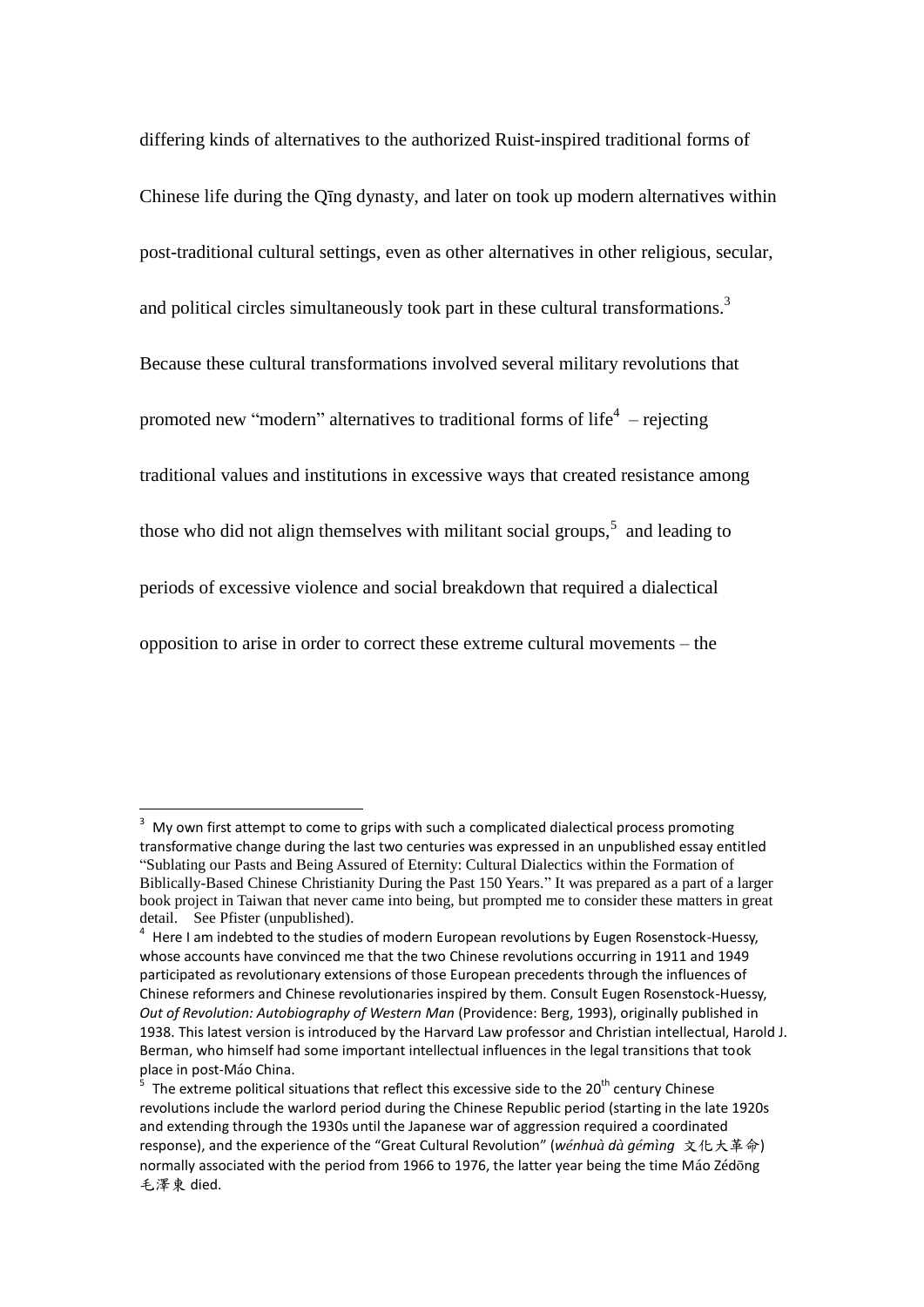alternative forms of certain kinds of Christian life that served as viable spiritual transformative options<sup>6</sup> became more and more attractive to modern Chinese citizens.

Here, once again, the diversity of expressions of Christianity within Chinese contexts requires us to be more precise about which kinds of Christian life served in this manner, and so can highlight how in our current age some forms of Christianity are now considered to be part of post-traditional Chinese forms of life, while others may still be considered "foreign". Notably, it has not been so long ago that, on the one hand, major works on the history of Christianity did not include any section related to Chinese Christianity, and on the other hand, that studies of "Chinese religion" or "Chinese religious life" did not refer at all to Christianity. Now various scholars in these realms are realizing this is an inadequate account of past and contemporary Chinese cultural situations, and so are starting to correct these oversights.<sup>7</sup> This

 6 As explanation of "spiritual revolution" and one aspect of its Christian expression during the late Qīng period has been explored at length in Pfister (forthcoming), "Distinguishing Spiritual Revolution from Military Revolution: Meditations on the Impact of Chinese Literature by Protestant Missionary-Scholars in Late Traditional China".

 $7$  Where other histories of Christianity have remained Euro-centric in their interpretation and coverage, other works have extended beyond these limits, including two notable volumes on the history of Christianity in Asia by Samuel Hugh Moftett, the second volume being directly related to our topic (Moffett (2005). In addition, Willard Oxtoby included brief references to Chinese Christianity in both of his volumes on "Eastern" and "Western Traditions" of "World Religions" (Oxtoby (2002a) and (2002b), while more substantial accounts are presented in the discussion of "World Christianities" in *The Cambridge History of Christianity* for the 19<sup>th</sup> and 20<sup>th</sup> centuries (consult Gilley and Stanley (2006) and McLeod (2006).

With regard to "Chinese Religion", it was the academic standard to not discuss Chinese forms of Christianity in earlier accounts (as in Thompson (1989), Paper and Thompson (1998)), while those that referred to the plurality of "Chinese religions" still may not include expressions of Chinese Christianity or Chinese Islam among them (such as Lopez (1996)). Changes in this realm of academic study have come about only fairly recently, with the studies of *The Religious Question in Modern China* and *Chinese Religious Life* that include discussions of both Chinese Christianity and Chinese Islam appearing in 2011 (consult Goossaert and Palmer (2011) and Palmer, Shive, Wickeri (2011)).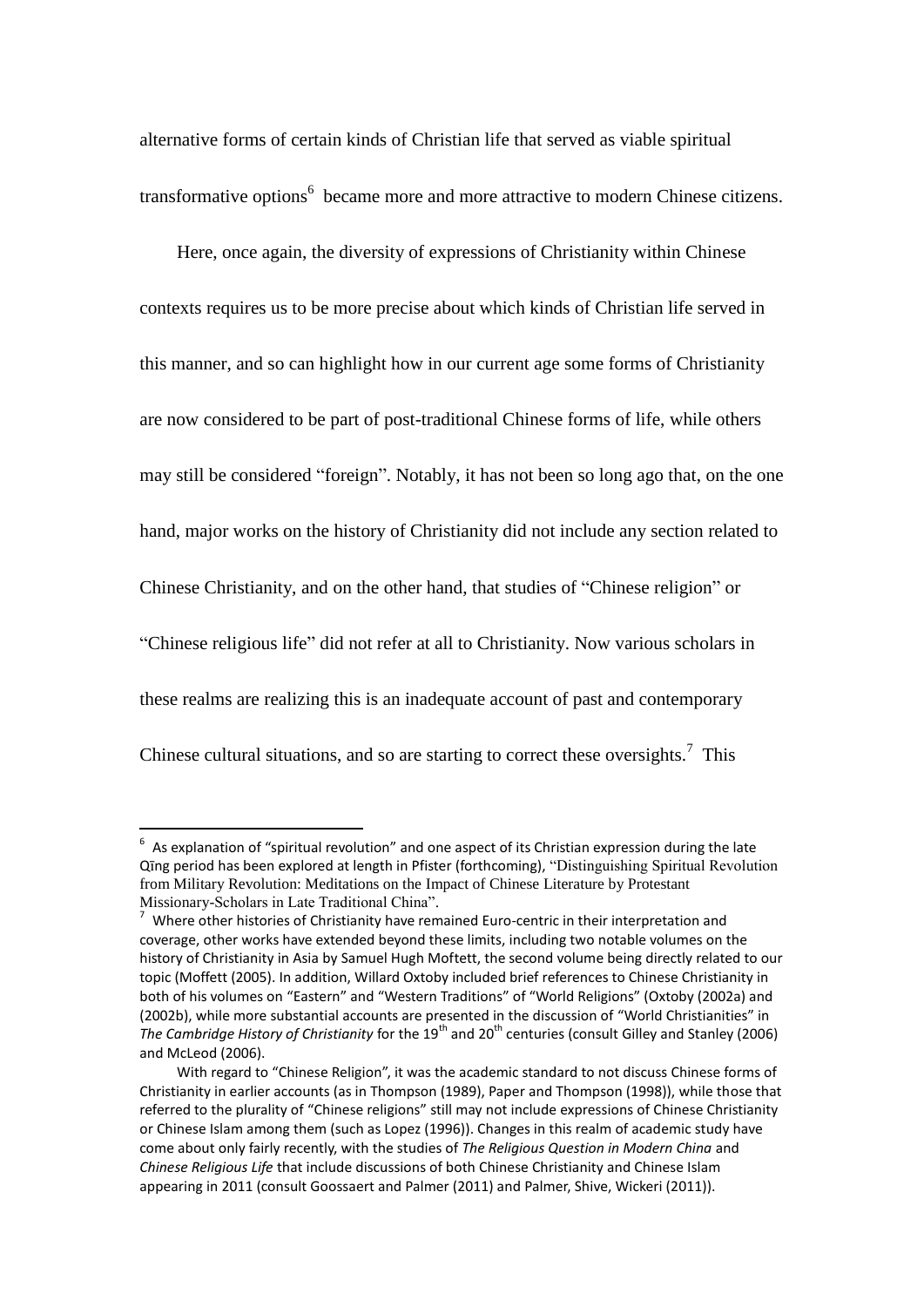correction is also being done in Chinese scholarly works dealing with the history of Christianity.<sup>8</sup> I will argue here that this process of identification with Christian traditions by Chinese citizens and Chinese persons living elsewhere participates in specific dialectical cultural transformations that took place at particular times in the past two hundred years, and that were profoundly significant in the sustenance of Chinese Christian communities. These cultural transformations and options for new identities have continued to occur in new and more diverse manners during the first decades of the 21st century.

### *II. Reconsidering Certain Terms of Reference for this Study*

Having worked within American Chinese studies and European sinological traditions for nearly four decades, I have become progressively more aware of the significance of various terms of reference for China that may reflect different periods of its cultural presence, but also reveal something of the etymological influences at work within different linguistic corridors of those traditions.

For example, some of the key terms of reference for "China" appear to be quite disparate: there is the normal term used by many Chinese persons even to this day,

<sup>8</sup> As found in Táng 唐 (1993) as well as Táo 陶 and Leung 梁 (2004). Yet it is notable that among those writing and publishing monographs in English about Christianity in China, it is seldom one finds a Chinese scholar among those who contribute to such volumes. This comes in spite of the fact that works within this field in the Chinese linguistic medium there are examples of those who include accounts of foreign missionary activities and Chinese Christianity as sections within their history of Christianity.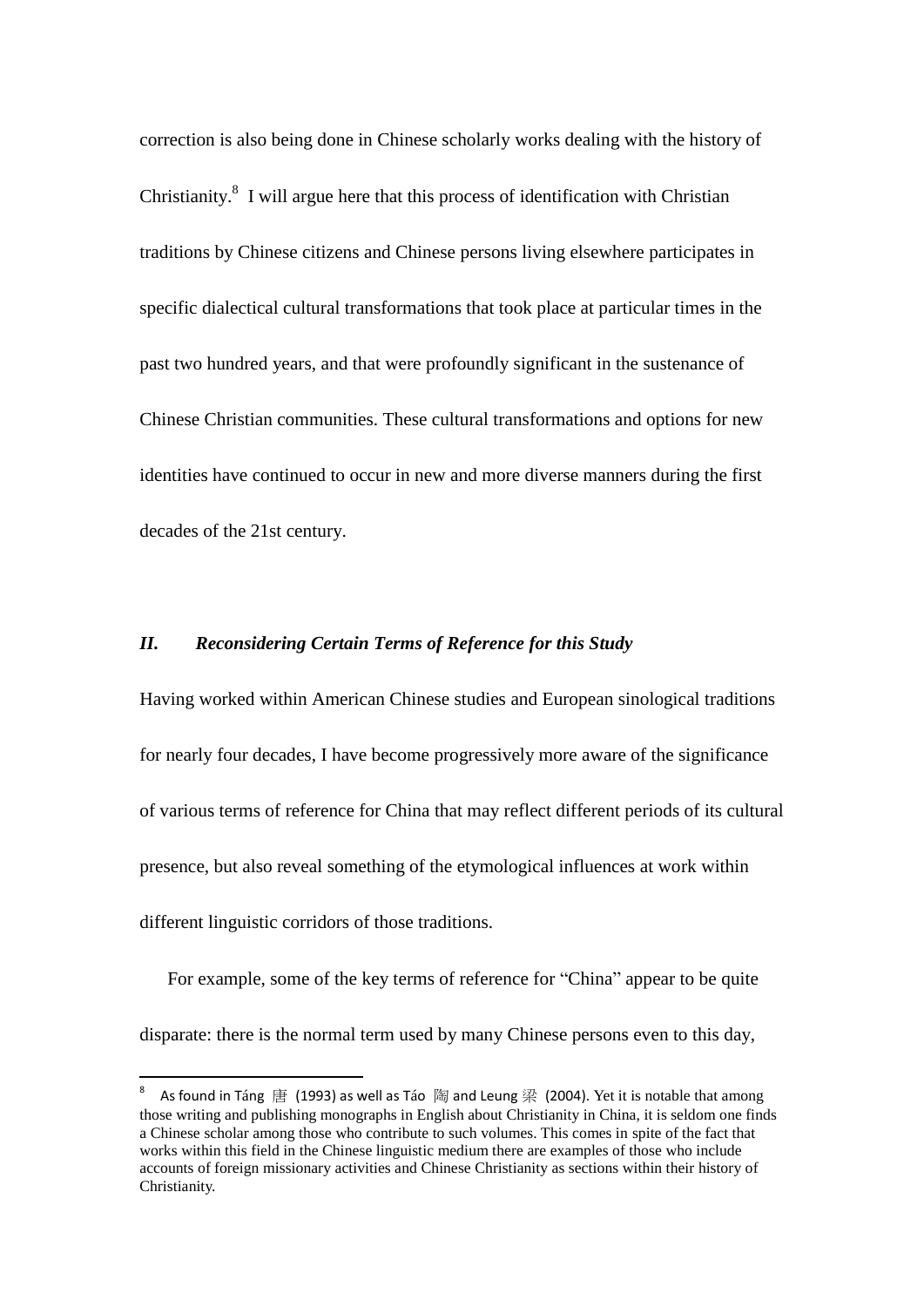speaking of the "Middle Kingdom" or "nation in the center" (*Zhōngguó* 中國), and so reflecting a worldview that has actually become anachronous during the  $20<sup>th</sup>$  century. In Russian we find references to "Cathay" (Китаи), reminiscent of a term of reference made prominent through Marco Polo and others during the Mongolian-led Yuán dynasty (1206-1368). In English we refer to "China" as if its identity is tied to being a source of porcelain ware; nevertheless, one can also find this term of reference in the Japanese use of *Zhīnà* 支那 (as opposed to *Chūgaku* or the "Middle Kingdom"). Officially, the current name of the People's Republic of China (subsequently PRC) does not use the term "China" at all, but instead relies on other terminology. *Zhōnghuá rénmín gōnghéguó* 中華人民共和國, besides declaring its political alignment, also combines reference to the "middle" with a connection to the aesthetic term for what is "magnificent" and "brilliant" (*huá* 華). A notable Chinese-English dictionary published in contemporary China indicates that this phrasing reflects an ancient image of the Huáxià 華夏 dynasty (circa 2070 BCE – 16<sup>th</sup> century BCE),<sup>9</sup> and so in some sense might be seen as seeking to identify itself as a new dynastic order under the Chinese Communist Party. My suspicion is that most persons who

<sup>&</sup>lt;sup>9</sup> Under the third definition for the term huá (in simplified form  $\#$ ), the character is said to refer to "China" and then immediately following comes Huáxià 华夏, an "ancient name for China". Consult 中國社會科學院語言研究所辭典編輯室 編《漢英雙語現代漢語辭典》*Hàn Yīng shuāngyǔ xiàndài Hànyǔ cídiǎn* [The Contemporary Chinese Dictionary (Chinese-English Edition)], 北京: 外語教學與 研究出版社, 2002: 832. All this being said, the term Hua Xia can still be used in a popular sense for "Chinese persons". In Beijing it is found in the name of a store *Huá Xià Liángzí* 華夏良子, which could be rendered as "a fine Chinese son".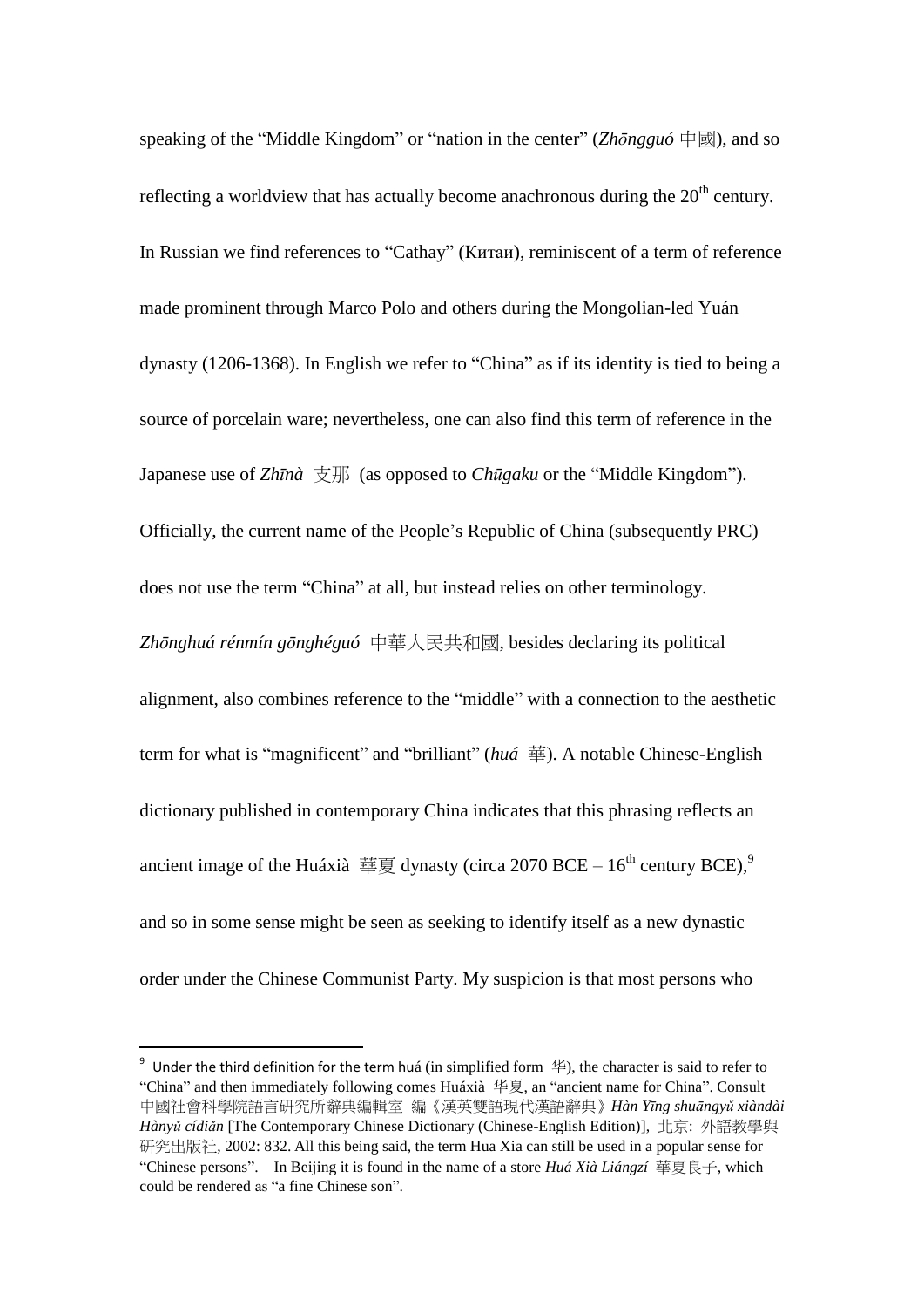employ these (and the related) terms in their various contemporary languages are more or less unaware of their philological and etymological backgrounds, and so use them as mere "terms of reference".

Yet it is the last first and the last reference terms that are found to be ubiquitous within the normal language of mainland Chinese persons and among ethnic Chinese persons; nevertheless, it is the first tern more than the last that is found especially among those who are not PRC citizens. Both still have their impact in forming the consciousness of those who are citizens: Chinese persons generally conceive themselves as belonging to a "nation in the middle" of our contemporary world, and that they are a glorious and magnificent people.<sup>10</sup> These more or less conscious dimensions of national identity have been harnessed by local, provincial, and national leaders at different times in history to incite anger against aggressors, pride in their "long history and traditional culture", and promotion of various other kinds of national interests.<sup>11</sup> When these have been employed to prompt opposition against "foreign religions" during the late Qīng period, crowds of vigilanti-like patriots could be quickly formed to protest and attach those who belonged to such communities, including Chinese Roman Catholic and Chinese Protestant Christians.

 $10$  Having underscored this point, it would be unfair to not indicate that among the nations of the world that Chinese persons speak about, Americans are from the "beautiful nation", Germans are part of the "virtuous nation", UK citizens belong to the "brave nation", among some others.

 $11$  Perhaps the most recent international display of immense impact were the events associated with the 2008 Olympics held in different venues in Běijīng, Qīngdǎo and Hong Kong.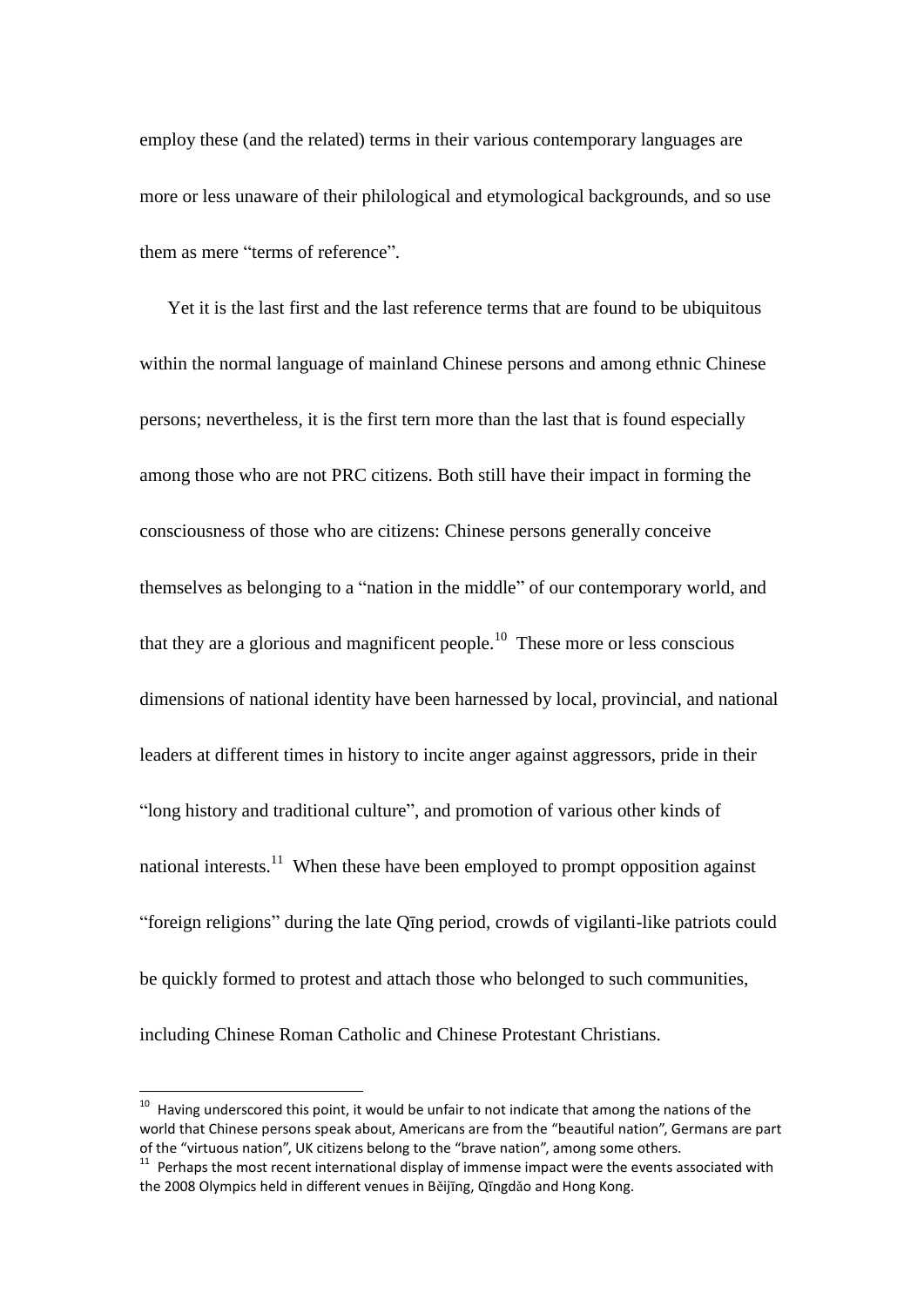Secondly, in order to gain a more dynamic view of the diversity of Christianity among Chinese persons and communities, we also need to dislodge ourselves from having a simple "mainland" focus in discussing "China". Because the last two centuries have been particularly difficult for common Chinese persons among all other Chinese citizens, many of them were caught between warring factions and immensely threatened, there are many stories of emigration from China into numerous other modern states. As a consequence, the existence of "China towns" are easily documented in many countries in Southeast Asia, the Pacific region, North America and Europe, among other places. It is not insignificant to add to this fact that due to their emigration from mainland China, many Chinese persons have also been contacted by other religious groups overseas, and so quite a significant number have become Roman Catholics or Protestant Christians.<sup>12</sup> In the case of Hong Kong, another kind of emigration occurred. It is well known that many who left the British colony before the 1997 assumption of PRC sovereignty there were middle-class Hong Kong Protestant Christians, constituting a much higher percentage of those emigrants than their numbers within the whole of Hong Kong society. These Chinese Christian emigrants self-consciously took their religions (as did those of other religious traditions as well) with them to the places where they immigrated. Among some

 $12$  There are a good number of references to these various kinds of Chinese Christian communities found in *The Encyclopedia of the Chinese Overseas* (consult Pan (1998)).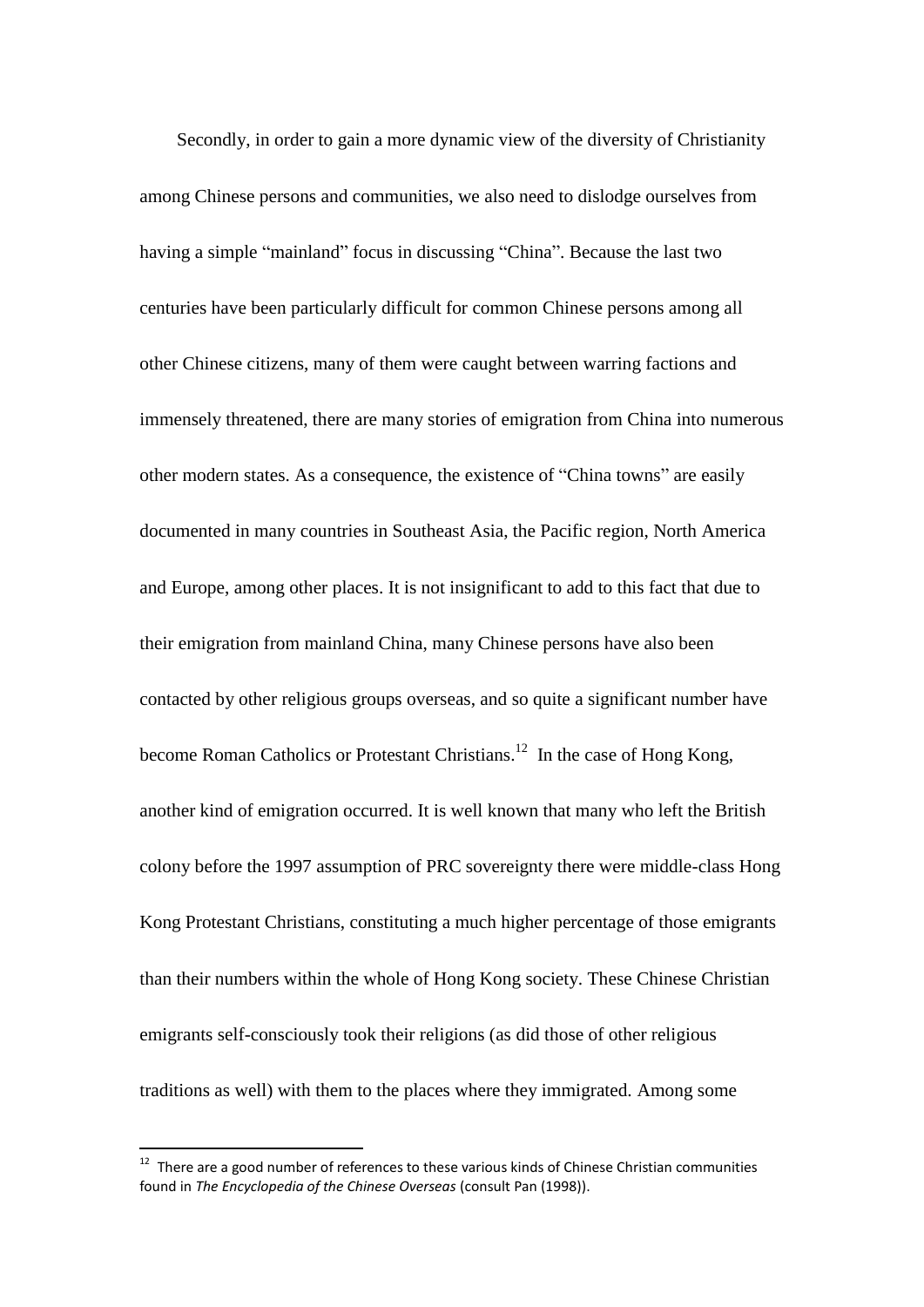scholars in the last several decades a new term related to "cultural China" has consequently been employed to indicate those ethnic Chinese and other scholars who, living overseas, are competent Chinese speakers and study various aspects of Chinese worlds. Among these are also Chinese Christian intellectuals, many of whom have continuing interactive relationships with mainland Chinese persons and institutions. Beyond all these aspects of the "China" I want to address to a more or less degree here, I would want to underscore that there are a good number of ethnic minorities who are Chinese citizens in Taiwan and the PRC and who have also become Christians.<sup>13</sup> This adds significantly to the Christian diversity among Chinese persons.

All this is to say that when I use the English term "China", I would want to assume this larger range of references to ethnic Chinese persons and other persons who are Chinese citizens. At times in what follows I will underscore this emphasis by indicating a particular emphasis among these various Chinese cultural settings.

Complicating this basic conceptual framework about "China" and "Chinese people" is the fact that what many foreigners consider to be "Christianity" may not be what Chinese scholars and common Chinese citizens themselves understand by the

 $13$  The most substantial interpretive work I am aware of in this regard, besides those important statistical efforts pursued by others in "global Christian studies", is found in Covell (1995). I would guess that there have been even more works of this sort during the past twenty years, but I myself am not yet informed about them.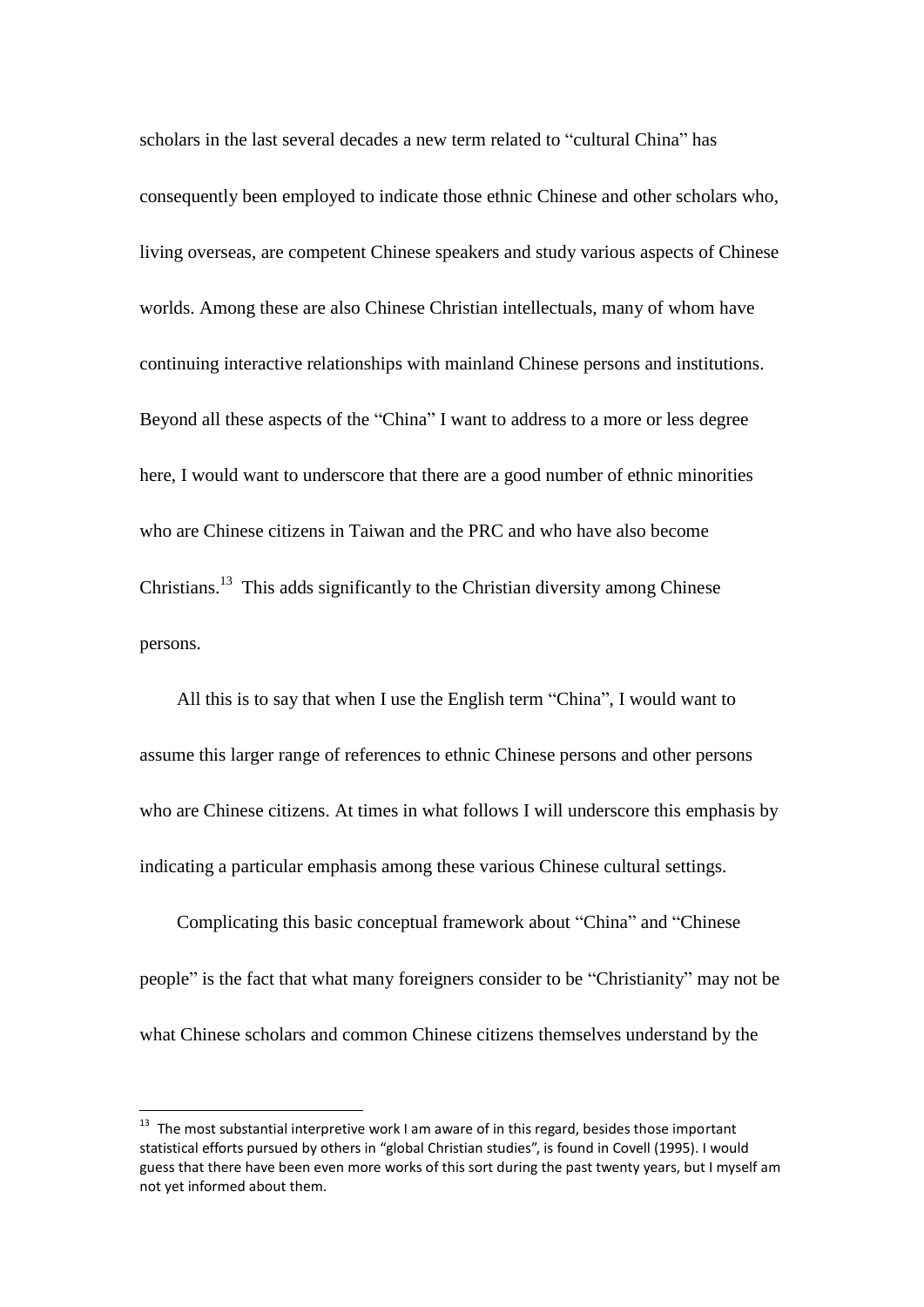terms they employ for "Christianity". In this regard, it is important for all of us to decipher distinctions and ambiguities in Chinese language about "Christianity" itself. From the political point of view in the PRC, two of the five nationally "recognized religions" are Catholic (*Tiānzhǔ jiào*天主教) and Protestant (*Jīdū jiào*基督教 or *Jīdū xīn jiào* 基督新教), the former *not* being necessarily identified with Roman Catholicism (*Luómǎ Tiānzhǔ jiào* 羅馬天主教).<sup>14</sup> Though Russian Orthodox monks and parishioners have lived in China since the early  $18<sup>th</sup>$  century, they are referred to as "Eastern Orthodox teachings" (*Dōngzhèng jiào* 東正教), and are not further identified with Greek, Russian or other cultural expressions of that form of Christianity.<sup>15</sup> Many times the most inclusive term employed for "Christianity" is *Jīdū jiào*基督教, which as I already noted above is normally also employed to refer to Protestant Christianity;<sup>16</sup> for this reason, some have begun to adopt an alternative reference term for this most general word, that being *Jīdū zōngjiào* 基督宗教 (lit. "Christ Religion"). Another more abbreviated way to refer to "Christianity" is by the first character of the name of Yahweh and Jesus, or *Yējiào* 耶教, and sometimes in

 $14$  See an older account of these basic matters from a late 20<sup>th</sup> century Chinese perspective in Luo Zhufeng (1991), and many articulate accounts of the diversities even among these two main trends are found in Táo and Leung (2004).

<sup>&</sup>lt;sup>15</sup> Find summary accounts of Eastern Orthodox Christians in China written by Alexander Lomanov at three points within the massive second volume of the Handbook of Christianity in China (Tiedemann (2010).

 $16$  Obviously, this can be very confusing for the uninformed. For example, the history of Christianity written by Táng (1993) and the collection of articles produced under the editorship of Táo and Leung (2004) actually use the term with its most expansive meaning, while a volume by Gōng Yīngyàn 龔纓晏 entitled《浙江早期基督教史》*Zhéjiāng zǎoqí Jīdūjiào shǐ* [A History of Christianity in its Early Phases in Zhejiang Province] (杭州: 杭州出版社, 2010) actually only discusses various kind of Protestant Christian mission work and Chinese Protestant converts associated with those missions.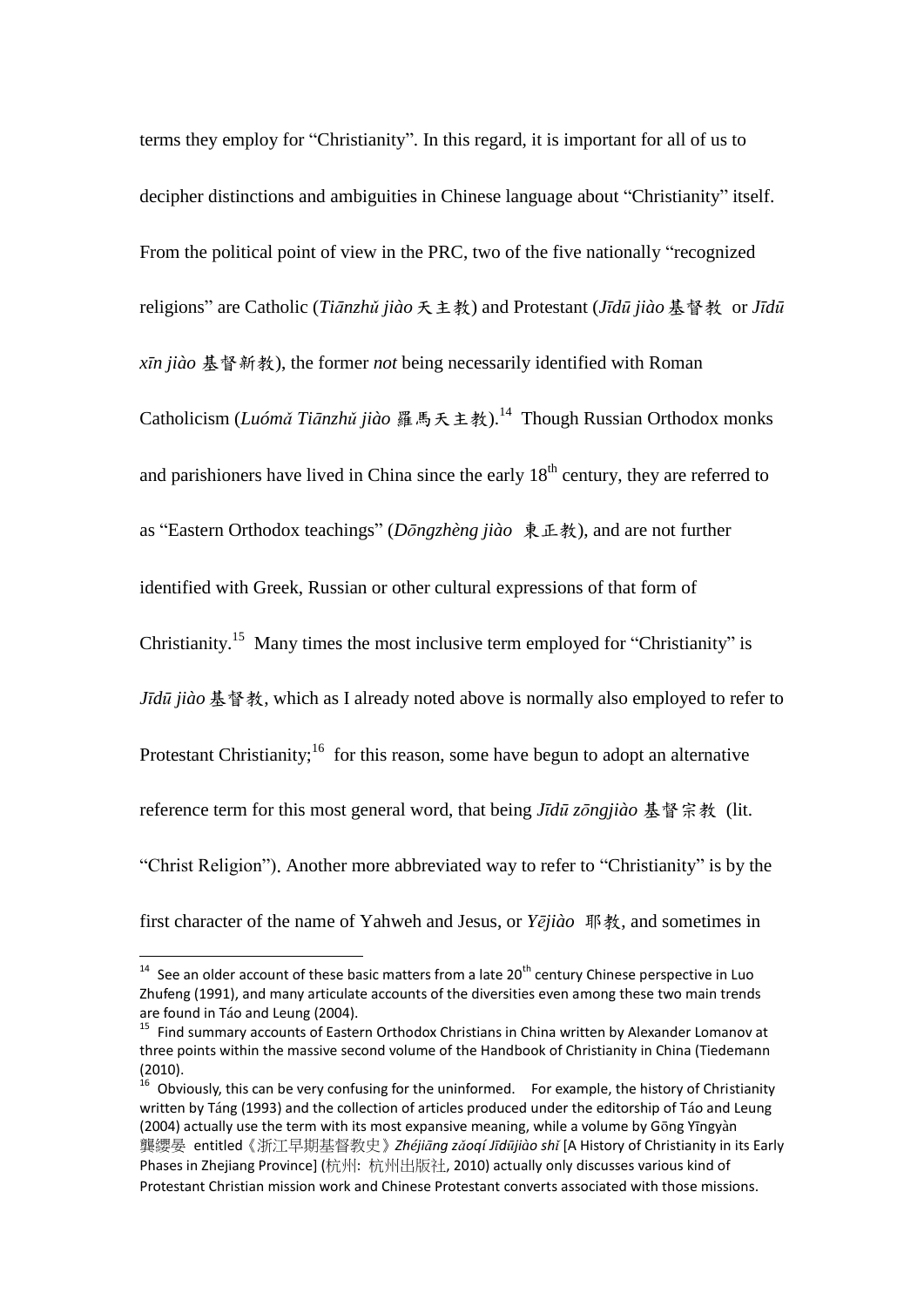combinations such as *Rú Yē duìhuà* 雨耶對話 (intending to refer to "Ruist-Christian dialogue"). Nevertheless, this particular form of reference is not as often found, and sometimes may carry a pejorative sense of antagonism against Christianity in its use.

Similarly, the term employed for missionary (*chuánjiàoshì* 傳教士) could be used for any religious persons that seek to gain converts, usually as full time professionals devoted to this purpose, but it normally is employed without any further qualification for "Christian missionaries" of all sorts, although many times the reference is more strictly limited to Protestant missionaries.<sup>17</sup>

Foreign missionaries have formed the backbone of most Christian communities within China for many years, especially in the  $19<sup>th</sup>$  century, but also in the first half of the  $20<sup>th</sup>$  century. Some are notable as "missionary-scholars",  $^{18}$  because they have become major cultural and academic figures related to the study of China; these served as examples for Chinese Christians especially among those who developed a form of Christian life we could refer to as "pastor-scholars".

Having tackled some of the most basic conceptual problems that can arise when referring to "China" and "Christianity", it is necessary also here to problematize the very commonly found expressions of "East-West" (*Dōng Xī fāng* 東西方) and

<sup>&</sup>lt;sup>17</sup> A counter-example to this claim is the book by Zhāng Xīpíng 張西平 (2005), which refers to "missionary sinology", but by this is actually discussing only Roman Catholic foreign missionaries studies about China. Both Gù Chángshēng (1981, but more in the later versions of this work) and Wáng Xiǎocháo (1997) uses the term to refer to both Roman Catholic and Protestant missionaries. <sup>18</sup> Consult Pfister (2010).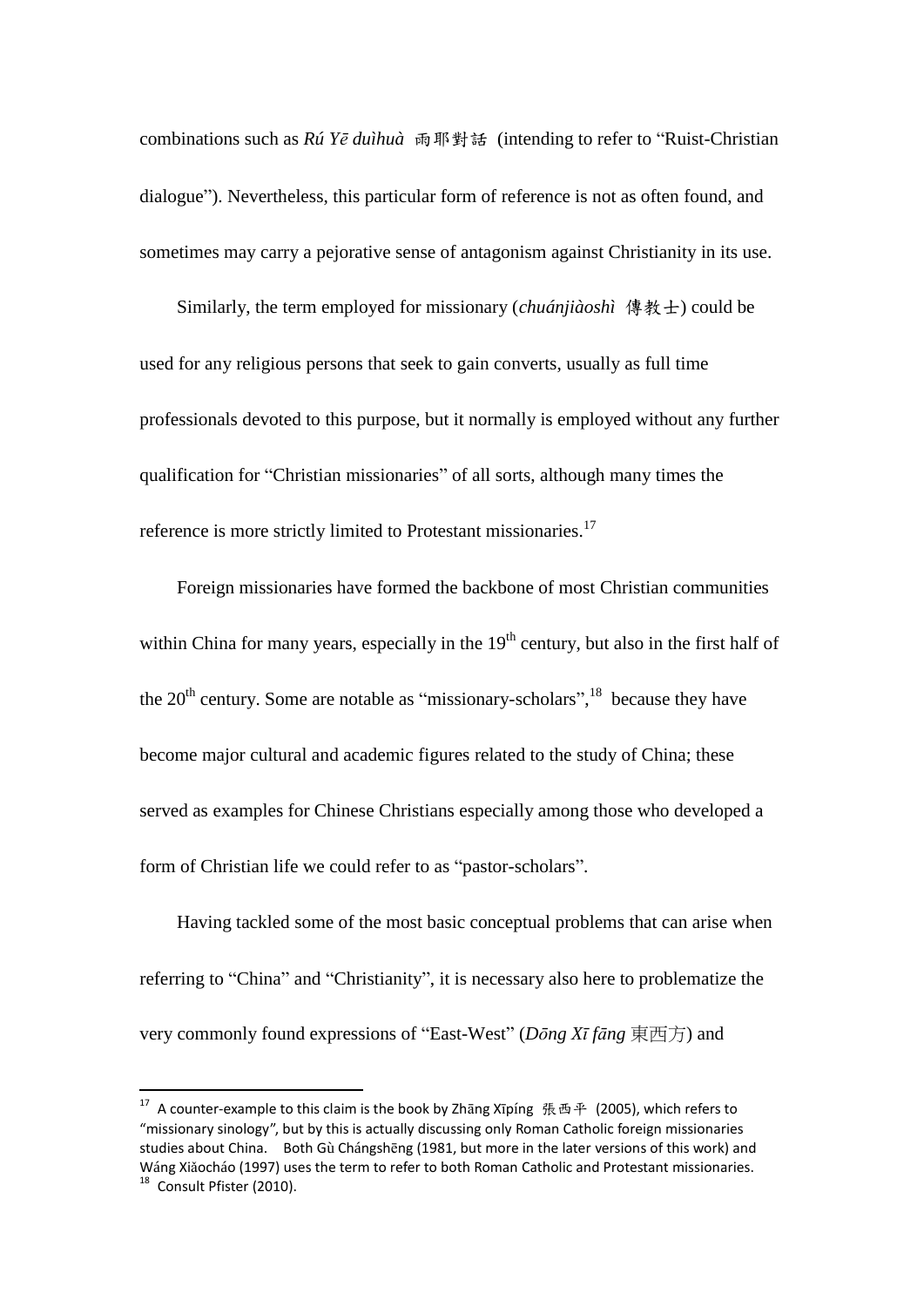"China-West" (*Zhōng Xī* 中西) contrasts, expressions found often enough in works within European languages, but phrases which are ubiquitous in everyday Chinese talk as well as in Chinese scholarly publications. These phrases are actually part of a discursive simplification, often used for inciting political sensitivities, and many times also employed as camouflage for portraying a particular person's biases about some facet of Chinese or non-Chinese cultures. One of the very good reasons for not adopting this form of expression and thought is precisely to highlight the diversity of Christian expressions within Chinese cultural contexts, rather than to suggest that "all forms of Christianity are the same" and are "essentially Western".<sup>19</sup> When taken from a historical perspective, it is quite easy to indicate how the term, "West", or the phrase "The West", is employed in Chinese linguistic contexts at different historical periods to refer to very different cultural, national and international settings. For example, for very many pre-19<sup>th</sup> century imperial Chinese contexts, the "West" in written works as well as speech referred most often to the Indian continent and subculture where the Buddha and Buddhists originally came from. By the time of the mid-19<sup>th</sup> century during the Qīng dynasty, the "West" obviously referred to European countries, and subsequently, especially after World War II, it was a means to refer primarily to the USA, and even more generally to nations associated with the United Nations (even

 $19$  Consult also Pfister (2003a), where the discussion seeks to indicate how getting rid of such a polarized discursive frame of reference can have very positive impact on comparative philosophical themes within the history of Chinese philosophical traditions.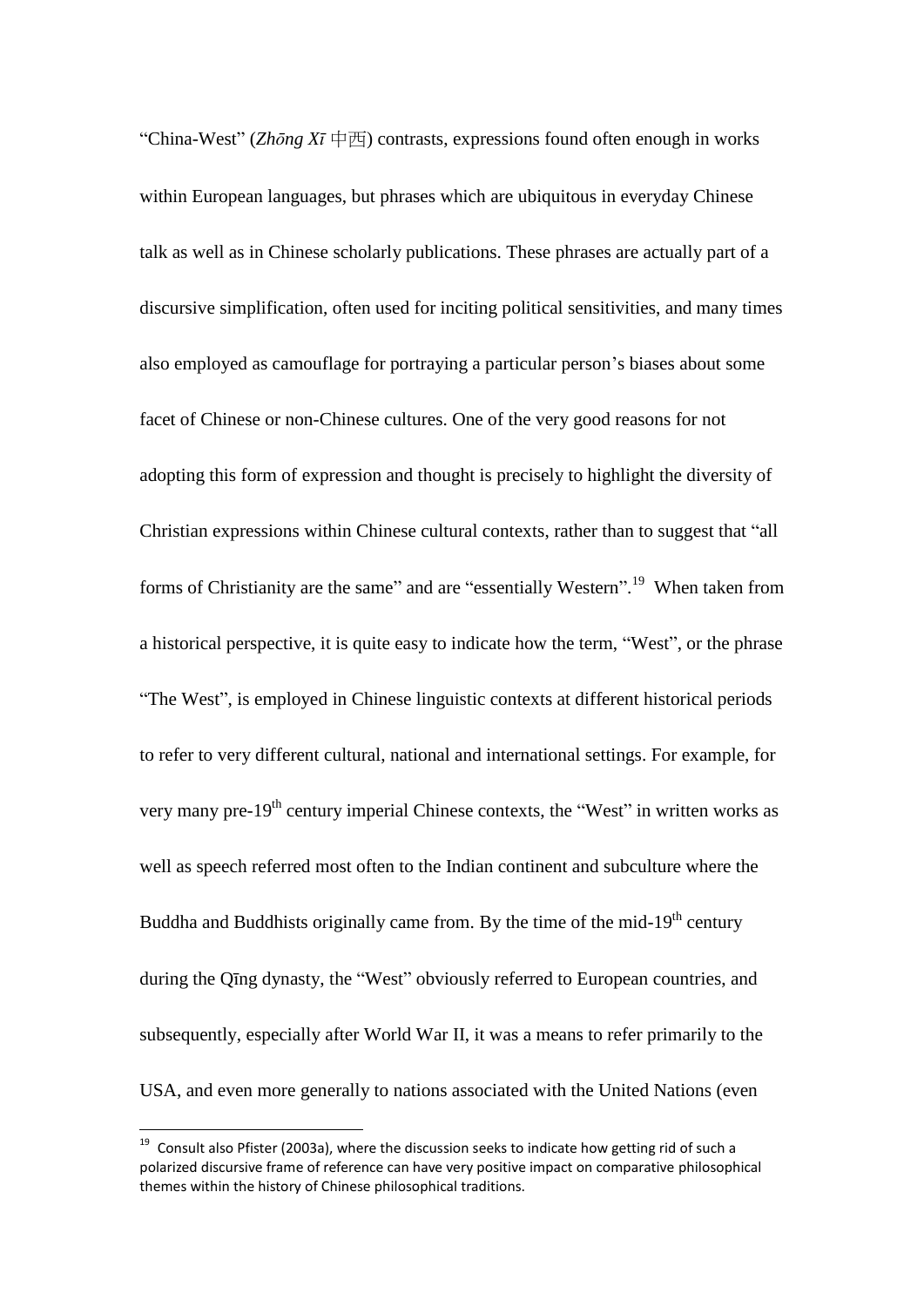though many of them are not "Western" in any normal sense of that term). In common parlance, the "West" refers to almost anything that is considered to be "modern", which is sometimes "foreign", but may at times be something modern and Chinese in contemporary settings.<sup>20</sup> Oftentimes, these phrases are employed to emphasize how something is not suitably "Chinese", but is considered to be part of some power opposed to some particular conceptual construction of "traditional Chinese culture". It is precisely in this sense that these phrases can be employed to incite aggressive opposition against anything that is considered to be "unacceptable".

### *III. Post-Secularity and Its Significance for the Study of Christianity in China*

Modernity, argues the elderly Peter L. Berger and his philosophical collaborator,

Anton C. Zijderveld, leads to the promotion of beliefs and values that support

plurality, but oppose the principled skepticism inherent in philosophical pluralism.<sup>21</sup>

What distinguishes this claim from some form of secularism, as Jürgen Habermas has

also underscored, $^{22}$  is that it questions the moral neutrality and universal claims made

in support of secular values.

1

In the context of a plurality of modern worldviews within which secular positions are no longer considered neutral and/or unbiased, post-secular

<sup>&</sup>lt;sup>20</sup> So, for example, clothes worn by young Chinese professionals may have been made in China, and reflect modern styles, but are still referred to as "Western" (because they contrast with "traditional Chinese clothes" in the eye of the beholder).

 $^{21}$  Discussed in detail in Berger and Zijderveld (2009): 49-68, 89-120 and 121-146, and commented on in Pfister (2012a): 125.

 $22$  As cited and explained in Wolin (2005).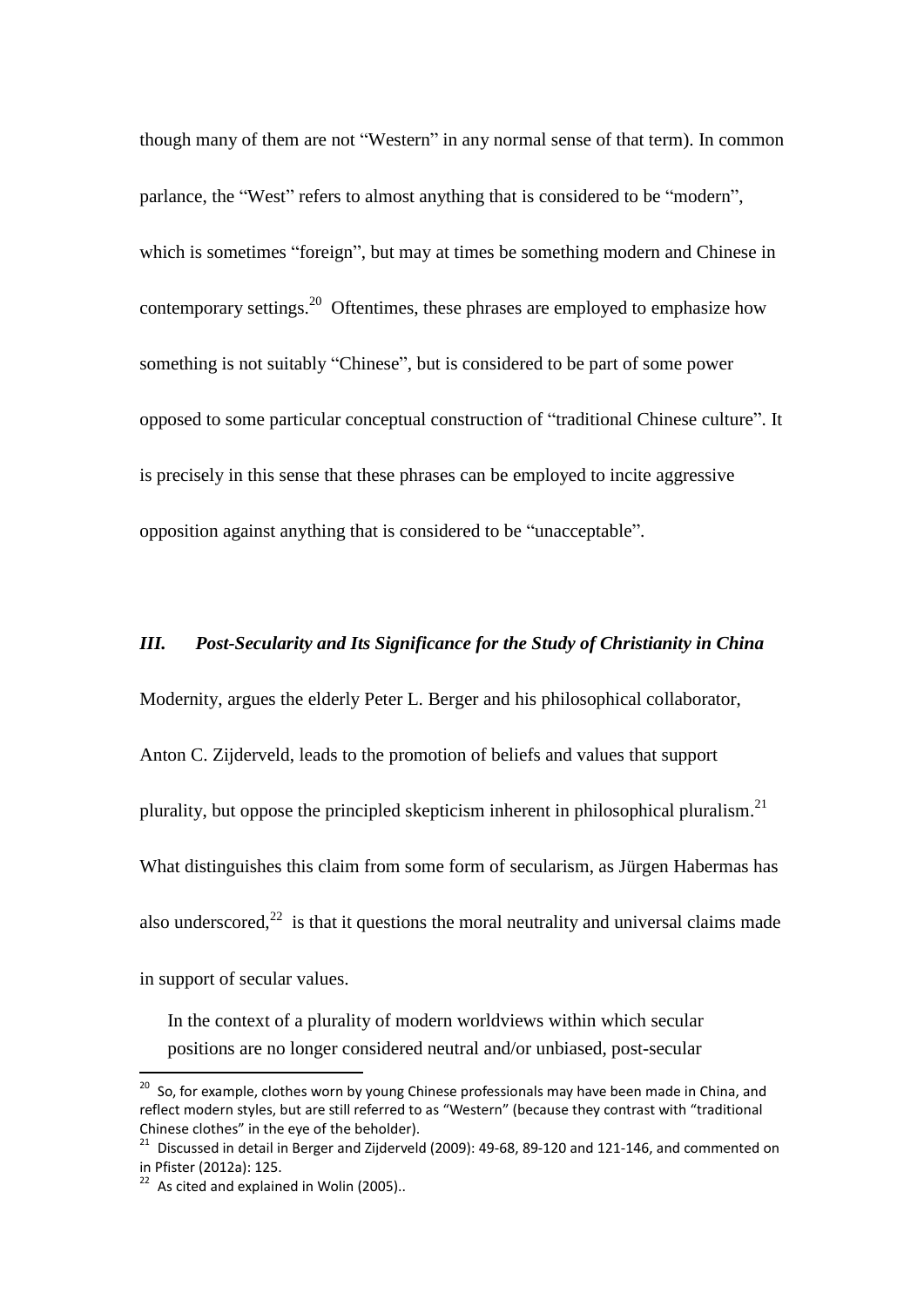intellectuals recognize that these modern worldviews include those representing religious traditions, and so reevaluate them on the basis of their preferred interpretive position.<sup>23</sup>

Not only is there no neutral secular position, there are in fact a plurality of secularisms that all must be reconsidered from the interpretive understanding that realizes that they can no longer be seen as "hermeneutically neutral or value-free interpretive orientation[s]".<sup>24</sup> Certainly there are some secularists who find this situation abhorrent and confusing, and so they remain in principle unable to adjust their own preconceived worldviews<sup>25</sup> in the light of the new evidence related to the vitality of contemporary religious traditions that are not only "culturally constructive" but also "socially and critically engaged".<sup>26</sup> Other secularists may not adjust their convictions, but do become involved with religious groups precisely because they are effective, and so are essentially "strategic post-secular secularists".<sup>27</sup> Those like Habermas shift their previous secularist values and interpretive positions, and adjust to the point of displaying not only religious tolerance, but also "genuine sympathy for particular religious traditions", even though they themselves do not adhere to any religious tradition.<sup>28</sup> These are considered to be "engaged post-secular intellectuals", who may be further contrasted with "engaged post-secular religious intellectuals" precisely

 $23$  Quoted from Pfister (2012a): 123.

<sup>&</sup>lt;sup>24</sup> Cited from Pfister (2012a): 129.

<sup>&</sup>lt;sup>25</sup> These persons are consequently described and categorized as "resistant post-secular secularists" in Pfister (2012a): 126-127.

<sup>&</sup>lt;sup>26</sup> Quoting from Pfister (2012a): 129.

<sup>27</sup> Described in Pfister (2012a): 127.

<sup>&</sup>lt;sup>28</sup> Citations come from Pfister (2012a): 128.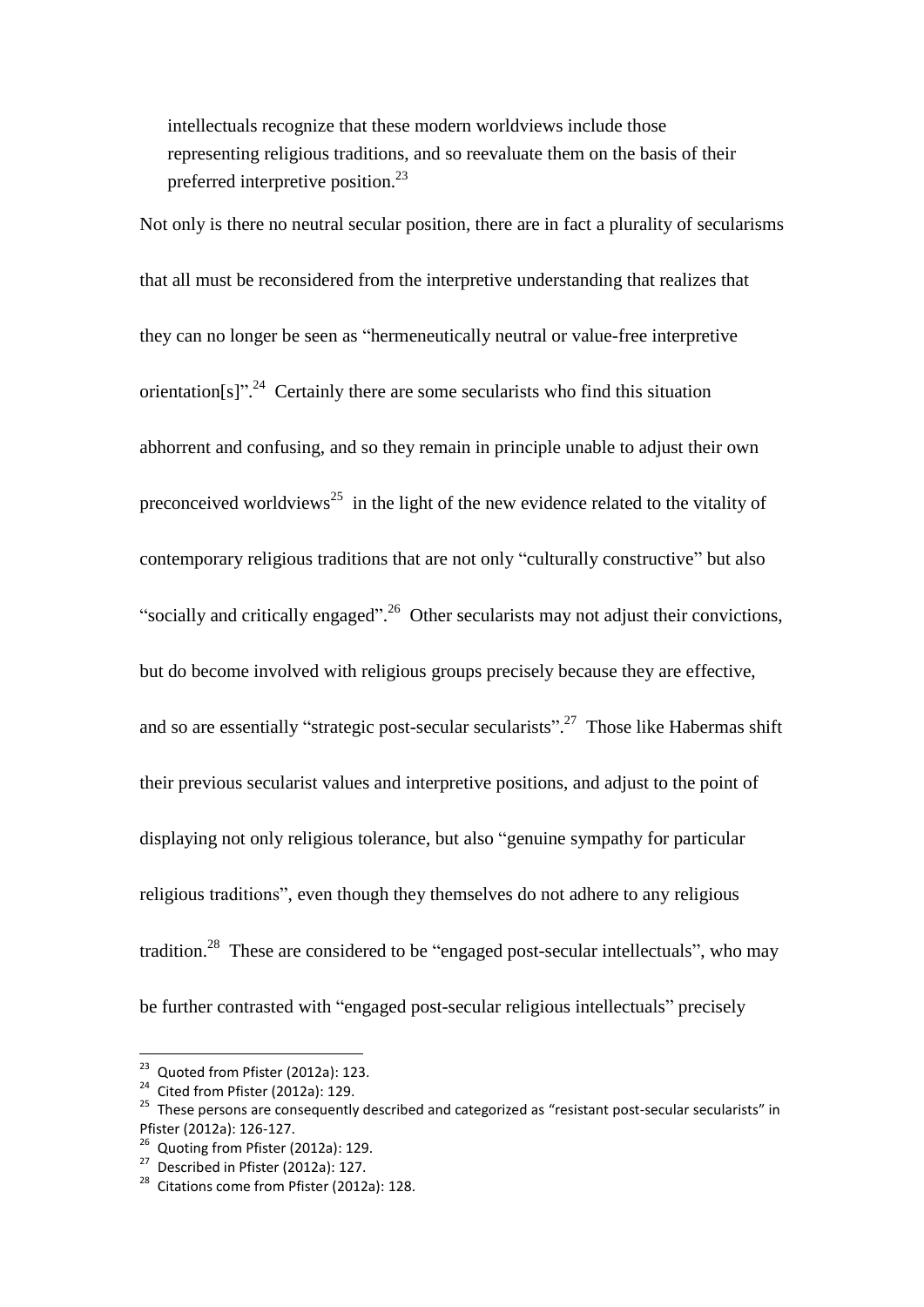because, unlike the latter, they are not associated with any particular religious tradition.<sup>29</sup> Because these post-secular trends are already manifest in philosophical, religious and political circles in the PRC, the context for discussing the diversity of Christian traditions in China is made ripe for new advances in understanding.

# IV. *Christianity in China Passing through Four Dialectical Cultural Transformations*

At this point in our discussion I will seek to integrate the perspectives elaborated in the previous three sections in order to address within this overview the nature and extent of the Christian diversity extant within Chinese cultural settings. By focusing on four major dialectical cultural transformations that have occurred in mainland China since the early  $19<sup>th</sup>$  century, with an increasingly felt impact on the more and more significant number of Chinese persons who emigrated from the mainland during the  $20<sup>th</sup>$  century, I will seek to show how the search for a post-traditional and modern identity for Chinese culture stimulated a series of harsh repressive measures that were felt among many religious communities including those among various kinds of Christians. I will point out how, in the process of the harshest oppressions that occurred in the midst of the "Great" Cultural Revolution (1966-1976), a surprising indigenous movement of Protestant Christianity emerged that has now colored and

 $^{29}$  Both of these categories of post-secular intellectuals are described in Pfister (2012): 127-129.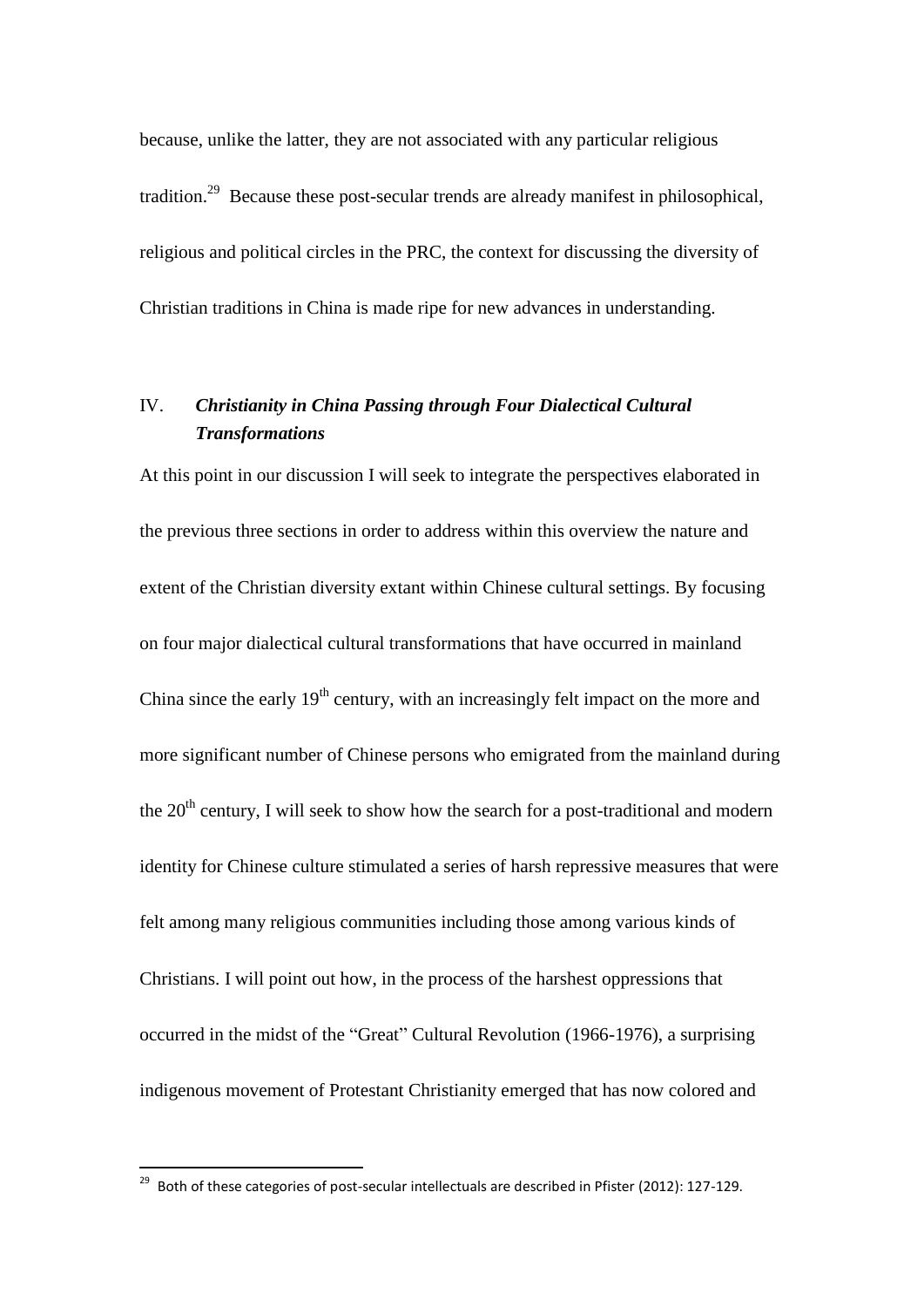shaped the post-Máoist era in the PRC and elsewhere. By taking up here an engaged post-secular religious intellectual position,  $30\,$  I will be indicating how the harsh dialectical shifts in Chinese cultural transformations have made a new range of Christian roles and identities possible within contemporary Chinese cultural settings,  $31$ but will elaborate most of those developments in the post-Máoist era is the next section.

The pre-1800 period does not involve one of these major dialectical cultural

transformative shifts in relationship to Christianity, but it nevertheless should be

 $30$  Some explanation may be required here, for those who might wonder how I as an American citizen would identify myself as one among many who are engaged post-secular religious intellectuals within the larger contexts of China and cultural China. Having taught in Hong Kong Baptist University since 1987, I have had the privilege of working with many others in realms that involve inter-religious and cross-cultural philosophical research that has engaged Chinese philosophical (especially Ruist, with some Daoist and much more limited realms of Chinese Buddhist) and religious (especially Daoist, some Muslim, and broadly Christian) traditions. My special research interests in the history of European and North American sinology and the prolific output of missionary-scholars within China and those sinological circles has increased the international and polyglot adjustments that I have needed to prepare for in order to manage the wide-ranging materials that I and others have discovered especially in relationship to international missionary-scholar and sinological traditions. Due to the length of stay in Hong Kong, my family and I were able to obtain the status of permanent residents in Hong Kong, but since there is not yet a suitable treaty between the PRC and the USA regarding dual citizenship, we could not obtain any further affirmation of our cultural plurality within the current political climate. As a consequence, I have been privileged to work with my Chinese colleagues in Hong Kong and other parts of China as an internal colleague within our educational and religious institutions, using Cantonese and Pǔtōnghuà as our normal linguistic media (though English and other languages can be used in varying contexts), and serving as a leader (church council member and at times also a deacon) within a Chinese Baptist ecclesiastical setting in Hong Kong. Precisely because of these various relational ties and the networks that have developed over nearly thirty years of affiliation with Hong Kong Baptist University and the University Baptist Church that meets on its campus, I participate regularly and legitimately in the post-secular context within the PRC as an engaged post-secular religious intellectual. Nevertheless, having made all these claims, I want to underscore that this does not mean that what I am presenting here is comprehensive, absolute, or without interpretive limitations. Rather, what I offer here is an educated set of summaries based on a relatively well-informed background of active research and involvement in various kinds of Chinese institutions over the past 28 years.

<sup>&</sup>lt;sup>31</sup> Though I will be focusing on the Chinese Christian roles and identities in these cultural settings, it will become evident that there are also foreign Christian roles and identities that are also involved, including those like myself who would have what some sociologists refer to as "hybrid identities" or what I would prefer to call "transformative cultural identities" that are formed out of more or less symbiotic connections between various national and cultural dimensions within their lifeworlds.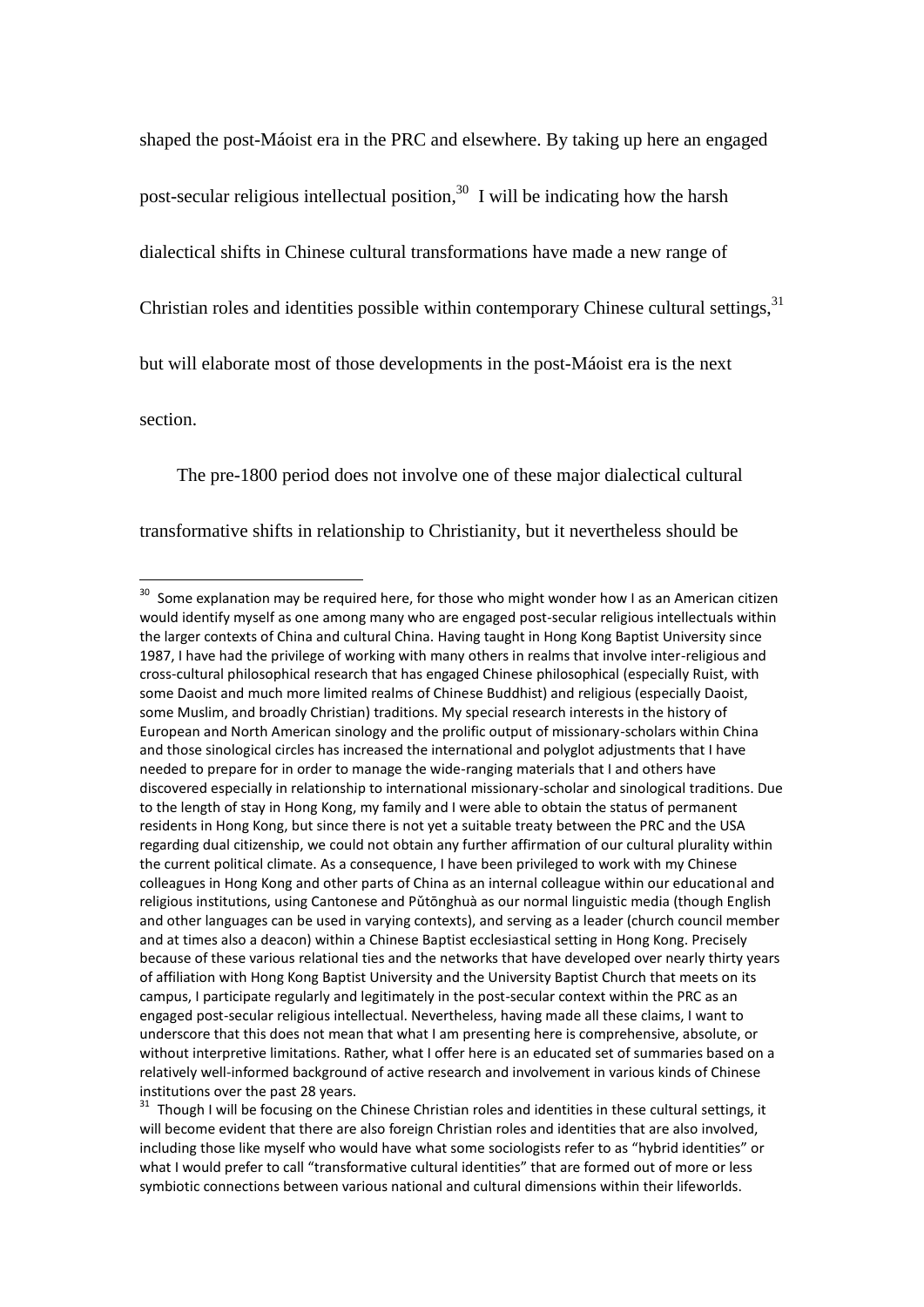mentioned at the outset that there had been previous forms of Christianity present within Chinese cultural spheres. Some of them did become established and endure through the period we are studying. Already within the  $7<sup>th</sup>$  century CE there were communities of Persian, Syrian and Chinese Oriental Christians (regularly referred to as "Nestorians" in European studies and *Jǐngjiào* 景教 in Chinese studies) residing within mainland China during the Táng dynasty  $(618-907)$ .<sup>32</sup> Though this form of Oriental Christianity did have some cultural influences also in Mongolian cultural settings, they had apparently disappeared from Chinese cultural settings by the beginning of the Northern Song dynasty (beginning in 960 C.E.).

Roman Catholic missionaries from the Jesuit order arrived in mainland China in the early 1580s during the latter part of the Míng dynasty (1368-1644), being the first of a number of other Catholic orders to become long-term residents within imperial China.<sup>33</sup> The Jesuits established their presence in the imperial capital as well as elsewhere in various provinces, but from R. G. Tiedemann's charts we learn (please see Appendix 1) that there were ultimately eight priestly orders of Roman Catholic missionaries and one order of Roman Catholic nuns residing in mainland China before 1800. Notably, their form of Christianity was based upon Latin Christian

<sup>&</sup>lt;sup>32</sup> See relevant sections of Standaert (2001) for many helpful details related to these Oriental Christians.

 $33$  From historical studies by Standaert (2001) and others we learn that there were earlier Roman Catholic Franciscan missionaries who visited some major mainland Chinese cities during the Yuán dynasty, but they did not become long-term residents.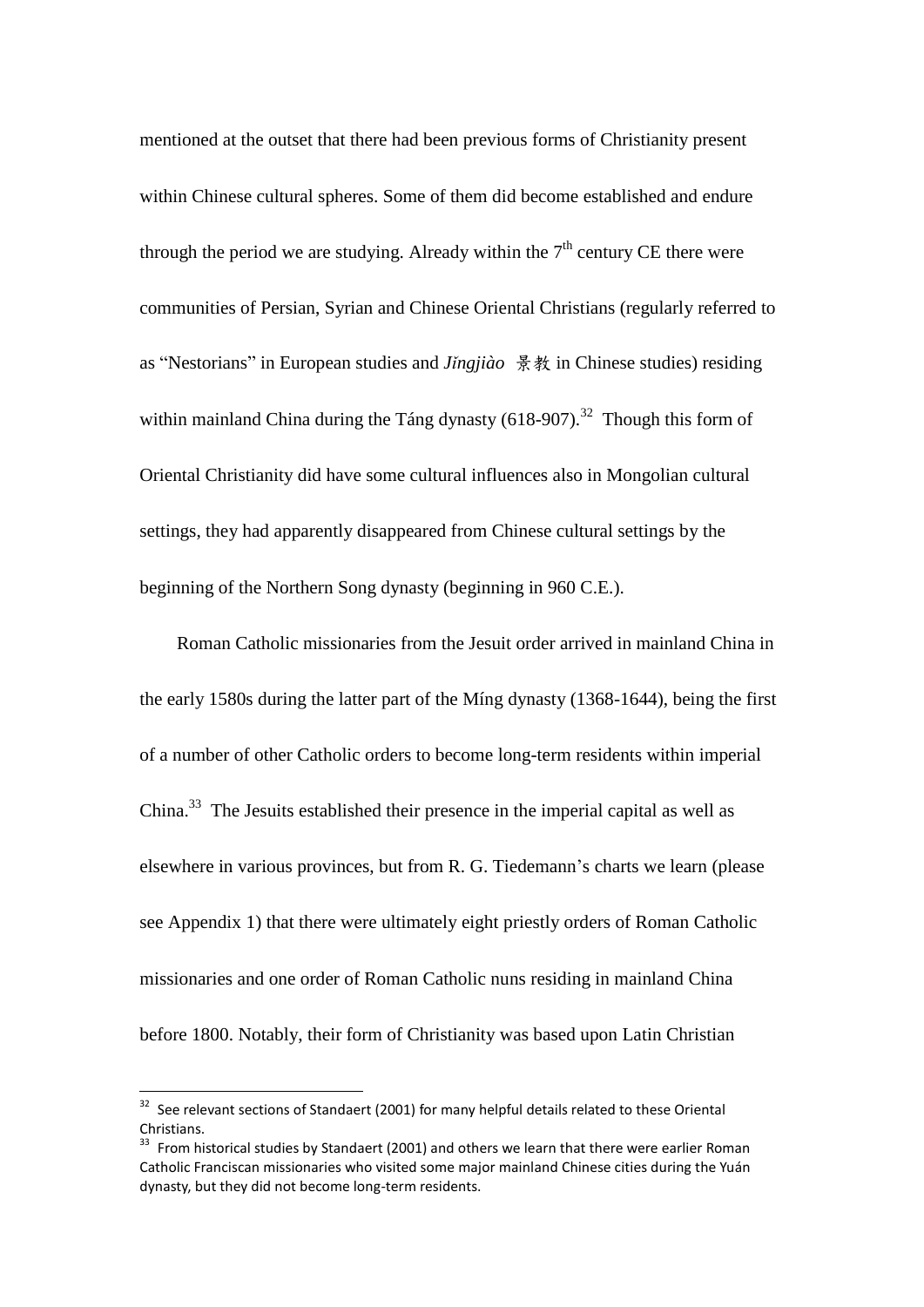cultural precedents, as well as vows of celibacy and submission to papal authority, so that their form of life paralleled other monastic traditions in China such as some Chinese Buddhists and Daoists. They were in principle reliant upon guidance from the Roman pontiff rather than from authorities from within China. They created Roman Catholic Chinese subcultures dependant on the spiritual orientations of the specific orders and their exemplars, built exclusively upon male priestly authority in ritual and spiritual realms. In spite of problems faced by the Jesuit order both in China and in Rome during the  $18<sup>th</sup>$  century, these relatively small but vital Roman Catholic communities managed to endure intergenerationally by means of the continual provision of missionaries officially sent by Rome to China, as well as the gradual development of an indigenous Chinese clergy and a number of orders of nuns during the  $19<sup>th</sup>$  and  $20<sup>th</sup>$  centuries.

Notably, first decades of the Qīng dynasty, starting from the 1680s, certain foreigners belonging to the Russian orthodox tradition were captured during wars of expansion by the Manchurian-led dynasty and were forced to become residents of mainland China. Only after some special diplomatic effort was pursued between the Russian and Manchurian empires was it possible to arrange for Russian Orthodox ecclesiastical missions to begin to reside in mainland China by means of financial support from Qīng authorities. Because the monks who came with these missions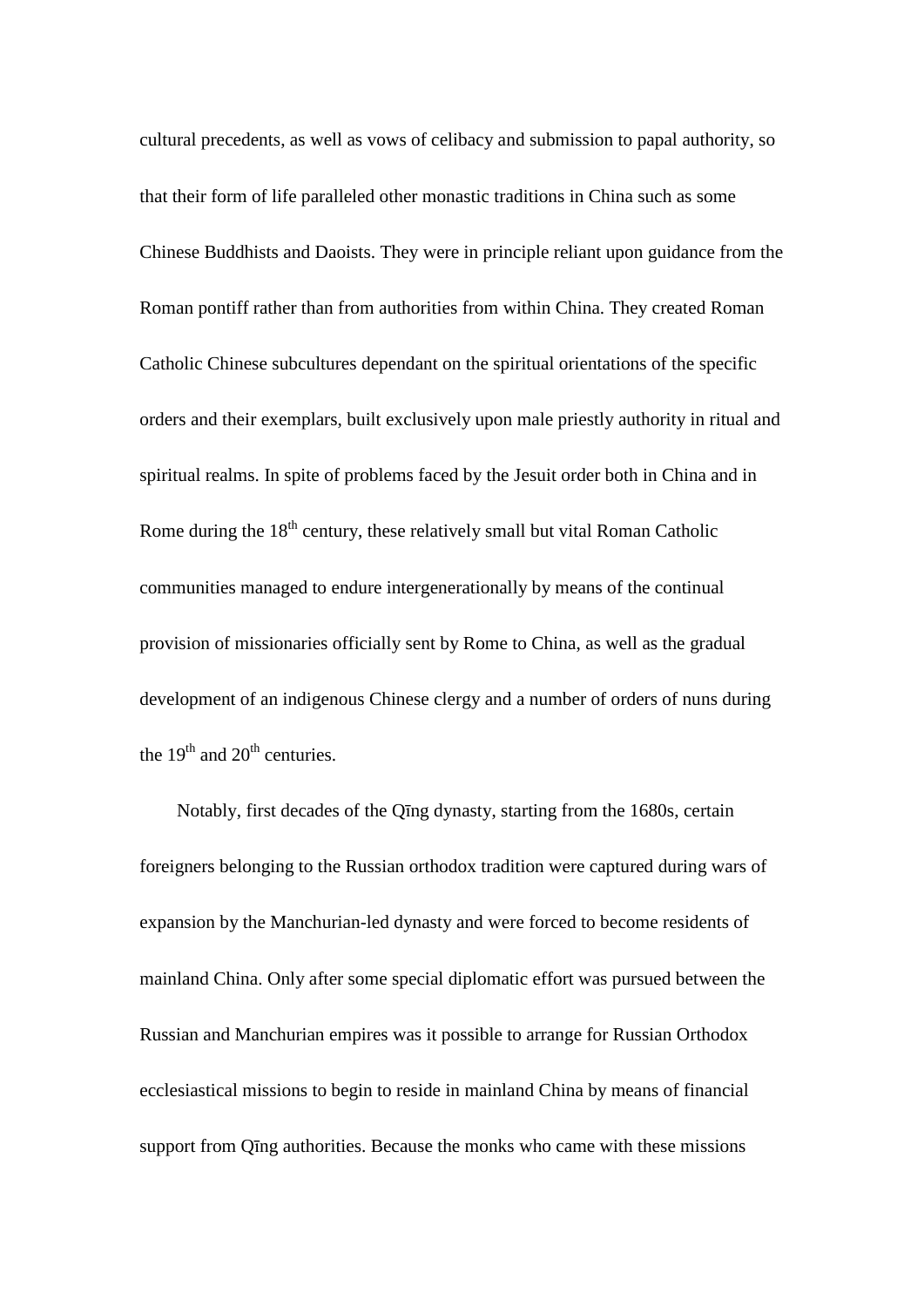were primarily tasked with serving the spiritual needs of the Russian residents within China, there was no major effort to promote Russian orthodox forms of Christianity among Chinese citizens, even though these ecclesiastical missions continued to be sent well into the  $20<sup>th</sup>$  century. Though Russian Orthodox monks showed scholarly interests in Chinese language, history and culture, these studies only began to bear fruit in the early  $19<sup>th</sup>$  century under the stimulus of the prolific monk named Iakinf  $(1777-1853)$ , whose secular name was Nikita Y. Bichurin.<sup>34</sup> The sinological texts created under his guidance set the foundation for a distinctively Russian form of sinological study, there were no significant efforts to promote this form of Christianity within Chinese settings until the last decades of the  $20<sup>th</sup>$  century. The numbers of Russian priests and indigenous converts consequently remain very small even to this day.

Subsequently four major dialectical cultural transformations took place between 1840 and 1980 that have drastically transformed the values and institutions shaping various different expressions of post-traditional Chinese cultures.

The first occurred during the early 1840s with the end of the First Opium War. While some earlier Chinese Ruist intellectuals in the Qīng dynasty had attacked the values and institutions of Roman Catholic missionaries and their converts as being

<sup>&</sup>lt;sup>34</sup> See the relevant chapters on Russian Orthodoxy written by Alexander Lomanov in Tiedemann (2010).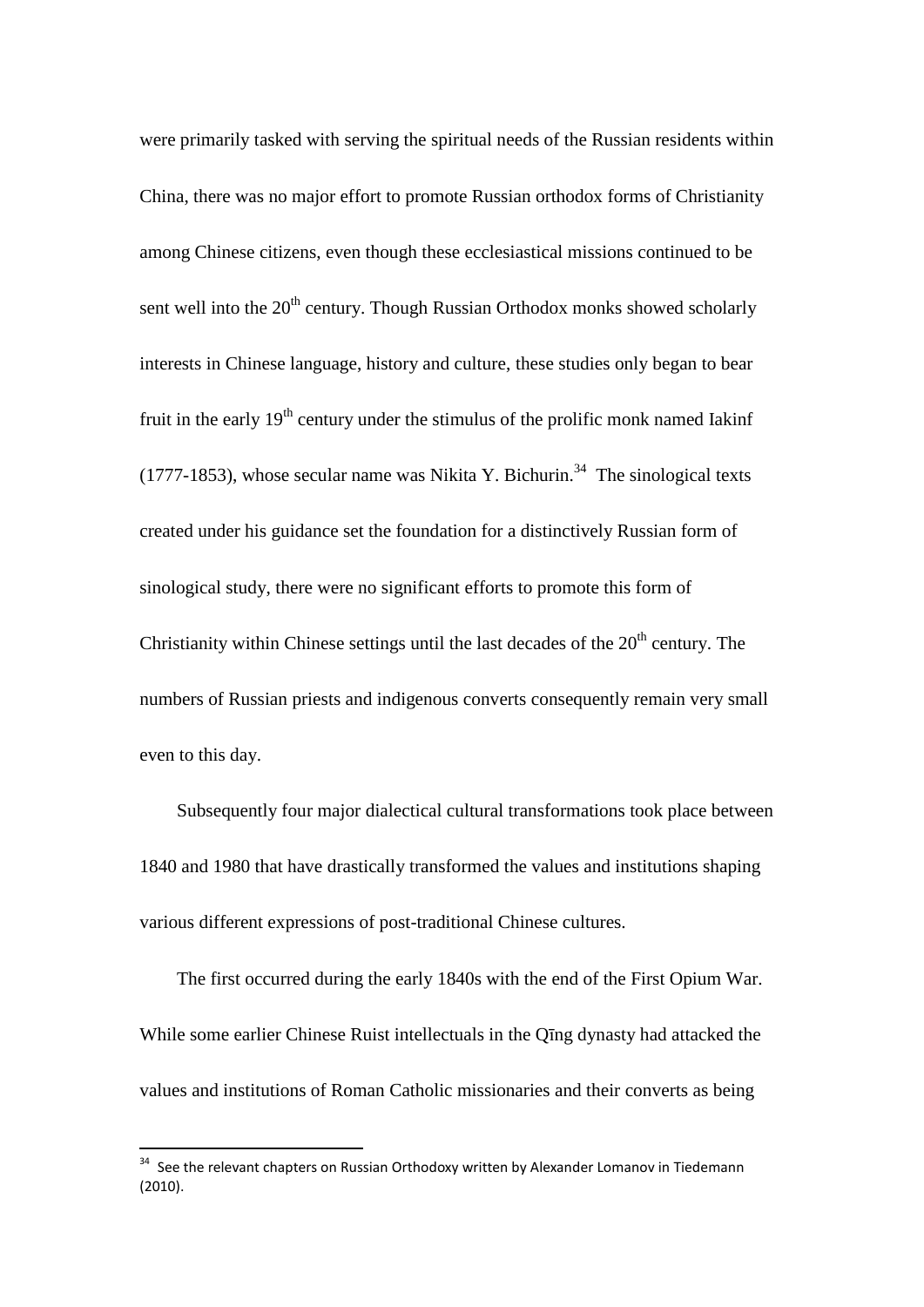destructive of their particular vision of traditional Chinese culture, the military intrusions into key ports and cities within the Qing empire by European armies in 1840 confirmed in the minds of some Chinese scholars that those Christian missionaries were actually the *avant garde* of those foreign military forces.<sup>35</sup> These fears could only be confirmed by the further advancement of "unequal treaty conditions" included in the various treaties signed with different foreign powers by the Qīng representatives after the second Opium War ended in 1860. Though the First Opium War identified specific treaty ports that were to be opened under conditions that favored foreign powers and set the stage for the initial groups of Protestant missionaries to enter into mainland China, the Second Opium War led to even more demanding conditions, and provided protection for both Protestant and Roman Catholic missionaries and their converts. During the period between the First and Second Opium Wars, Tiedemann has identified 36 Protestant missionary societies from a variety of different nations (mostly from Great Britain, the USA, and Germany) that sent missionaries to mainland China during those two decades. (Please see Appendix I.)

 $35$  Find this argument employed by a 21<sup>st</sup> century Chinese scholar (Wang (1997)) in retrospect as he reviewed the works of Roman Catholic missionaries and Chinese Roman Catholic intellectuals, couched in the ideological perspective of the belittling and inflammatory rhetoric of their 17<sup>th</sup> century contemporary Ruist opponents.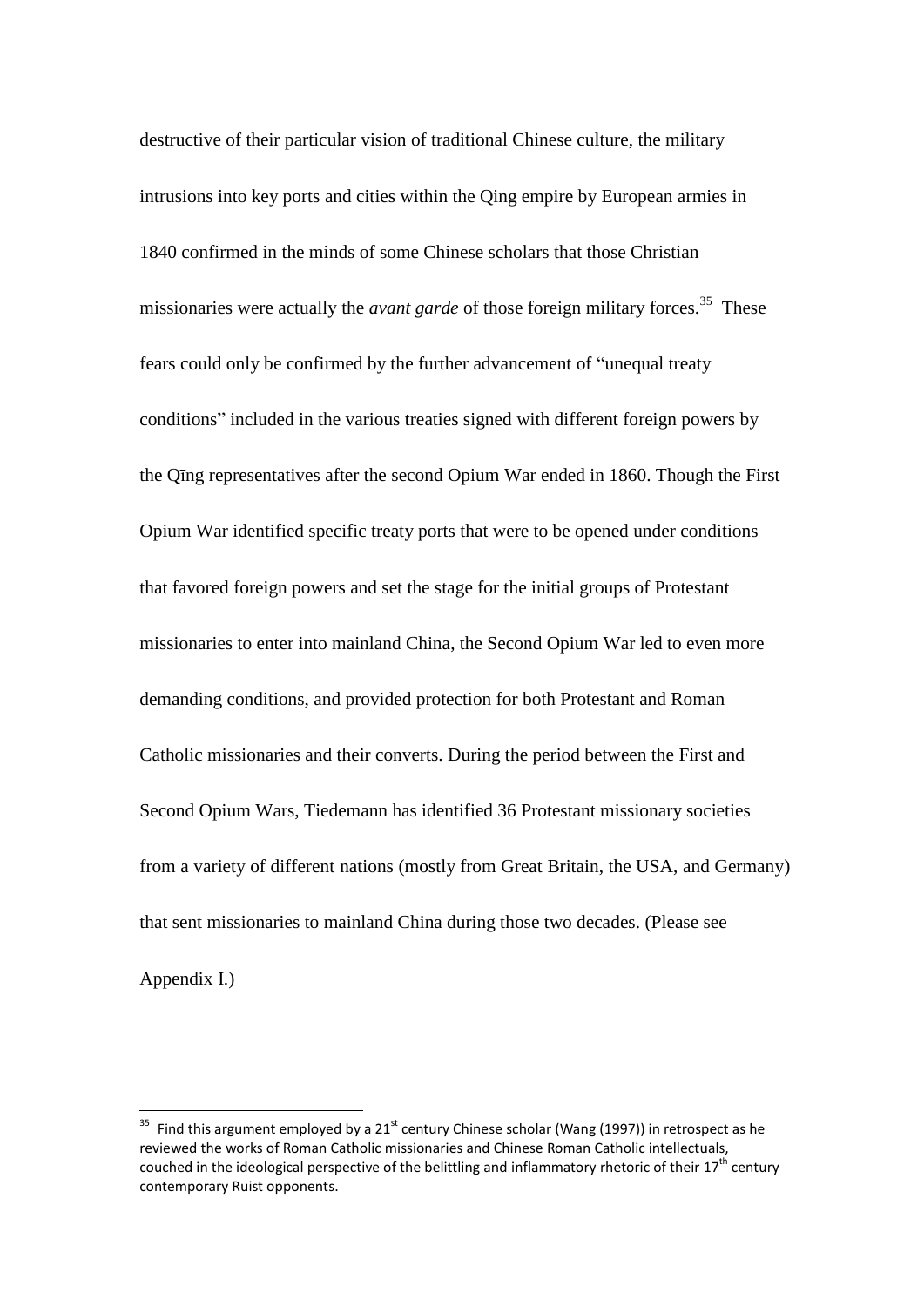Undoubtedly these intrusive cultural conditions created great animosity against foreigners, even to the point of xenophobia, among the leaders of the Qīng empire as well as many Chinese citizens. The fact that treaty conditions also made it requisite that certain foreign military groups did join Qīng armies in defeating the forces of the Heavenly Kingdom of Supreme Peace, or the Tàipíng Rebellion (1851-1864) – which some notable Qïng officials took to be essentially a Tàipíng expression of Protestant Christianity – added to the cultural tensions felt by foreign missionaries and their converts during this period. It was consequently far more difficult for them to seek out any concrete form of indigenized Chinese Christian expression as an acceptable way to embody their Christian faith.

As Wolfgang Franke realized, and others have confirmed from other interpretive angles, the Tàipíng Rebellion set the stage for a further revolutionary challenge to the traditionally-oriented Mancurian-led Qīng empire.<sup>36</sup> Even though the multitudes of Tàipíng forces were inspired by an usual charismatic leader who had by 1860 already lost control of some of the Tàipíng armies and could not manage the complexities of the religious, economic, and institutional development of his secessionist movement, there was a late attempt by his younger cousin, the Shield King, Hóng Réngān 洪仁 玕 (1822-1864), to reorient the whole movement along lines that would have been

 $36$  Besides Franke (1970), consult also Michael and Chang (1966), the last chapter in Paper (1995), and Reilly (2004).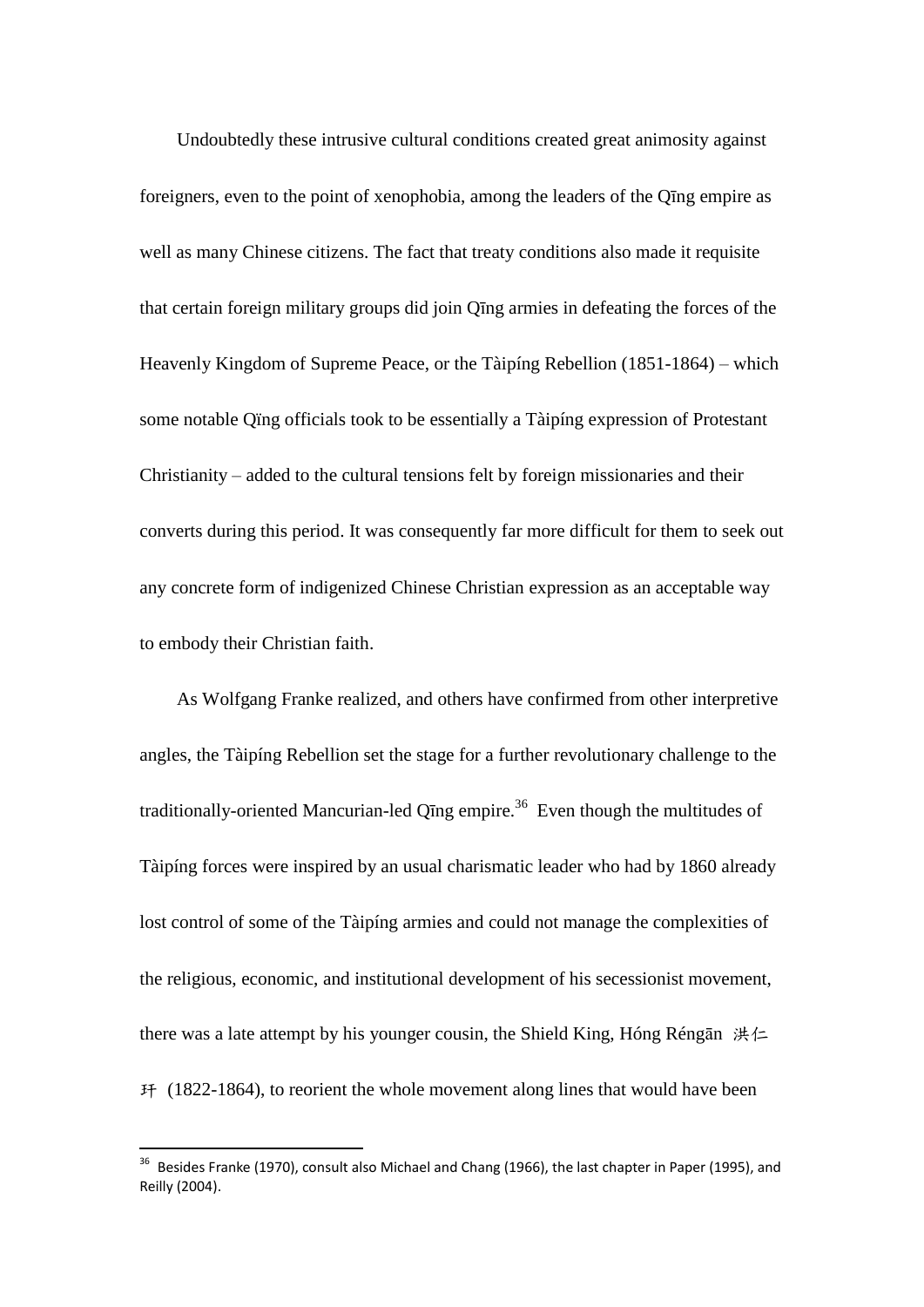both more like Protestants religiously and more modern in polity, education, and technology.<sup>37</sup> Even though this effort to redirect the Tàipíng Movement failed, it is still the case, however, that most Chinese and foreign scholars dealing with the Tàipíng Rebellion have not understood or studied the fact that Hóng Réngān had served as an apprentice evangelist working in Hong Kong with the Rev. Dr. James Legge 理雅各 (1815-1897) and Pastor Ho Tsun-sheen 何進善 (Hé Jìnshàn 1817-1871).<sup>38</sup> Certainly if this background information had been more fully understood by Qīng authorities at the time, one could imagine that an even more harsh set of policies against Protestant forms of Christianity might have been instituted. Nevertheless, as others have underscored over the past three decades in research on that massive civil war within the Qīng empire, the religious orientation of the Tàipíng leadership was not only sectarian in character, but was clearly determined to be heterodox in its doctrines by most Protestant Christian missionaries during the last years of the movement.<sup>39</sup>

If the Tàipíng Rebellion could serve as a preamble for a greater cultural transformation, it would be the victory of the first Chinese democratic revolution of 1911 that was its fulfillment. Through that massive Chinese military effort the Qīng

 $37$  Described in detail, but with some errors in translation, within the study by Michael and Chang (1966).

 $38$  This line of interpretation is elaborated in the second volume of Pfister (2004). More about the Rev. Ho Tsun-sheen can be learned also from relevant places in the two volumes of Pfister (2004), and from an earlier essay by the same author (Pfister (1999)).

 $39$  As documented in Wáng Qìngchéng (1993) and Reilly (2004).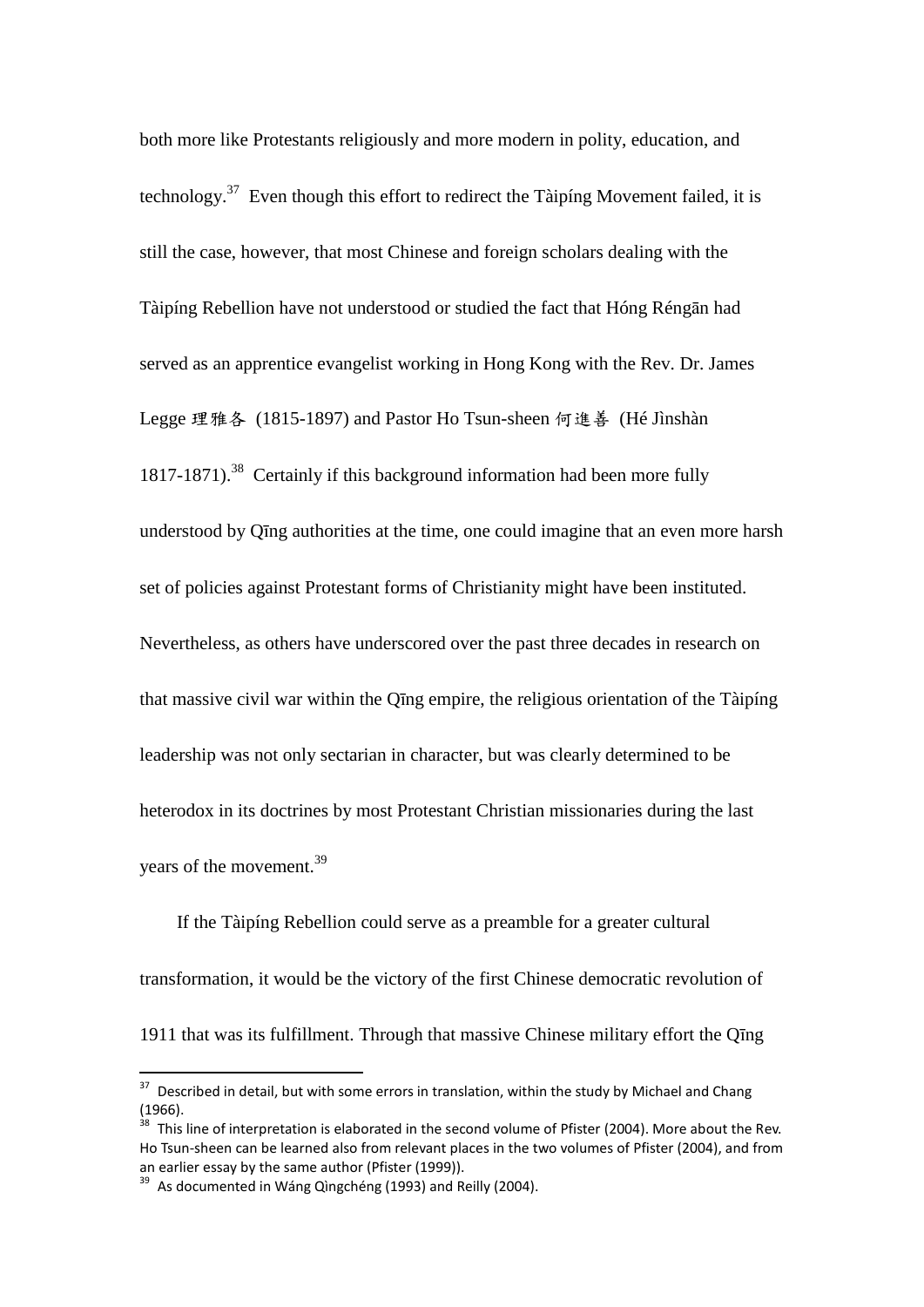empire and many of its supporting institutions were violently deposed, leading to an unprecedented and vast transformation of Ruist-inspired traditional Chinese culture.

Notably, during the period from 1800 to 1911, there had been a very significant increase of Protestant missionary societies becoming involved in promoting their forms of Christian faith in mainland China. According to Tiedemann's account, there were a total of 140 Protestant missions who had sent their missionary representatives to China, while during the same period there had been 51 orders of Roman Catholic missionaries – 20 being priestly orders, 14 being female orders, accompanied by 17 indigenous orders of nuns established within Chinese cultural spheres during those years. (Please see Appendix I.)

This should be seen as the first stage of a post-traditional Chinese political and cultural climate, in which Chinese and other Christians had remarkable roles that were linked to both the principles of modernization that were transforming traditional Chinese society as well as hopes for a new kind of democratic government. In this light it is important to note that Sūn Zhōngshān 孫中山 (1866-1925) became a Methodist earlier in his life, and Chiang Kai-shek 蔣介石 (1887-1975) later converted to Methodism; both men's wives were from the Soong family, which were also Methodists. Others have underscored the point that in the first national parliament elected between December 1912 and January 1913, sixty of the 274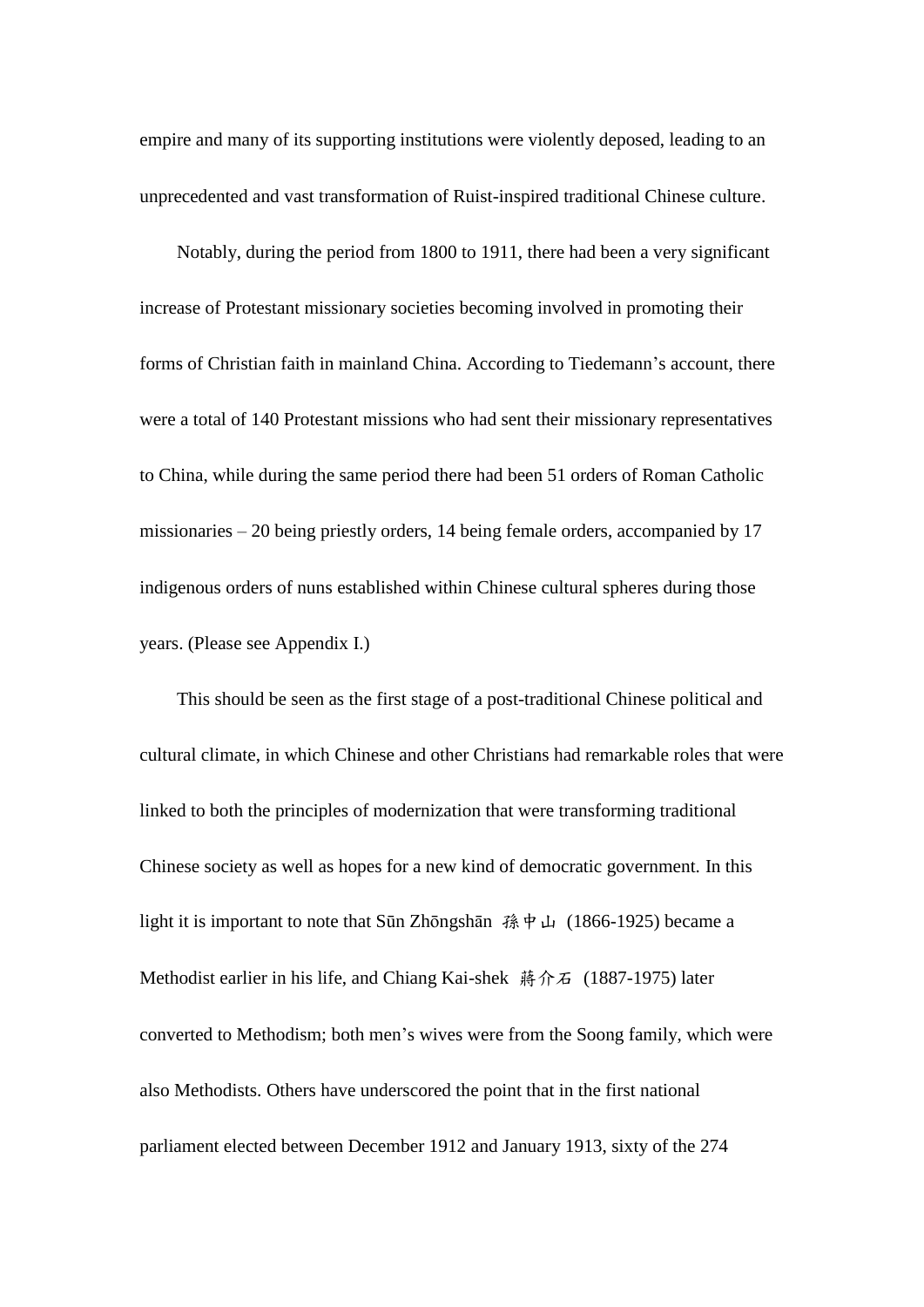members were Christians. Later in Chiang's government established in 1929, seven out of ten cabinet ministers were also Christians. All of this stood in stark contrast to the fact that only about one percent of the total population of the Republic of China at that time were Christians.<sup>40</sup>

In fact, however, even though the Protestant Christian presence among the upper levels of officials within the Nationalist government were very notable, the military revolution did not succeed in either establishing a stable democracy or pursuing scientific developments. $41$  Subsequently, the breakdown of the Republic of China into regions led by warlords in the late 1920s, and the intrusions of Japanese military forces into various parts of mainland China starting in 1932 and expanding significantly after 1937, prevented any real development of these modern options within the Republic. Nevertheless, it is notable that during this period the number of Roman Catholic mission societies that sent their missionary representatives to China increased substantially. Tiedemann documents how in comparison to the 89 new Protestant missionary societies who became involved in China between 1911 to 1949, there were a total of 154 Roman Catholic orders initiating new works in China. These included 36 new priestly orders and 69 new orders of nuns, and in addition there were

 $40$  All these details are documented by Goossaert and Palmer (2011): 69-71.

 $41$  As has been argued in Pfister (2008), the cultural transformations stimulated by European-style modern revolutions always failed to reach their stated goals, even though they did effect cultural transformations of other sorts.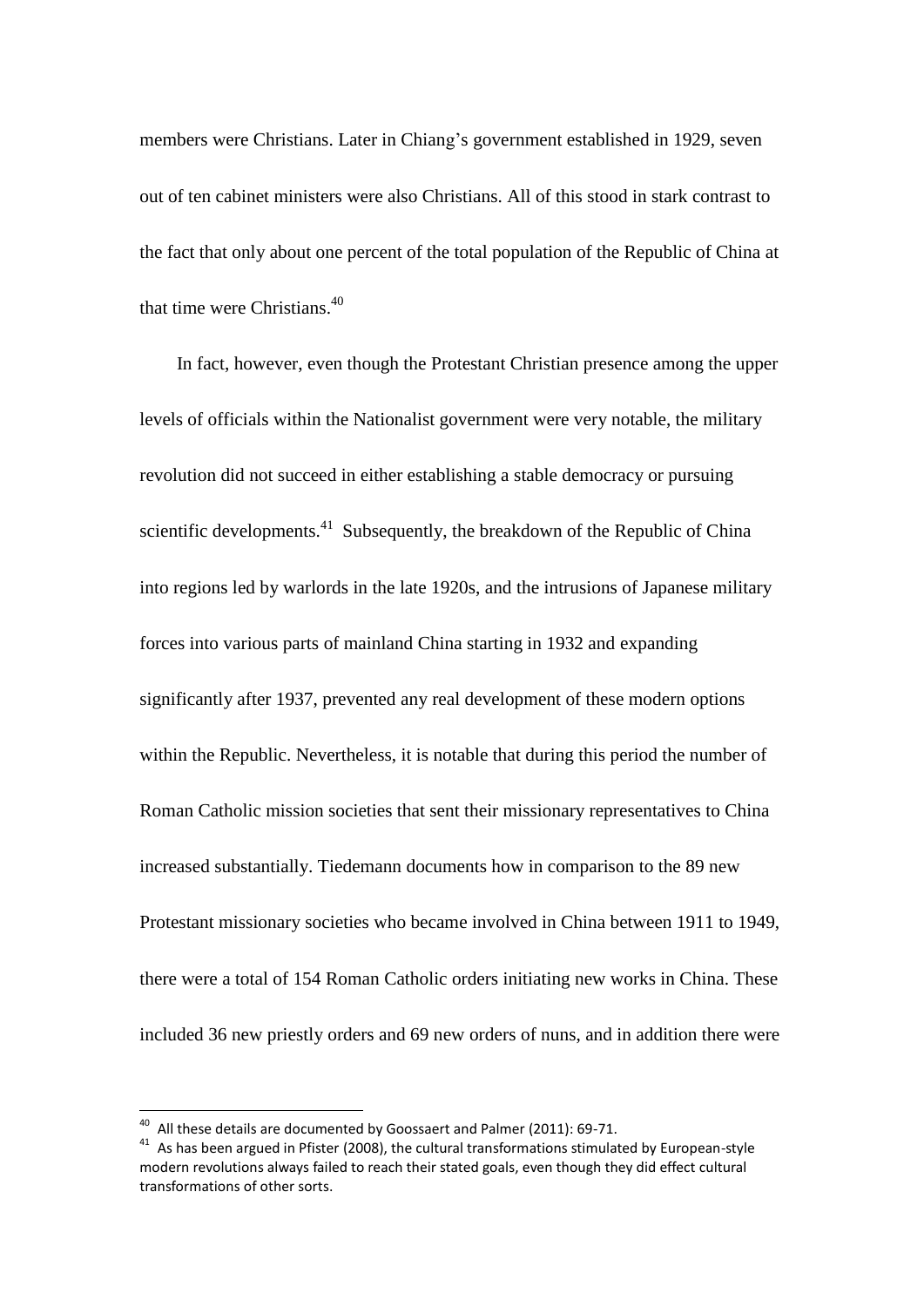five indigenous priestly orders and 44 new indigenous female orders created during this same period. (Please see Appendix I.)

Certainly the most devastating major dialectical cultural transformation for all religious traditions occurred after the success of the Chinese communist revolution in 1949. Having forced the Republican government and its supporters to flee due to their militarily losses and take up residence in Taiwan, the Chinese Communist leadership adopted initially a strong Stalinist-inspired form of Marxism that thoroughly rejected traditional Chinese culture and opposed in principle the value of all forms of religious life.<sup>42</sup> The harshest forms of oppressions against Christian leaders and foreign missionaries were regularly meted out, with executions of numerous Chinese Christian leaders occurring during the first years of the PRC, including the incarceration of many others (both Roman Catholic and Protestant), as well as the expulsion of foreign missionaries from the country by forced expatriation.<sup>43</sup> By the early 1950s there were no legitimate foreign missionaries residing in China, and those who did remain were either imprisoned or executed.

Yet the extremism that is inherent in modern revolutions led toward the excesses of the "Great" Cultural Revolution, and in the midst of that terrible decade of cultural

 $42$  A description of the earlier form of "destructive" philosophy of religion promoted in earlier periods of the PRC has been described and evaluated in Pfister (2003b).

 $43$  Presented within the context of this ideological opposition within Ying Fuk-tsang (2012). This is a revised version of this work that was first published in 2008.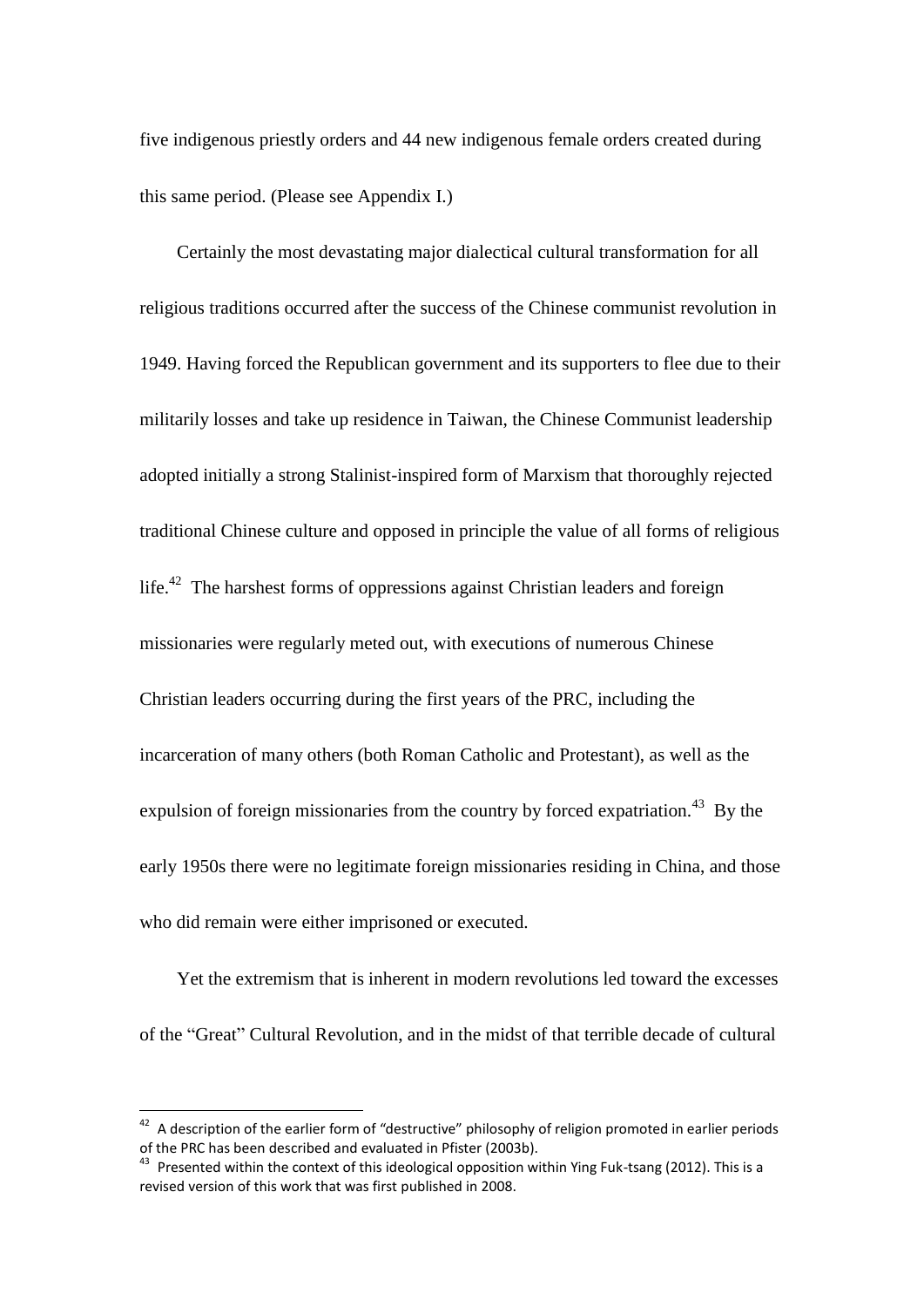demise, Protestant Christianity began to grow on the basis of the bold indigenous witness of numerous Chinese Christians. This is a fact that has bewildered many scholars, but has been given an important explanatory response by the German sinologist, Wolfgang Kubin.<sup>44</sup> Essentially, Kubin argues that when the secular form of salvation promised by Chinese Marxists failed to deliver its claims to a populace that has been subjected to many years of ideological manipulations, so that all levels of Chinese society desired this same hope – perhaps for the first time in Chinese history that such a vast ideologically-inspired hope had been shared by all Chinese persons in a particular era – the spiritual salvation offered by various kinds of Christianity became all the more attractive and sought out. These options became all the more desirable due to the innumerable inhumanities and injustices that were part and parcel of the "ten years of turmoil". Once more, then, the dialectical transformations moved into a new stage, but only after Máo himself died, and his most adamant followers had been either silenced by death or incarceration.

The fourth and final major dialectical cultural transformation initiated what we will refer here to as the post-Máoist period. Historically speaking, it was initiated by the death of Máo Zédōng in 1976, but it was only realized in its culturally transformative form through the "reform and opening up" policies of Dèng Xiǎopíng

<sup>&</sup>lt;sup>44</sup> As described and evaluated in Pfister (2007b).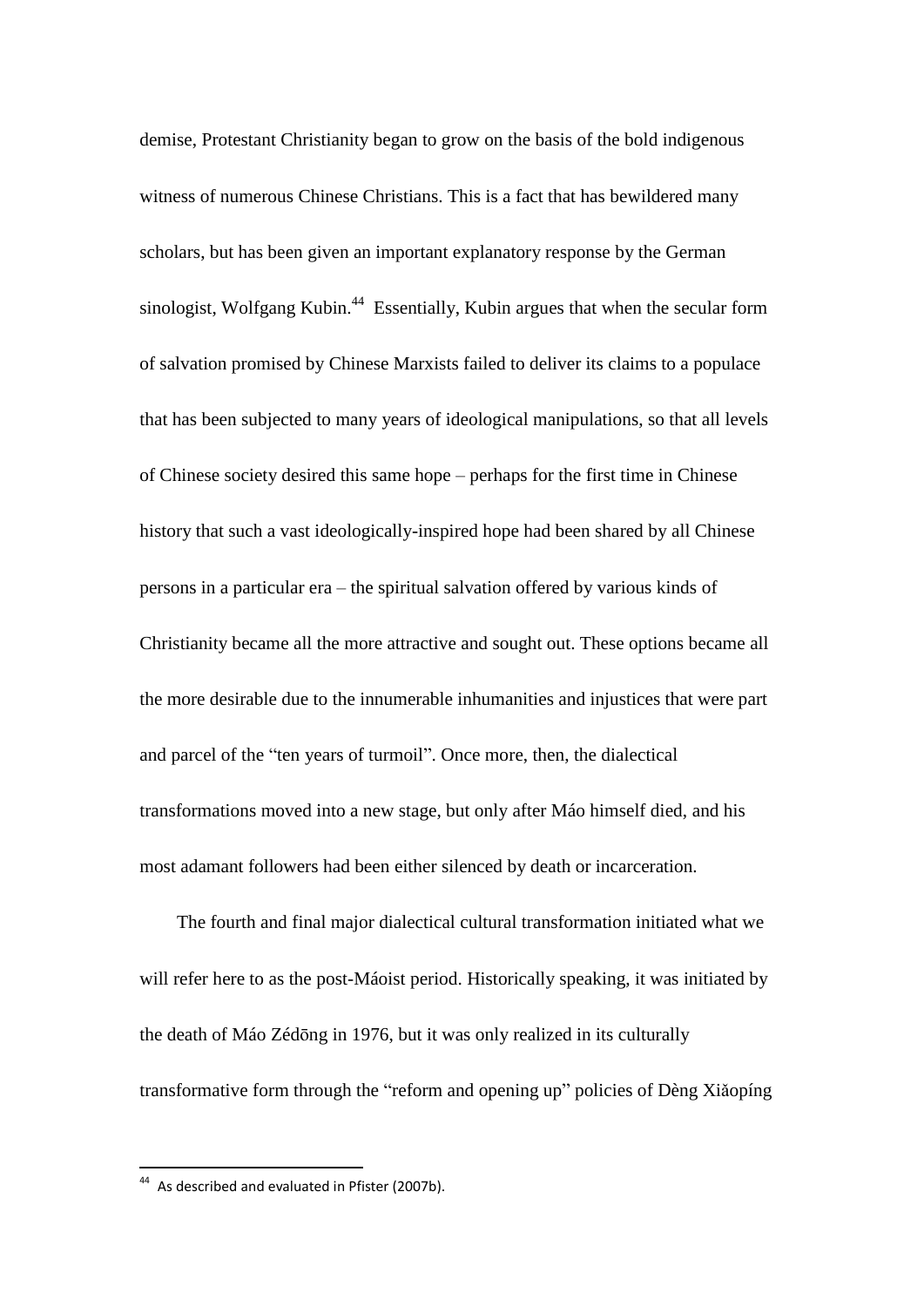鄧小平 (1904-1997). Subsequent political and cultural developments continued to indicate how previous Máoist standards for Chinese life (such as communes) had been superseded and replaced by alternatives forms of life (including in the first decade of the  $21<sup>st</sup>$  century the renewal of private property rights and laws of inheritance).

Most of us will know that even during this period, there were no professional missionaries allowed to be active in the PRC, even though they had been active in ministries of various sorts in other parts of cultural China. As a consequence, it is not possible to offer the kind of statistics we have for earlier periods as documented by R. G. Tiedemann, but we can indicate some of the transformed roles that have been taken up by foreign and indigenous Christians during this period that have had a significant impact on the continued development of Christian diversity wherever Chinese Christians and their communities have been formed and sustained.

Notably, it was during this post-Máoist period that a series of intellectual challenges to the Marxist critique of religion were published by major Chinese intellectuals, the earliest one I am aware of being the seminal article on the nature of religion produced first in 1985 by the then Vice President of the Chinese Social Sciences Academy, the ordained Anglican priest and religious studies intellectual, Zhào Fùsān 趙復三 (1926-).<sup>45</sup> Subsequently, the "discovery" of Max Weber's

 $45$  For a selection of the works in English translation produced by Zhao, including portions of this seminal essay presented first in 1985 and then published in 1986, see Pfister (2012b).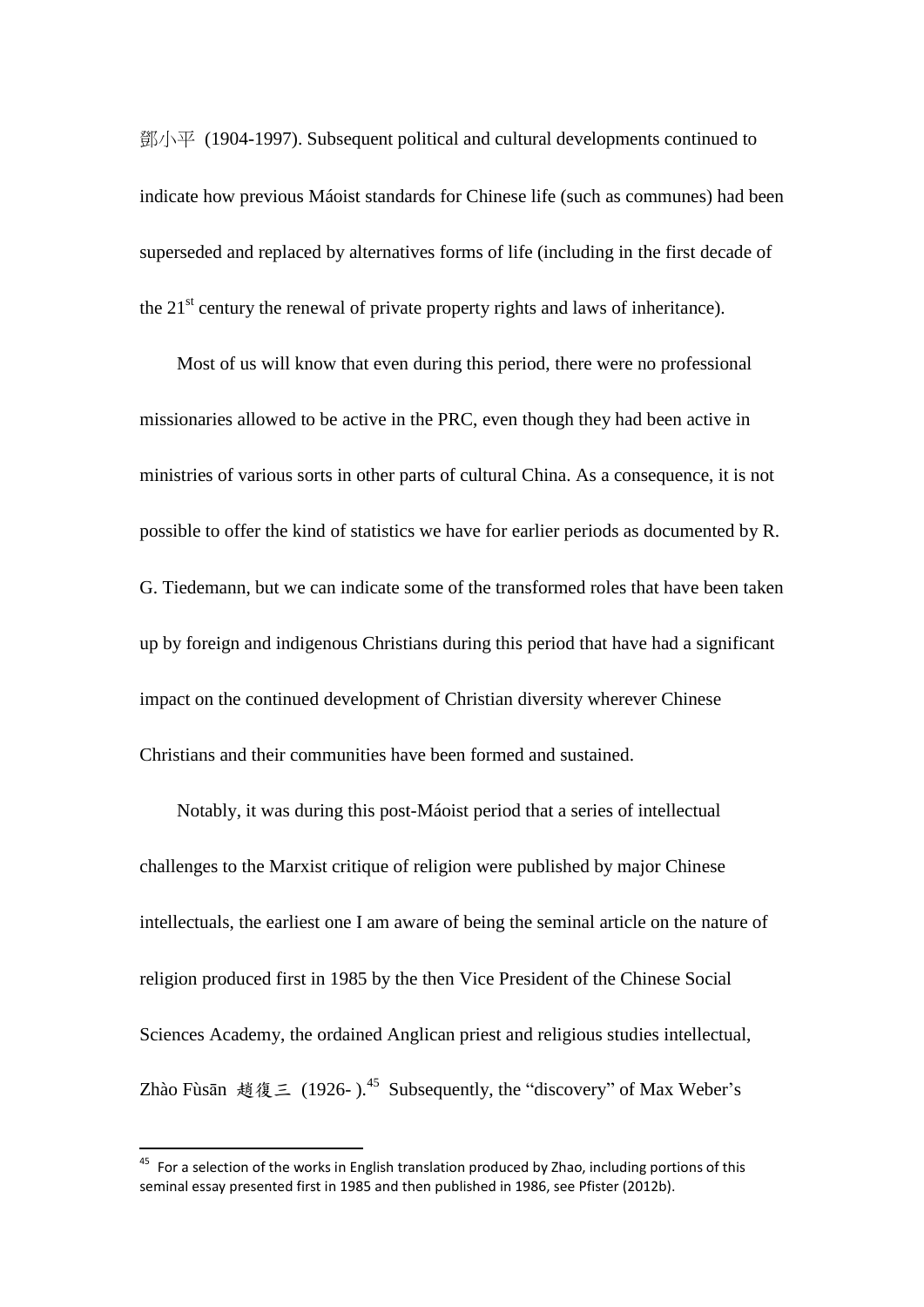sociological accounts of religious forms of life and their varying relationships to economic developments<sup>46</sup> ignited further critiques of the Marxist critique of religion. These intellectual trends opened the door for the study of religious traditions on the basis of cultural studies and humanistic categories rather than grounded in a principled Marxist critique. This is the post-secular intellectual and cultural context which now prevails in the PRC, so that the study of post-traditional forms of life that have attracted millions of Chinese persons to adopt Protestant and Catholic identities in the past three decades should be understood within this interpretive framework.

### *V. Indigenous Diversity of Christianity as Portraying Living Options within Contemporary Chinese Cultural Settings*

In the previous section I have set out a dialectical pattern of cultural transformation within China that was articulated in four major stages across the historical period of the last two centuries. Along with an account of those general watersheds in cultural change I have added a few brief statements about the ways some Chinese Christian persons responded to those major cultural transformations. Part of my intention in offering these kinds of generalization along with accompanying cameos about various Christian experiences within those cultural context is to indicate how the living options for Christian identity among Chinese persons changed over these periods of

<sup>&</sup>lt;sup>46</sup> Mentioned briefly in the first portions of the article of Pfister (2005).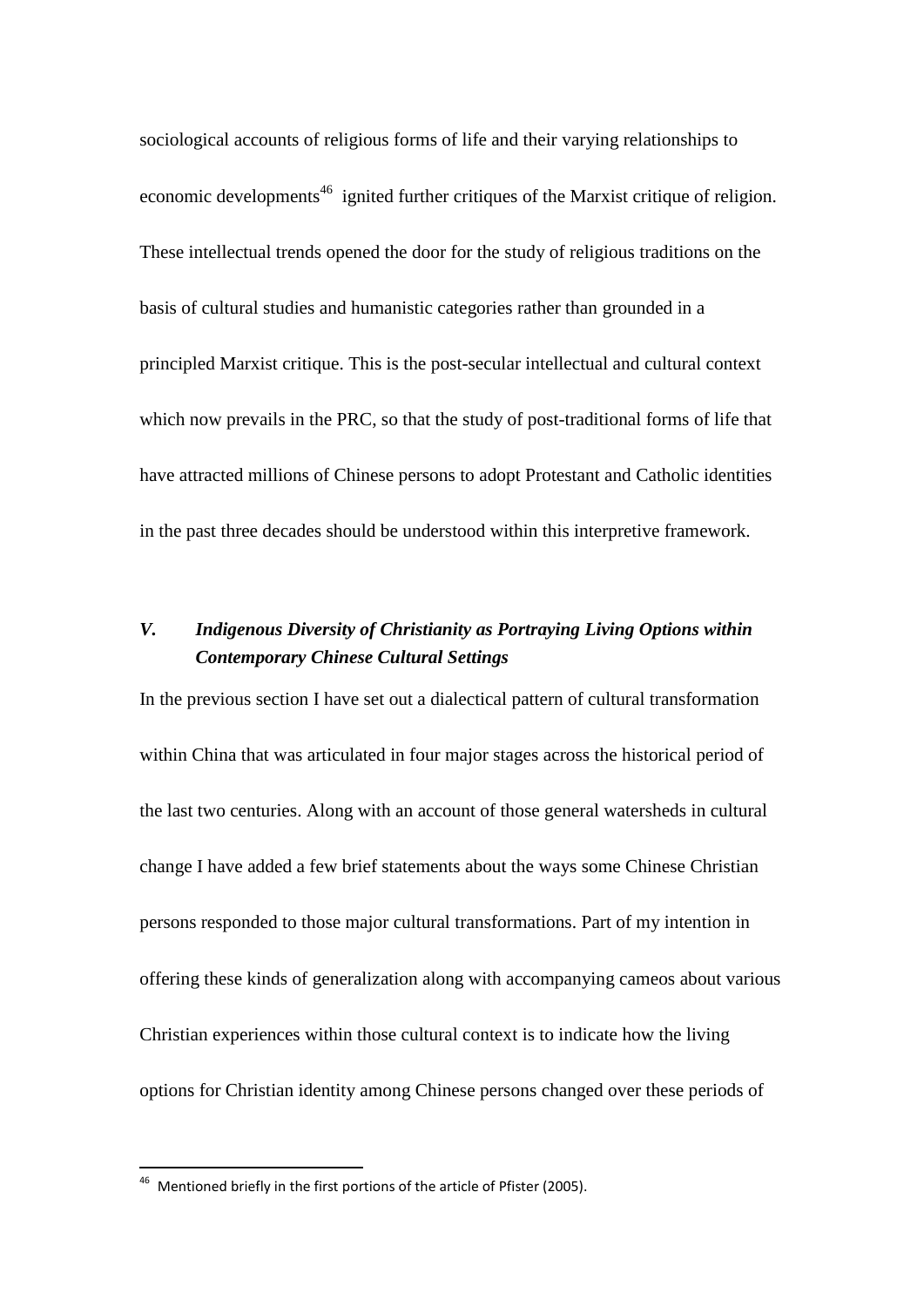time. Initially, Chinese Christian identities were framed in the context of contested international treaties that were unfavorable to the Qīng. Those identity options opened up substantially during the second stage which was initiated by the 1911 Chinese democratic revolution. Nevertheless, they were even more harshly restricted under the rubric of being "counter- revolutionary" elements within the third stage, when Máoist doctrines reigned supreme. Yet as Chinese citizens and Chinese persons elsewhere were able to adopt a more modern form of life within post-traditional Chinese cultural settings, the nature of the forms of life adopted by Chinese Christians could shed many of the "unacceptable features" criticized by non-Christian Chinese elites in previous periods; at the same time, a diversity of Christian expressions was made all the more manifest. The diversity of Christian forms of life has sometimes been left unarticulated because of the overriding discursive options set against "Christianity" in the name of the prevailing Chinese ideology (such as Ruist teachings, Chinese secularism, and Chinese Communism during different historical stages of those dialectical cultural transformations). Those ideological critiques suggested that both Christianity and the reigning Chinese ideology of a particular period which opposed it were absolutely separate entities, completely unified and organized as independent cultural options. What I have argued is that within the new intellectual context informed by the post-secular consciousness of Chinese and other intellectuals,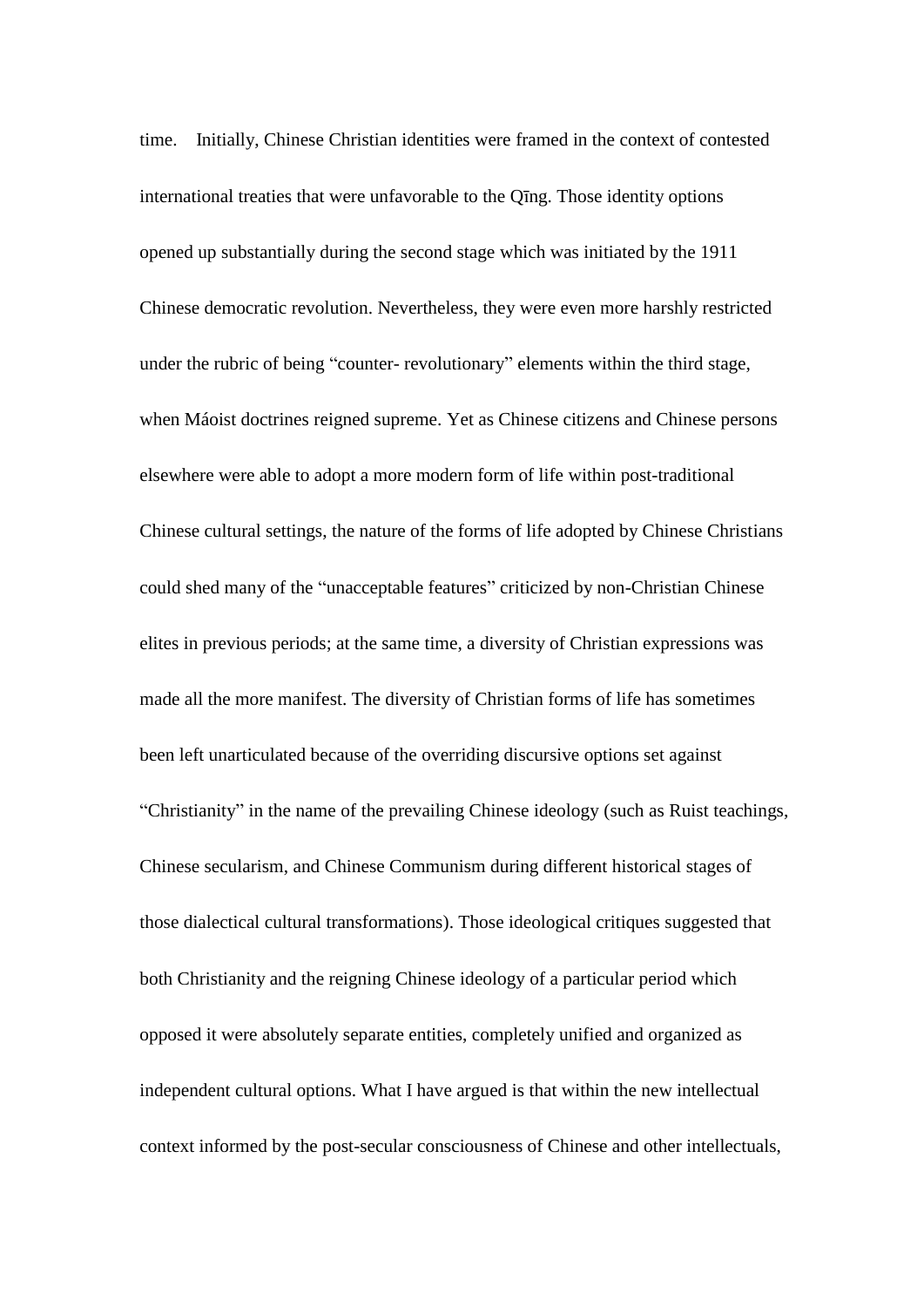there is in fact a plurality of positions within each of these cultural spheres – whether with regard to Christianity or the forms of life supported by the reigning Chinese ideology. Here now, I will highlight the fact that in the post-Máoist period Christian forms of life, particularly among Chinese Protestants of various sorts, but not only among them, have become what the American pragmatist and Christian philosopher, William James (1842-1910), called "living options". I will argue here that the cultural landscape among Chinese persons has opened up a wide range of living options within various expressions of Christianity, reflecting the post-secular realities that are now continuing to be worked out in numerous cultural settings among Chinese citizens and within cultural China.

So, for example, there is no question that foreign representatives of Christianity were the first to bring their religion to China, even as the first representatives of Buddhism came from Indian and Central Asian cultures. Up to this point there is some parallel or likeness, but the very nature of these two major religious traditions defies any further attempts at historical comparison, particularly in questions related to sinification, indigenization, cultural and political accommodation, and other similar themes. As we learn from R. G. Tiedemann's helpful summaries, persons from over 450 different mission societies – just over 200 Catholic orders and more than 250 Protestant missionary organizations – came to China between the period from 1800 to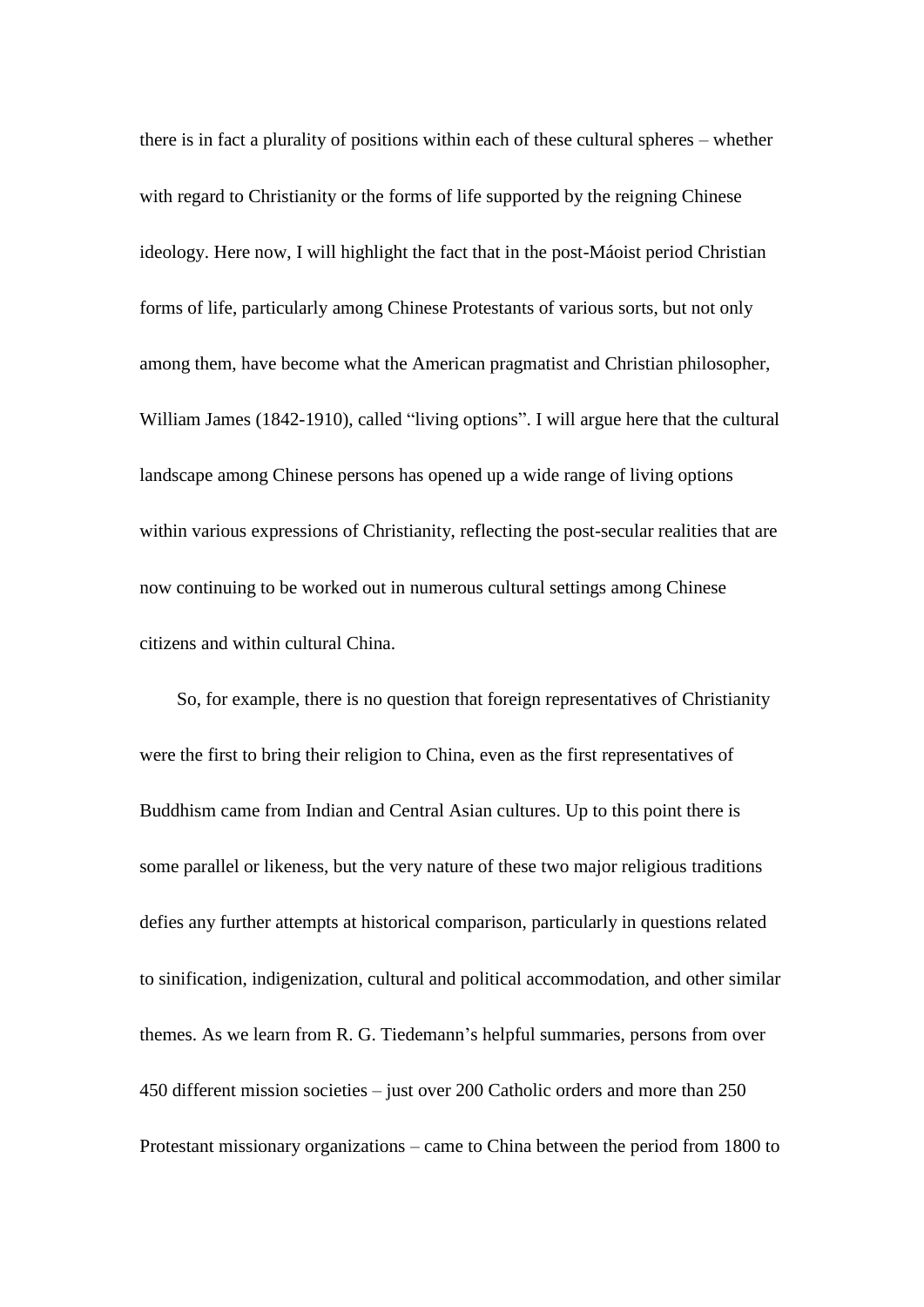1950, representing up to as many as 29 different countries.<sup>47</sup> (Please see Appendix I.) Such a wide-ranging array of denominational and national differences were bound to reproduce their own special forms of Christian expression in styles of worship and sacred rituals, forms of prayers and sacred music,<sup>48</sup> institutional hierarchies, as well as languages commonly employed besides the Chinese languages used locally.<sup>49</sup> Even in the context of the post-denominational theological orientation of the authorized Chinese Protestant churches in contemporary PRC, special worship services will be occasionally arranged where liturgies reflecting past denominational linkages are employed. $50$ 

These expressions within the current Chinese churches in the mainland are generally not seen as aberrations, but rather as enrichments to the more standard form of worship and community life. Nevertheless, it should not be forgotten that many Chinese citizens during the  $20<sup>th</sup>$  century emigrated into other countries, and in those

 $47$  Tiedemann does not provide an explicit number for the nations represented, so that from the countries mentioned explicitly in his charts, there are at least 26 different nations. One other account by Wu Xiaoxin, the contemporary Chinese scholar who revised Archie Crouches scholarly guide to archival resources dealing with Christianity in China, told me that he had documented the number of countries represented by those foreign missionaries to be 29.

 $48$  An interesting example of both the diversity as well as points in common appears in the production of Christian hymnals in Chinese. See Hsieh (2009). Of great importance here is also the development of indigenous sacred hymns, with some of the most recent developments coming from unauthorized churches in the form of the "Songs of Canaan" that are not mentioned in Hsieh's otherwise very informed work.

<sup>&</sup>lt;sup>49</sup> Here I am thinking, for example, not only of Bibles produced in various languages and dialects still spoken and read among Han Chinese, such as in Cantonese, Fujian or Shanghai "dialects", but also of those translated into various minority languages of people resident in mainland China and cultural China. Examples that come to mind are those produced in Miao and Lisu languages by China Inland Mission missionaries and their indigenous fellow workers.

 $50$  So, for example, I experienced in a major Shanghai church in the Spring of 2008 a special evening service was planned, where an Anglican liturgy was read in Shanghai dialect.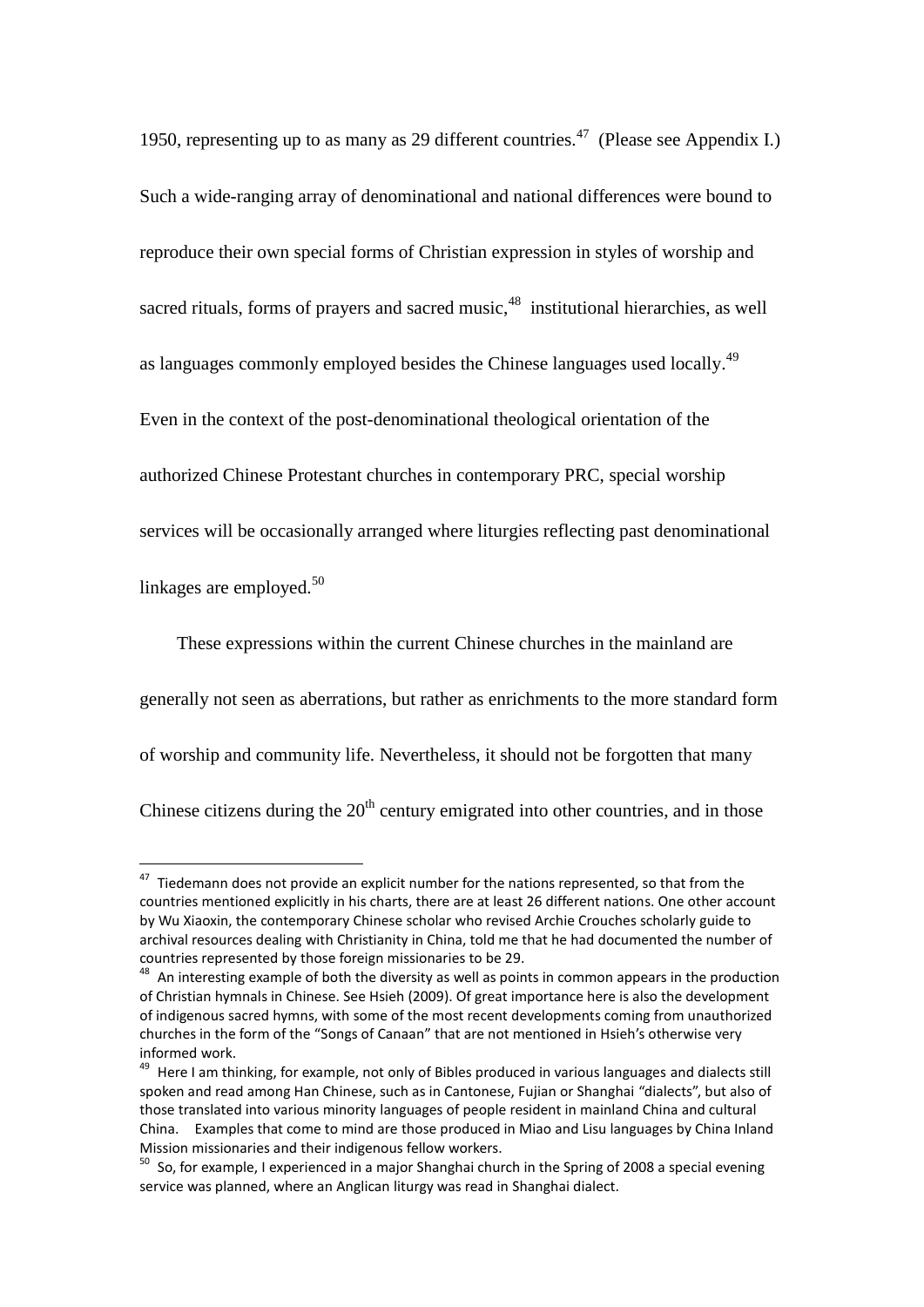settings some who were previously unassociated with Christian traditions converted to become Roman Catholics or Protestants of various sorts.<sup>51</sup> In these cultural settings, then, the denominational forms of Christianity of their new home countries set the conditions for their acceptance and adaptation of a Christian form of life. What needs to be added here is that many who belonged to these overseas Chinese Christian communities, including foreigners who were former missionaries or had cross-cultural training as Christian intellectuals, developed new ways to reengage Chinese persons both within their own home countries and in innovative forms of Christian engagements within mainland China and elsewhere. So, all these kinds of situations – both within mainland China and in cultural China – suggest important hints about the form of modern plurality within Chinese Christian expressions that in fact does exist in our own age. How this Christian diversity appears within both the authorized and not-yet-authorized or unauthorized church communities in mainland China, and how engagements with foreign and overseas Chinese Christian groups has been reinitiated and maintained during the post-Máoist period, will be worked out in greater detail here in the following discussion.

 $51$  It would be important to add here that there were also other emigrants who established their preferred Chinese religious temples and rituals in those foreign contexts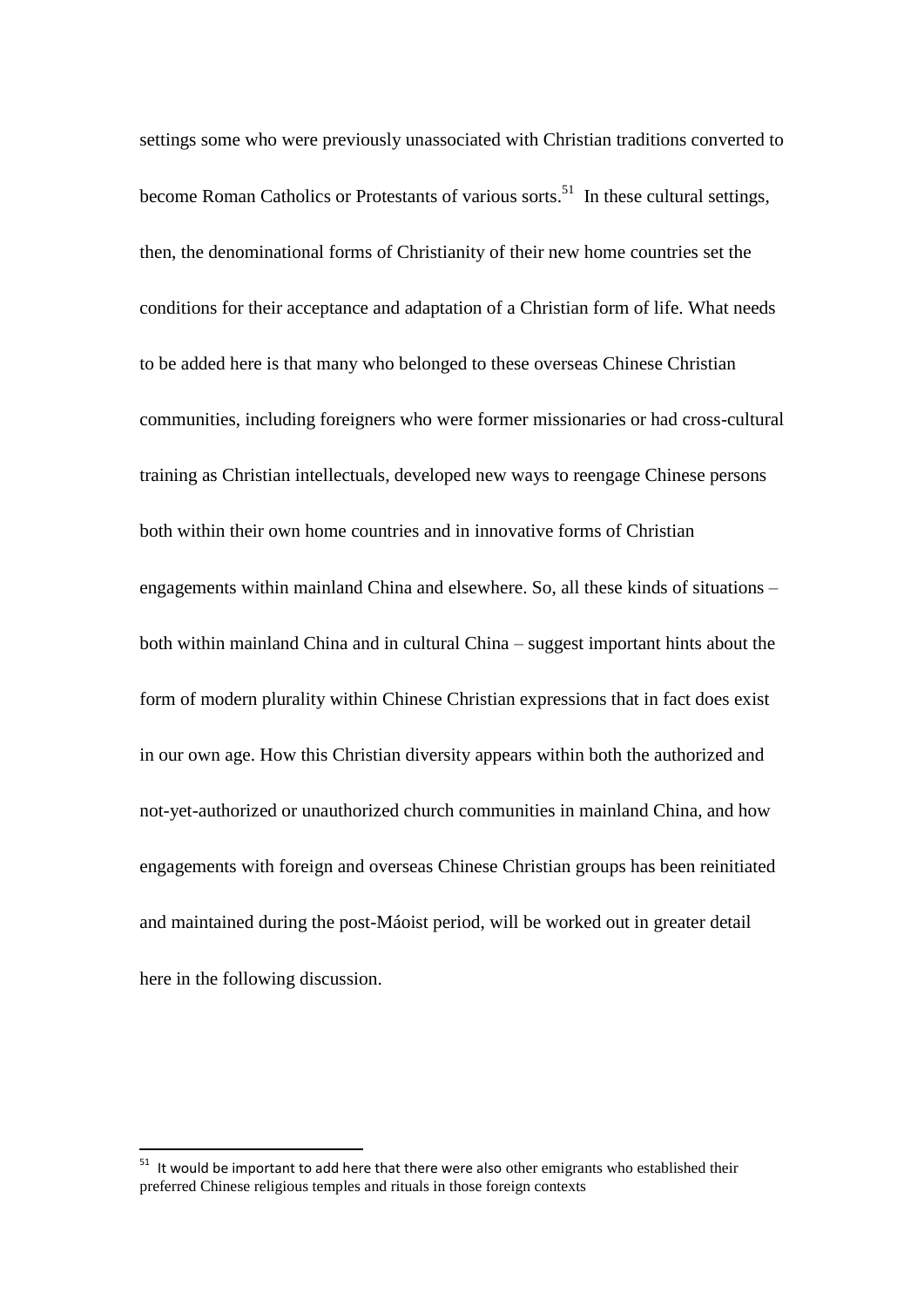#### A. Complicated Forms of Church Life

Though there has been a standard categorization of Christian church communities along lines of the "authorized" and "unauthorized" churches in the PRC, based upon their alignment with the current structures of the Chinese Communist Party, these churches have all existed within a still broader post-secular cultural setting that has left more or less pervasive influences among these communities. So, for example, the "reform and opening up" period has involved in many places political arrangements where former sanctuaries and churches have been "returned" to appropriate church leaders, so that they can hold public services of worship in buildings that many times were first built by foreign mission societies and their earliest Chinese converts. Some church communities within the larger cities have proceeded to build new and very modern Chinese church sanctuaries funded by donations of their parishioners and arranged legally with local authorities; some have also become prolific in their religious publications as well as online presence. $52$ 

In the light of our focus on Christian diversity, it is important to note that within mainland China there are authorized churches designated for "international Christians", that is, those who carry foreign passports, where worship is held in a

 $52$  With regard to official leniency related to online Christian materials and videos, there was an official declaration in September 2013 by Chinese Protestant leaders that affirmed the legitimacy of "unauthorized" churches and their involvement in normal Chinese society. Subsequently, a whole range of more or less sophisticated forms of online religious teaching – including Christian movies, recorded sermons, and choir singing, among many others – began to appear in Chinese cyberspace where it had not been previously permitted to be aired.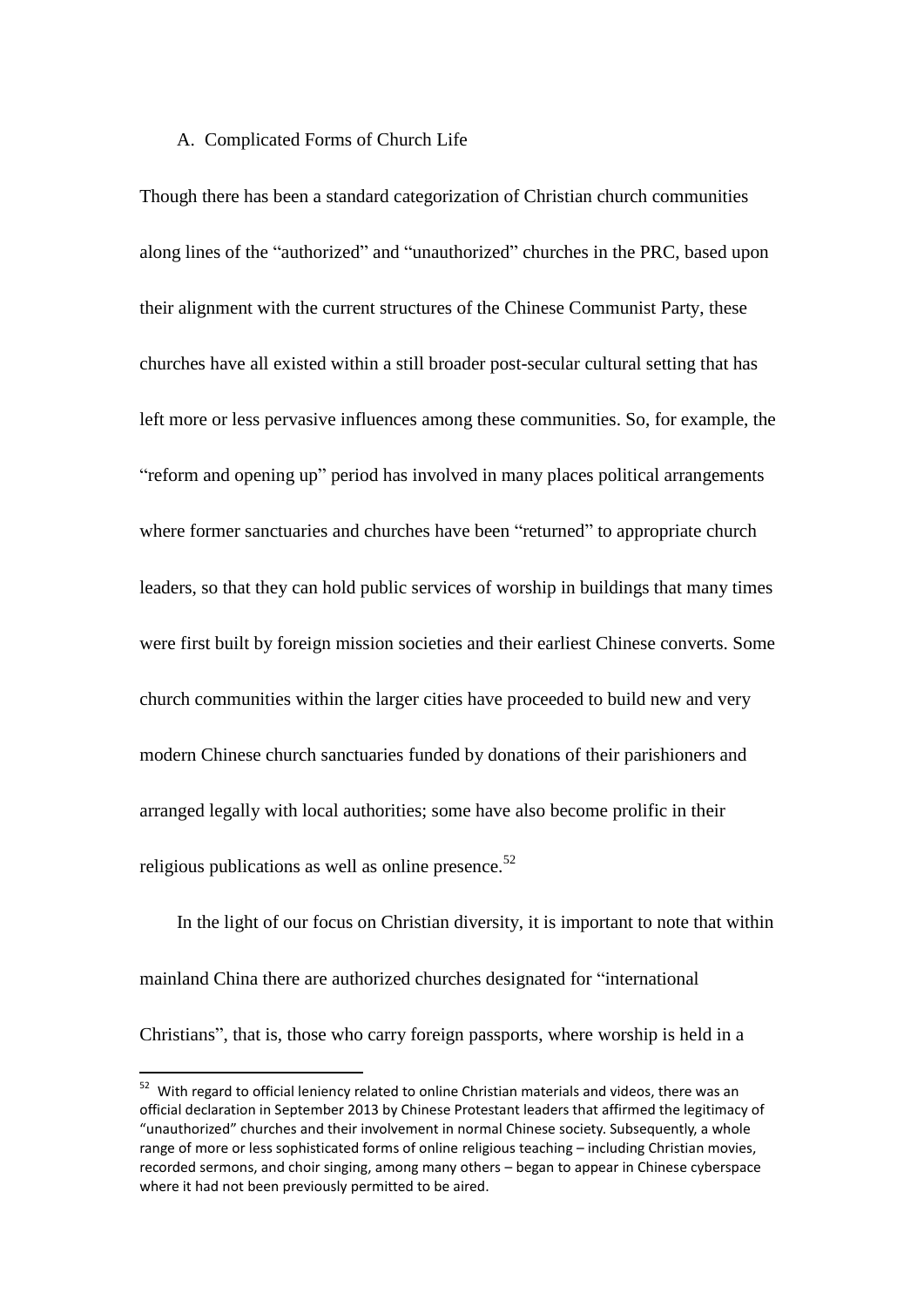language other than Chinese. Most of these churches and their worship services have been restricted only to these foreigners. Nevertheless, it is the case that foreign guests who are overseas pastors or Christian leaders are also sometimes invited to preach to authorized Chinese church congregations, normally using sequential translation in Chinese as a way to communicate with the Chinese Christians who attend those services. In other urban settings within the PRC foreign Christians who are working or studying in a particular city and have become competent in Chinese language have become regular attendees in Chinese Protestant and Catholic churches. Here what I intend to point out is that there may not be as strict a delineation between ecclesiastical categories that some might assume do exist because of certain ideological standards. In fact, the categories are more flexible and are not considered to be absolute restrictions applied within all mainland cultural contexts.<sup>53</sup> As we have already noted earlier, there are also many Christian church communities among minority groups, using their own languages for worship and developing their own institutional expressions of Christianity, which still should be seen as part of the Chinese cultural setting of Christian diversity. Too often these forms of Christianity are not recognized or described in accounts of "Chinese Christianity", but in our post-secular setting there diverse expressions should be underscored.

<sup>&</sup>lt;sup>53</sup> There is a temptation to assume, for example, that the Russian Soviet style of atheistic communism as described by Solzhenitsyn is also found in the contemporary PRC, but this is generally not the case in the post-Máoist period.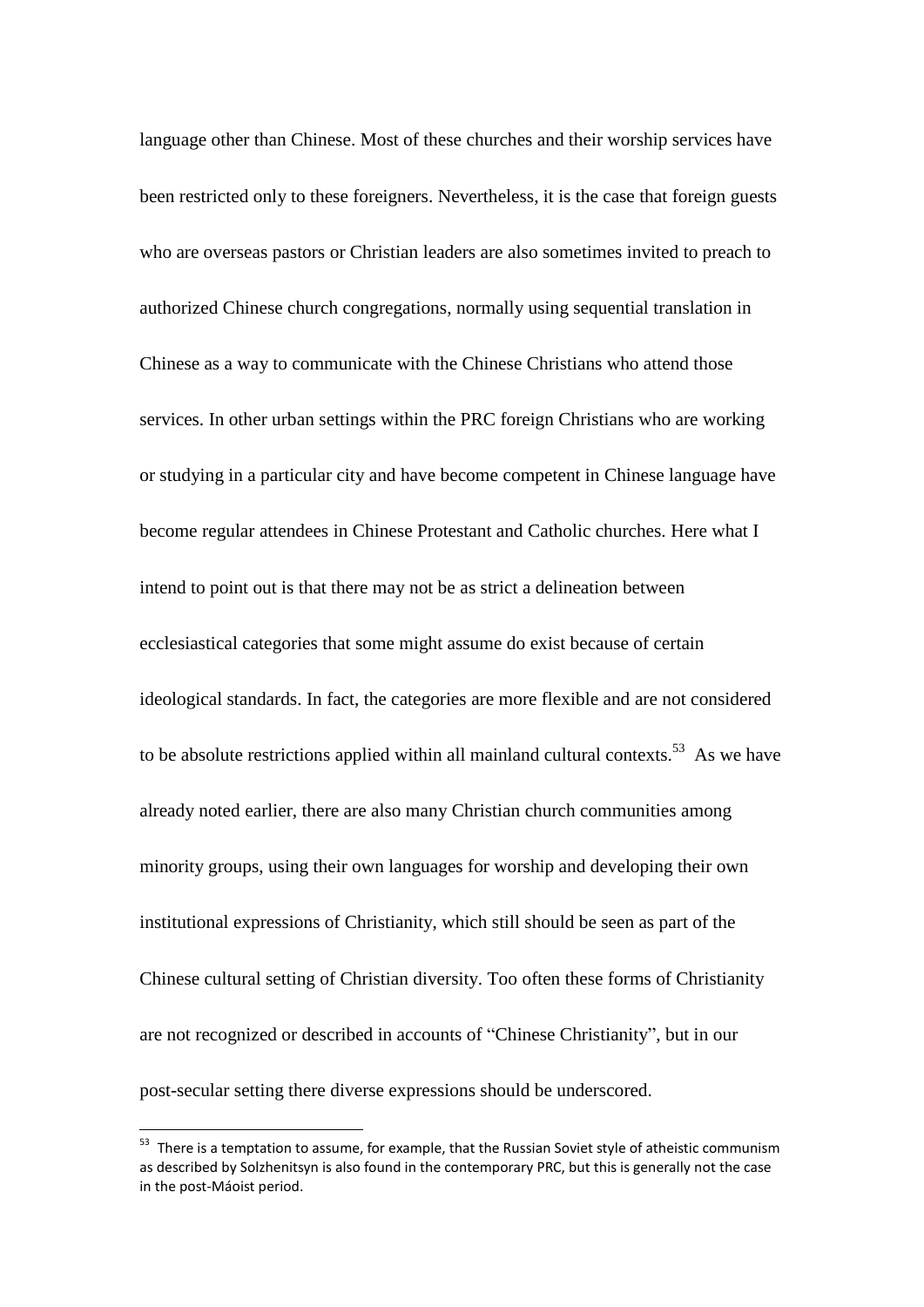There is now a new range of studies of what may be referred to as "sectarian" or "extreme" religious groups that have changed doctrines and forms of life so that they are no longer recognized as Christian churches. These have been designated by the Chinese government as "evil cults" (*xièjiào* 邪教). Studies by David Palmer, Vincent Goossaert, and their colleagues have brought some of these to light.<sup>54</sup> Nevertheless, since many of them stem originally from some form of Protestant Christian expression, they should be recognized sociologically as expressing other kinds of religious diversity, even though they may be considered "heterodox" by both the official Protestant church and other Chinese Christian churches.

Another phenomenon that may surprise those interested in these matters is that there are many of those who are current involved in "unauthorized" churches who also have been occasionally joining in worship within "authorized" churches, and so are personally known by the religious leadership of the latter communities. This "amphibian" style of interaction has increased in recent years, due to the relaxation of what has been at times a very tense political distinction between those communities that are registered with the government and those which are not. Once again, the assumption that there are absolutely strict lines of demarcation between these varying forms of Christian life can be challenged by numerous examples; the differences are

<sup>&</sup>lt;sup>54</sup> See appropriate sections of Goossaert and Palmer (2011) and Palmer. Shive and Wickeri (2011).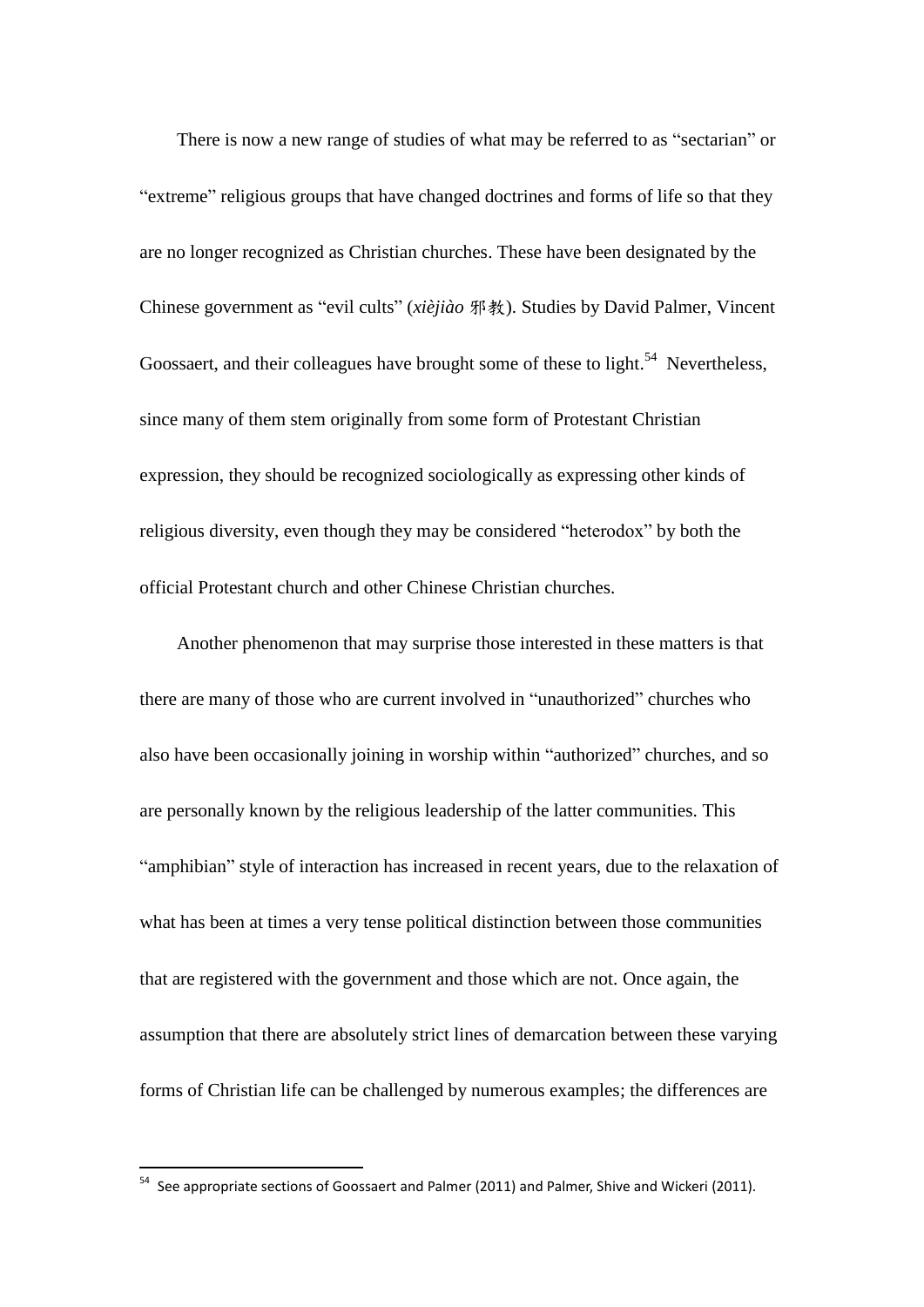there, and sometimes strictly held, but they have become more and more porous in various parts of the PRC in recent years.

Within house church settings, those that are still found in the countryside are determined in character primarily by the resident villagers, but since the beginning of the internal migration of workers from those villages to the urban centers, many of these church communities have become depleted. Some "house churches" or "unauthorized" church communities are structured around an extended family system, using radio broadcasts or even online videos of sermons as their main source for Christian teaching and community. More recently, within the urban settings there are new expressions of "house churches" that are built around young professionals, those with university degrees, and those who have returned from overseas where they initially converted to some particular form of Christianity. Until very recently, there has been a general concern among all of these groups that the Chinese Communist Party controls the "authorized" churches and so makes them vulnerable to ideological control as well as to religious restrictions that are not conducive to their preferred form of Christian worship and life. These fears appeared to be lessoning in recent years, but then there was a cataclysmic series of destruction of church buildings and/or large crosses that were built on those buildings in the area of Wēnzhōu 溫州 in April and May 2014 that has manifestly shocked Christian communities of all sorts in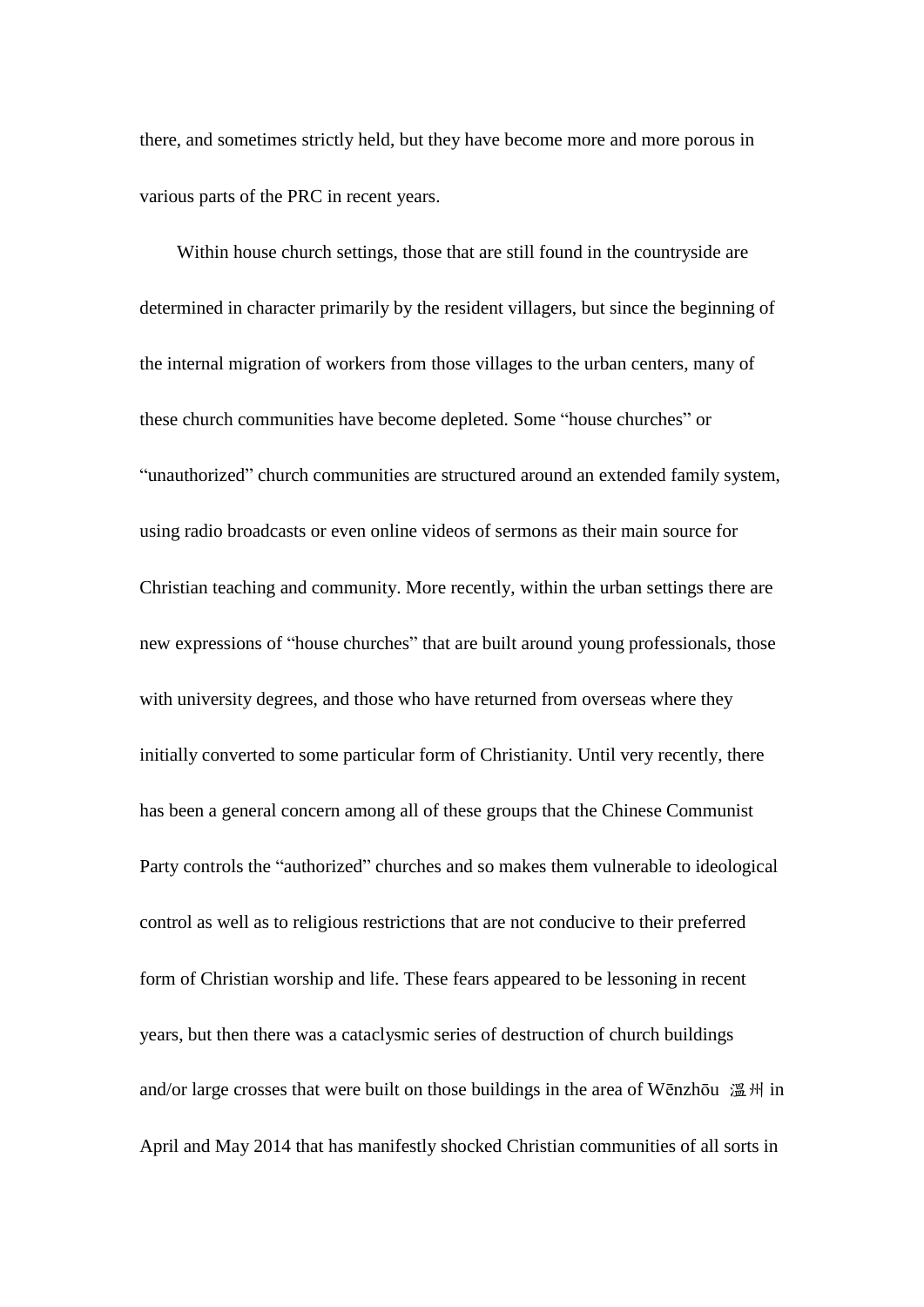China and abroad. Here again, the potential for a further stage in a dialectical cultural transformation might threaten those who are PRC citizens, though there are some good reasons to expect that these kind of political oppressions will not become an ideological trend in the near future. What is currently evident is that there remains a wide-ranging diversity of Christian expressions within the PRC, and that the denominational identities of Chinese Christians now living in other national contexts is maintained, even while they find ways to reengage and sustain relationships of mutual support with those in mainland China. Some of those ways that engaged post-secular intellectuals as well as these other Chinese Christians have supported and maintained engagements with church communities in the PRC will now be indicated in the following paragraphs.

### B. "Civilizing Missions" and their Religious Interests

As the "reform and opening up" policies began to have impact in the post-Máoist cultural setting in the PRC, new opportunities arose for creating businesses to cater to perceived needs among various places and institutions. Among these one of the most prominent realms was in the education sector, especially in university level education. So, as Niwa Hirono describes these institutions with an obvious critical intention,<sup>55</sup>

 $55$  The following descriptions are relying on accounts found in Hirono (2008).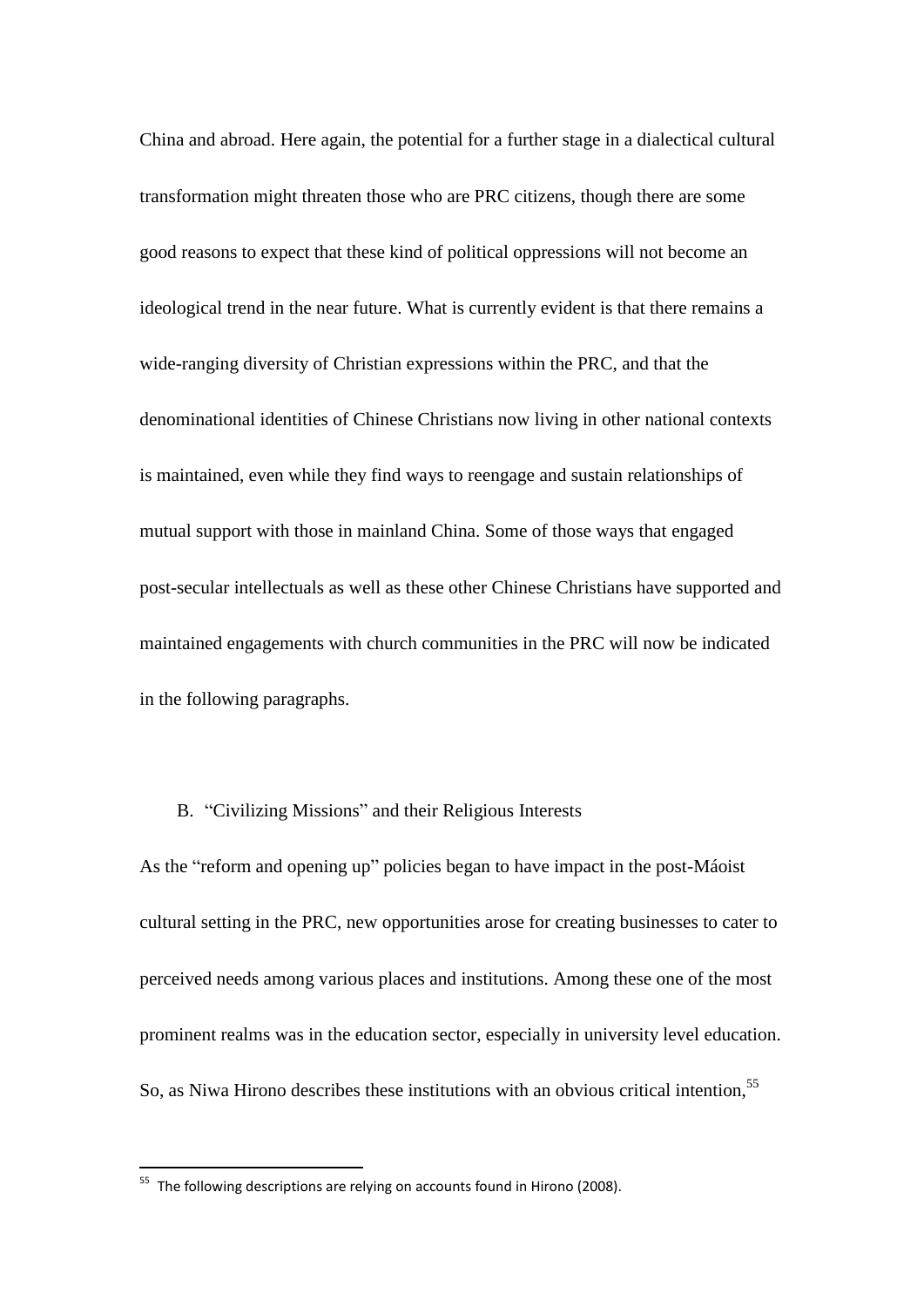Chinese Christians from outside of the PRC began to create new institutions conceived as "civilizing missions" informed by Christian values and reliant on Christian persons to respond to these situations. Among these are the charitable Christian international organization known as World Vision, and the vastly successful Jiànhuá 建華 organization created by a small group of Hong Kong businessmen in 1981 that seeks to "build up China" by means of providing qualified university teachers to work in designated universities. In spite of the skepticism Hirono brings to her account of these organizations, because they are obviously created from Christian motivations to respond to particular needs with "civilized" Christian concerns, these institutions have gained the appreciation and respect of both the political leadership and the general public in the PRC due to their consistently constructive cultural impacts on the lives of those they seek to help. From the perspective of the major dialectical cultural transformations that have framed our discussion of the living options which Chinese Christians can create and sustain within the PRC, these are forms of Christian "soft culture" that have proven to be important and sustained ways of engaging Chinese people in particular sectors of mainland Chinese society. At the same time they nurture new possibilities for community engagements among Chinese Christian churches. So, for example, new kinds of Christian bookstores have been created by local Chinese Christian institutions to serve a larger and interested public,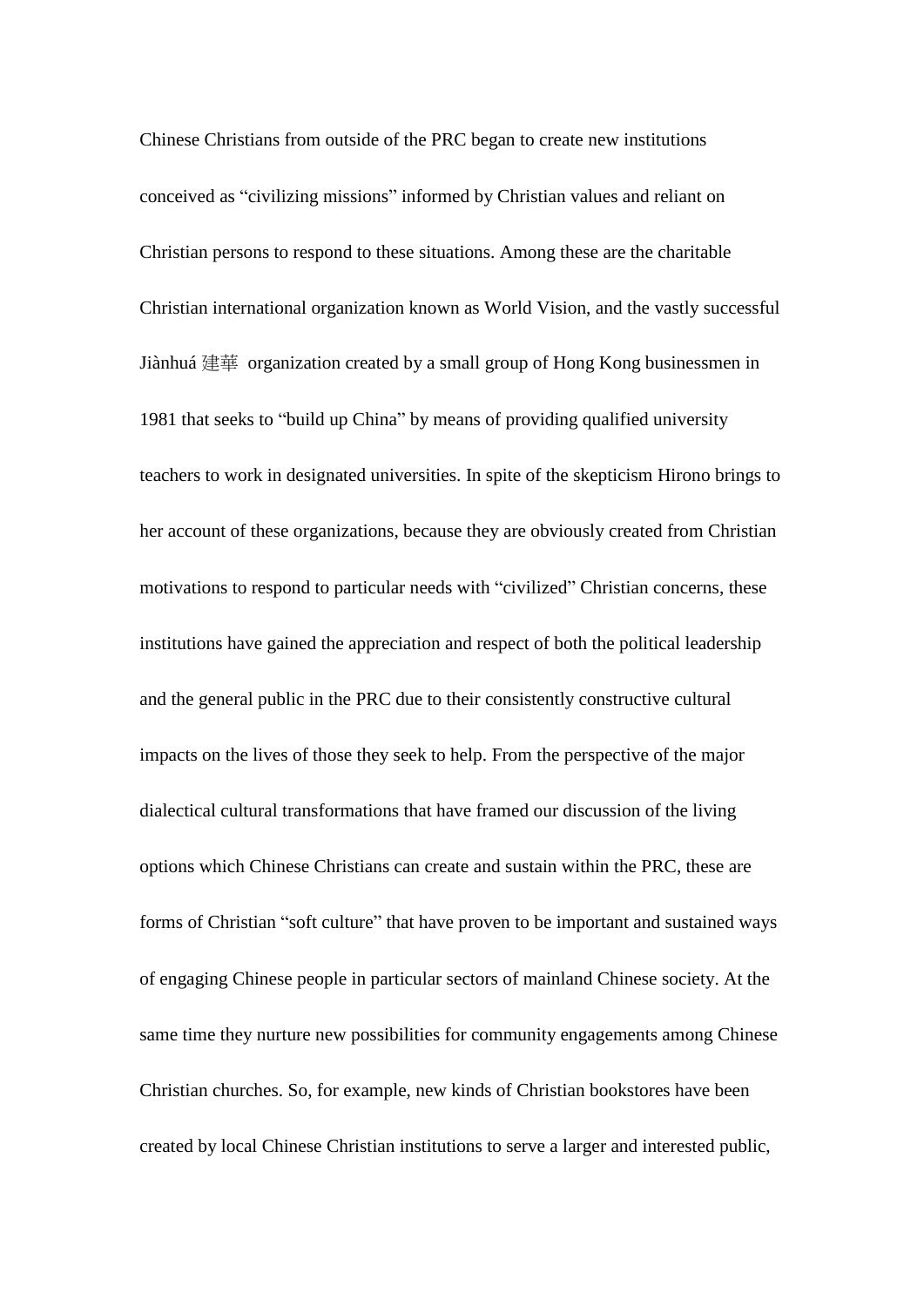and in recent years new levels of charitable donations and supports for needy families, orphans, and children with special needs have been created by indigenous Chinese Christian leaders and business people. Some of these have been inspired by the civilizing missions created by other Chinese and foreign Christians in the earlier period of the post-Máoist era, and some have been generated out of creative and bold efforts to become relevant to the larger public.

## C. Expressions of Engaged Post-secular Intellectuals in Support of Christian Diversity in China

Starting sometime around 1995, the Roman Catholic journal, *China Heute* (China Today) began to document how there was a great surge in books published on Christian themes, amounting to hundreds of volumes each year. This is a statistical indication of a principled openness to religious traditions, and of Christianity in particular, pointing out how the standard Marxist critiques of religion were no longer the dominant or only interpretive trend related to religious studies permitted within the PRC. Having stated this, nevertheless, it does not mean that the Marxist critiques of religion have disappeared. Especially with regard to foreign Christian missions, there has been a continuing critique of "imperialistic" and "colonial" forms of Christian life that "invaded" China during the post-Máoist period. Among the most notable of these critiques of foreign missionaries were the volumes produced by Gù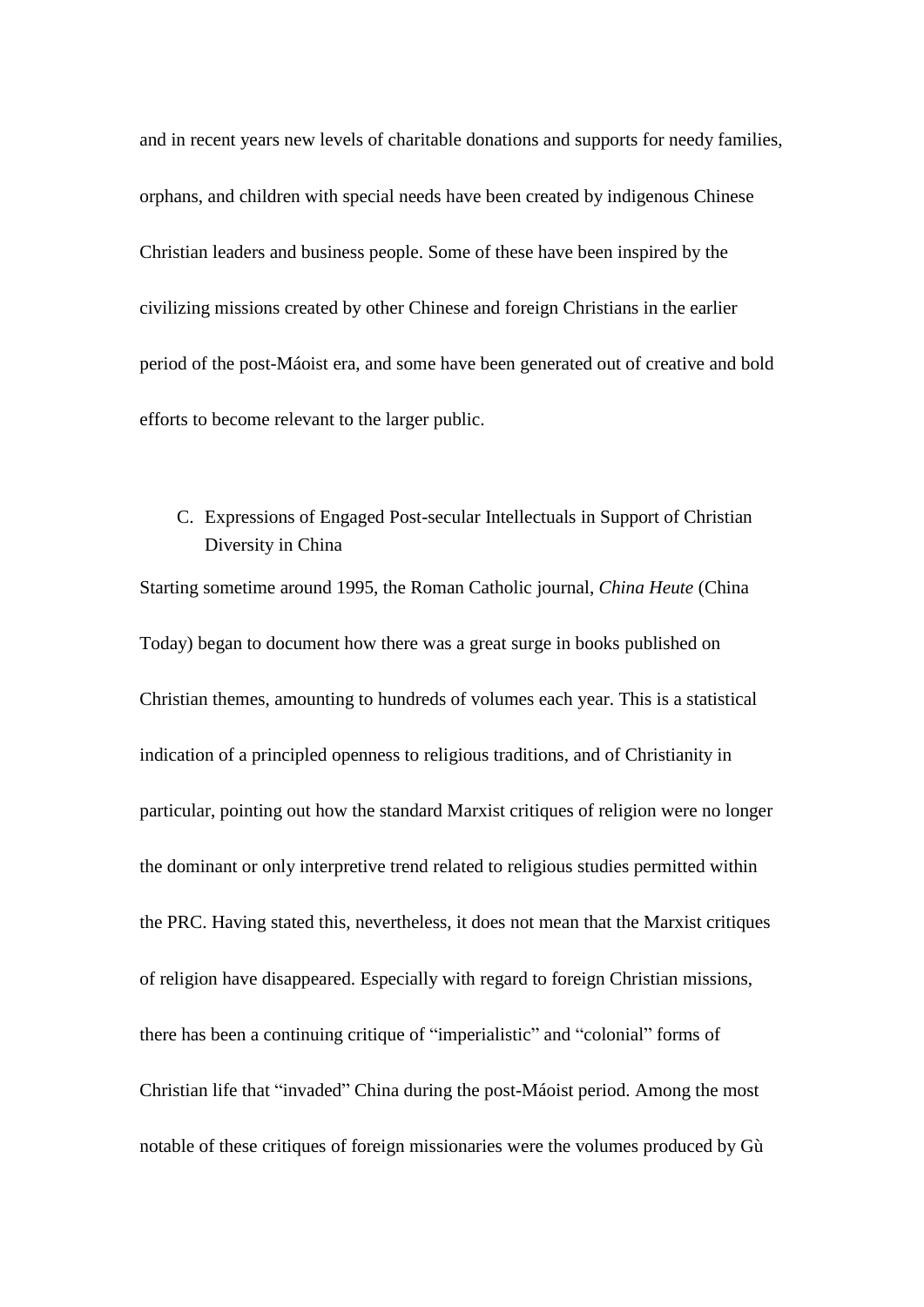Chángshēng.<sup>56</sup> Intriguingly, subsequent revisions of his most prominent work in this realm did not essentially change those criticisms, but simply added new chapters at the end of the book that manifested an ameliorating and less critical form of cross-cultural interpretation.<sup>57</sup> A similar attack on early Roman Catholic missionaries and their converts has been produced by Wáng Xiǎocháo.<sup>58</sup> In this light it is important to point out that a good number of scholarly journals devoted to studies of Christianity have also come into being and maintained a significant intellectual impact, producing articles primarily by Chinese intellectuals and sometimes also translated articles by foreign scholars, many of whom would be understood to be engaged post-secular intellectuals or even engaged post-secular religious intellectuals. Here below I will list a number of titles of these kinds of scholarly journals,  $59$  and focus on details of one particular journal among them that is published in the PRC and has now been confirmed as a top-ranking national academic journal

Among the earliest journals devoted to the study of Christianity are those produced and published in Hong Kong, Macau and Taiwan,  $60$  including the Chinese

 $56$  See Gù Chángshēng (1981) and (1985).

 $57$  This is the case with Gù Chángshēng (1981), which had subsequent "revisions" published in 1991 and 2004, with a Taiwanese version published in 2006.

<sup>58</sup> Also mentioned previously, see Wáng Xiǎocháo (1997).

<sup>&</sup>lt;sup>59</sup> This is an arbitrary list that reflects my own collection of materials, and is intended only to be representative of the range of titles and scholarly interest that prevails in contemporary religious and philosophical studies within the PRC.

<sup>60</sup> There are a good number of these journals including the Roman Catholic journal, *Tripod*, and Protestant journals produced by the Chinese Missionary Alliance Seminary and the Chinese Graduate School of Theology in Hong Kong. There are also university journals such as *Ching Feng* produced in English by the Chung-Chi College at the Chinese University of Hong Kong and other similar journals in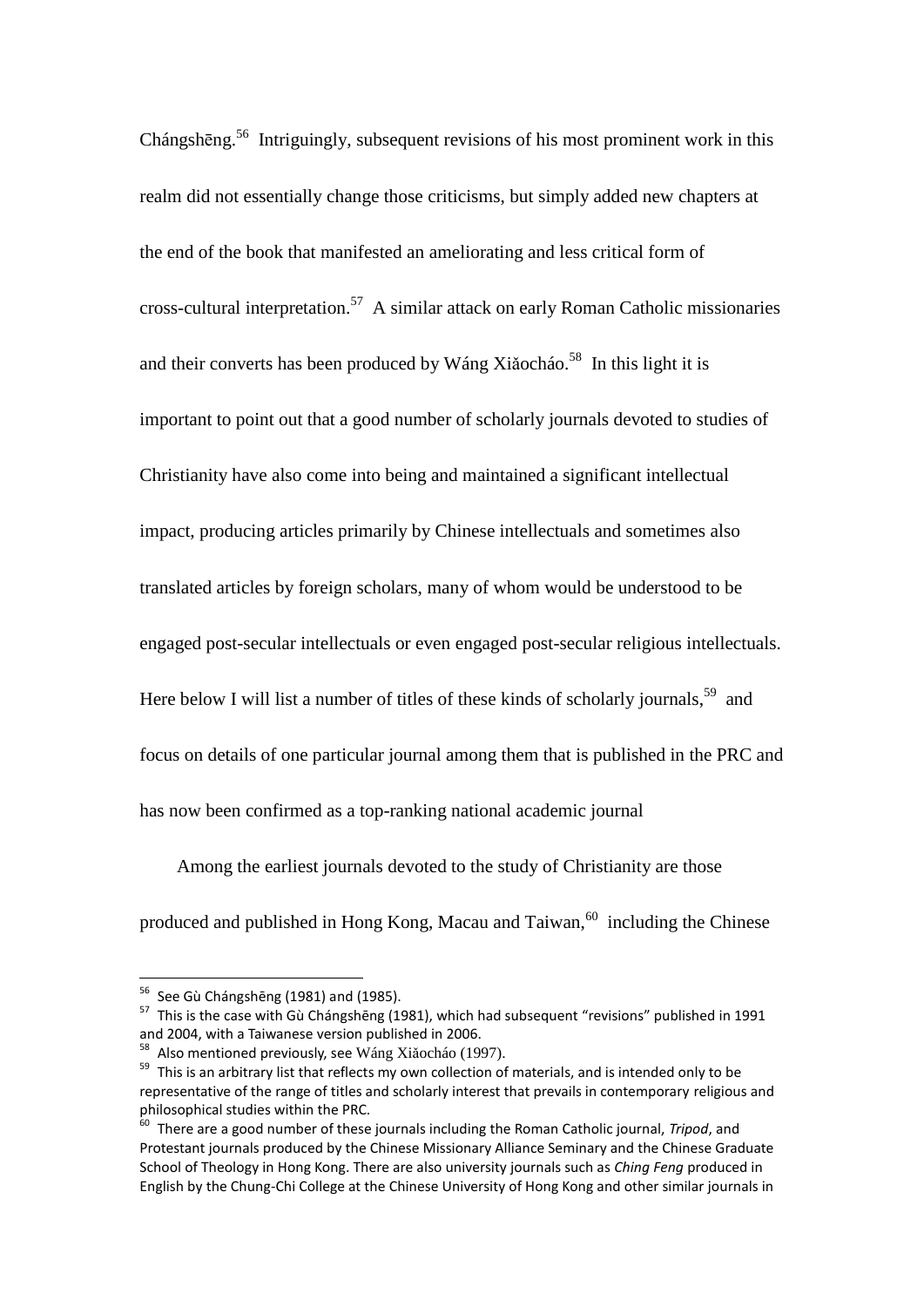journal published by the Tao Fung Shan Institute in Hong Kong entitled *Logos and Pneuma Chinese Journal of Theology* (道風漢語神學學刊 *Dàofēng Hànyǔshénxué xuékān*).<sup>61</sup> During the last two decades it has been promoting claims about a Sino-Christian form of theology, or what might be asserted as a contemporary set of indigenous theological approaches that are explicitly associated with Chinese Christian theologians and intellectuals, some from the PRC and others from Hong Kong and overseas. This in itself suggests the search for a modern Christian intellectual and theological identity within a post-secular environment heightened by the modern concerns manifest in the post-Máoist era.

Another important journal of the earlier 1990s was one produced by the Chinese People's University in Beijing, entitled *Christian Culture Review* or 基督教文化評 論 *Jīdūjiào wénhuà pínglùn*. Published in a series of eleven tomes after the first volume was produced in 1990, this journal was one of the first of its kind published in post-Máoist PRC that was not published by a Christian seminary or other Christian institution, but was in fact produced within the context of the Chinese Communist Party's most prominent university. The editor of this journal, Prof. He Guanghu 何光

Taiwan published in Chinese.

 $61$  Here the title reflects an old rendering for Dào 道 ("Tao") and Fēng 風 ("Fung") as interpreted by the Norwegian Lutheran founder of the retreat center, Karl Ludwig Reichelt 艾香德 (1877-1952). In his comparative religious perspective, the Dào was equivalent to the theologically enriched New Testament term, *logos*, and the Fēng was an early rendering of the term for the "spirit", or in New Testament Greek, the *pneuma*. This is a semi-annual journal initiated in 1994 and continuing to publish issues up through at least 2006.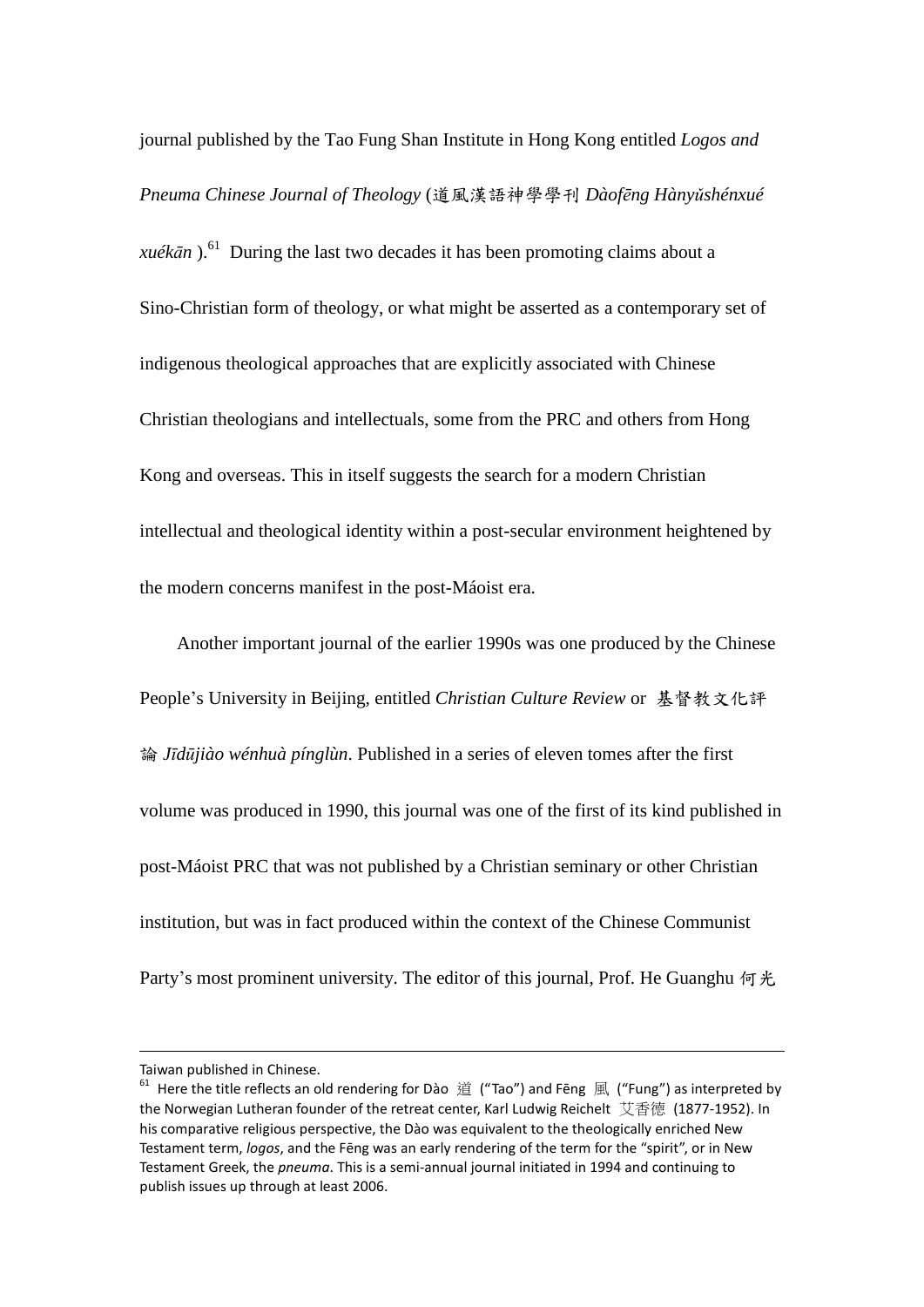滬 (1950- ), is a notable engaged post-secular religious intellectual supporting these studies as a critical Christian advocate.

Another kind of scholarly journal that reflects more direct academic interests of overseas Chinese scholars is the *Regent Review of Christian Thoughts* [sic], which is given the Chinese title基督教思想評論*Jīdūjiào sīxiǎng pínglùn*. While it is edited by a Chinese faculty member of a Canadian Protestant seminary named Regent's College, located in Vancouver, it is published in Chinese for a Chinese readership, and is putatively a semi-annual journal published in Shanghai. $62$  Though there are not too many journals of this sort, they do exist. Presumably, they are a sign of further cooperation between Chinese engaged post-secular intellectuals and overseas Chinese Christians.

Other titles of journals published since the beginning of the  $21<sup>st</sup>$  century in the PRC include *Christian Scholarship* 基督教學術 *Jīdūjiào xuéshù*, *Study of Christianity* 基督宗教研究 *Jīdūzōngjiào yánjiū*, *Christianity and China* 基督教與中國 *Jīdūjiào yǔ Zhōngguó*, and the *Journal for the Study of Christian Culture* 基督教文化學刊 *Jīdūjiào wénhuà xuékān*. The last journal mentioned here is also produced by scholars from the Chinese People's University, and by 2011 had already produced 26 volumes in its series. Notably, it has been listed among the Chinese Social Sciences Citation

 $62$  Whether it has maintained its semi-annual publication schedule is unclear to me, but I have found documentation for at least 15 separate volumes published so far in this journal series.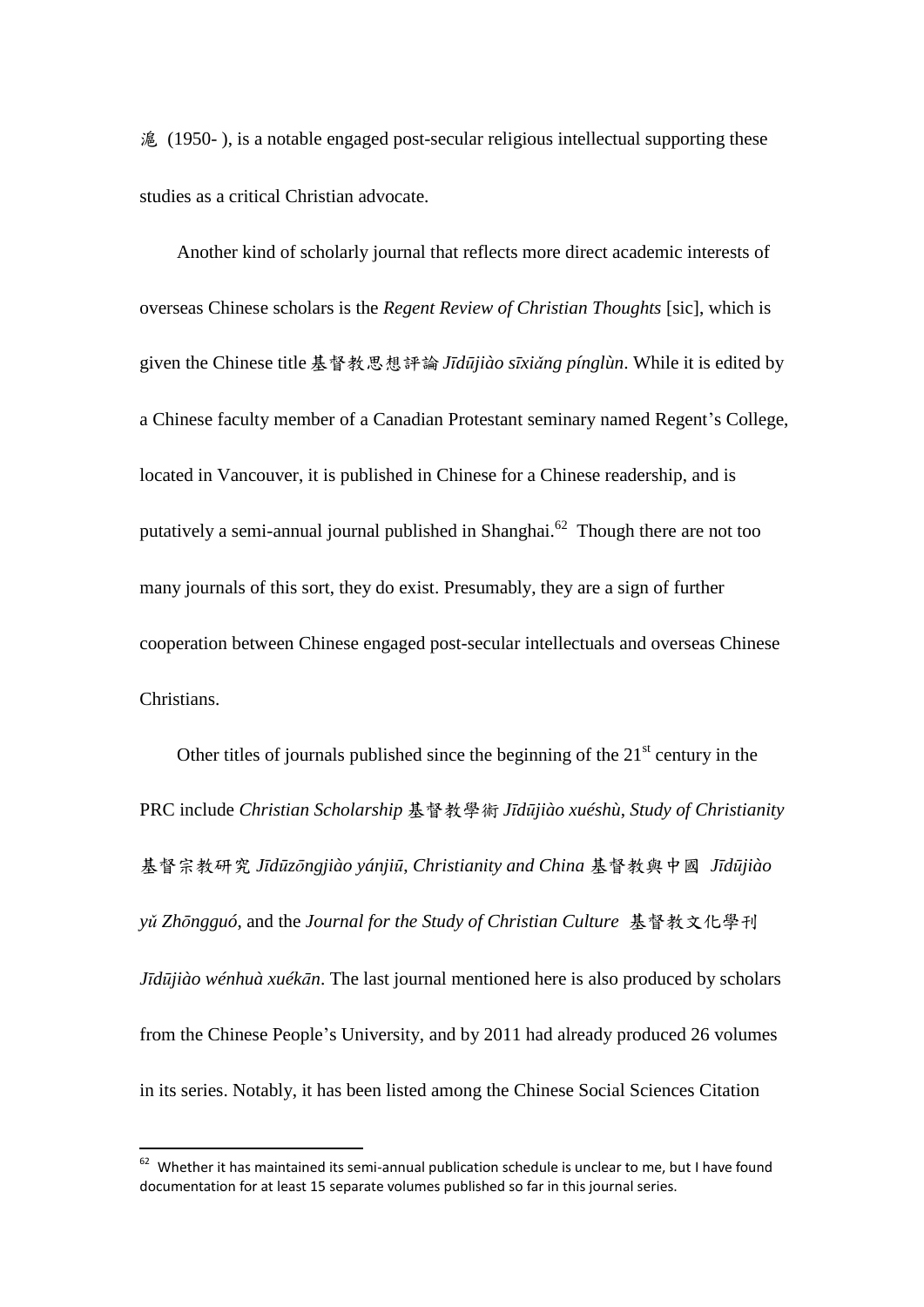Index since 2006, suggesting that it is ranked highly among Chinese scholarly circles, and has produced thematic issues that have included "Secular Theology" (Vol. 8), "Theology and Hermeneutics" (Vol. 10), "Option for the Poor" (Vol. 16), "Sinology and Theology) (Vol. 17), "Aesthetic Theology" (Vol. 20), "Critical Theory and Theology" (Vol. 22), "Western Marxism and Theology" (Vol. 24) and "Missionaries and Chinese Classics" (Vol. 26). Here we have a journal that is serving a large range of academic appetites, and is operating in a post-traditional Chinese cultural milieu that appeals to not only engaged post-secular intellectuals but also those who might be strategic post-secular secularists.

Whether we refer to these Chinese intellectuals as "cultural Christians", a term that Lo Ping-cheung developed in the mid 1990s to speak about those who I have referred to as engaged post-secular intellectuals (and so do not have any explicit commitment to a particular religious tradition),  $^{63}$  or as "Christian intellectuals", which may not be true for all who are involved, or as merely "researchers of Christianity", the post-secular importance of these persons and their publications cannot be overstated. Through their publications they provide further legitimization and cultural affirmation of the "vital options" that Christian forms of life provide in post-traditional Chinese cultural settings.

 $63$  Lo subsequently dropped this term and argued that it was no longer helpful or applicable in describing Chinese intellectuals involved in studies of Christianity during the first years of the 21<sup>st</sup> century.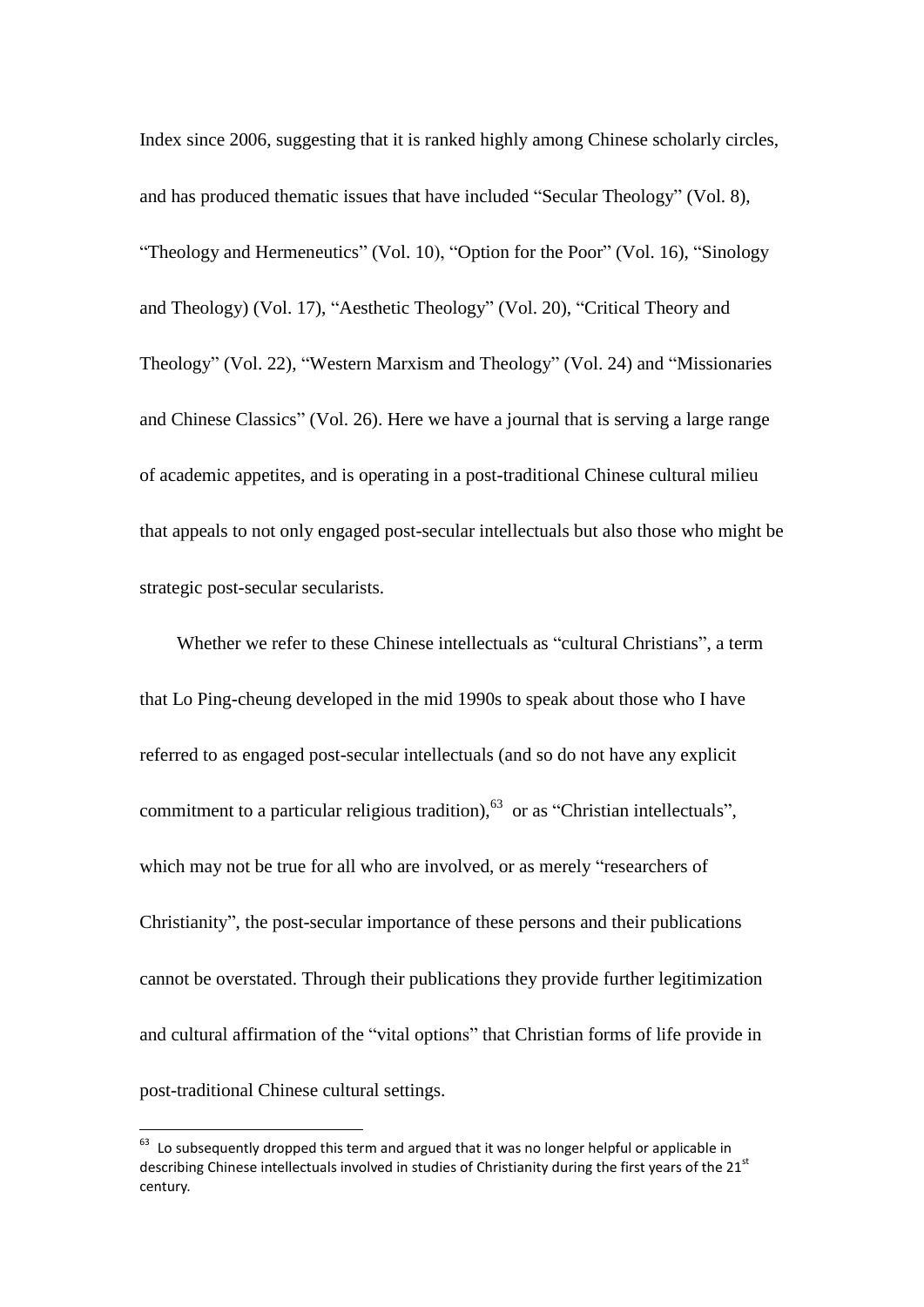### D. Ecumenical Interests and Collaborative Opportunities in Overseas Chinese Christian Communities

Another aspect of the development of Christian diversity in China and within cultural China is the involvement of Chinese Christian leaders in ecumenical councils and inter-denominational movements.<sup>64</sup> This is an interesting development not only from the sides of Chinese evangelical Christian associations which coordinate for evangelistic purposes, but also in the involvement of Chinese Christian leaders from "authorized" churches who attend the World Council of Churches, and interact with other kinds of Christianity that represent the current global extension of the Christian faith. Since the PRC government has essentially delineated a clear distinction between "Catholic" and "Protestant" churches, and does not mention Eastern Orthodox traditions or any other kinds of Christians among the lists of their "five great religions", the tolerance given Christian leaders to engage in international convocations of Christian leaders from many forms of Christianity world-wide is welcomed and salutary. Within the post-secular context this can be seen as a positive encouragement for overcoming some of the dichotomized ways of thinking about "Christianity and Chinese culture", "East and West", and other similarly discursive ways of polarizing and simplifying accounts of Chinese Christian communities. It also

 $64$  As described diachronically in portions of Koshy (2004).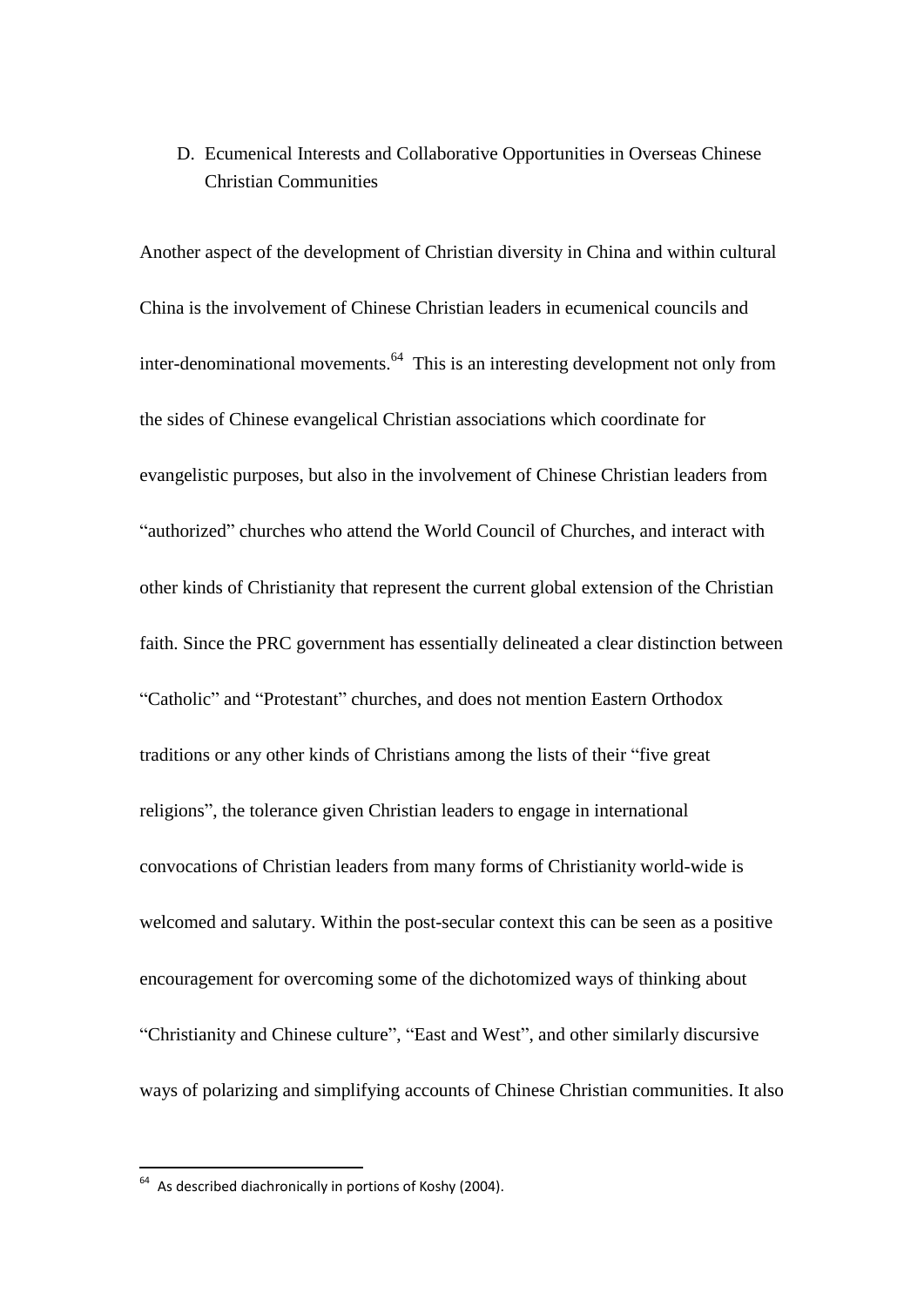highlights the many forms of modern Chinese identities which Chinese and other Christians can choose within a post-secular setting in the PRC or elsewhere in cultural China.

# *VI. Concluding Meditations: The Scholarly Significance of a Post-Secular Vision of Christian Diversity in China*

What has been presented in the preceding discussions is an argument supporting an emphasis on the Christian diversity actually present in Chinese cultural settings as informed by a post-secular vision of our age. Grounded on a dialectical reading of cultural transformations that have been experienced in Chinese cultural settings in four stages since 1800, I have argued that the reality of Christian diversity in China and the vital options for varying kinds of Christian forms of life that are now available within contemporary Chinese cultural settings are justified within post-traditional Chinese cultural settings by this post-secular vision. However one might otherwise interpret these cultural phenomena, it should be underscored that already in the early  $20<sup>th</sup>$  century particular forms of Protestant Christianity were already linked to one of a number of modern forms of life that formed alternatives to a Ruist-inspired traditional Chinese cultural matrix. Nevertheless, I have argued that the steps taken in the dialectical cultural transformations moved through successive periods of openness and oppression, so that we should see the current post-Máoist stage as a period of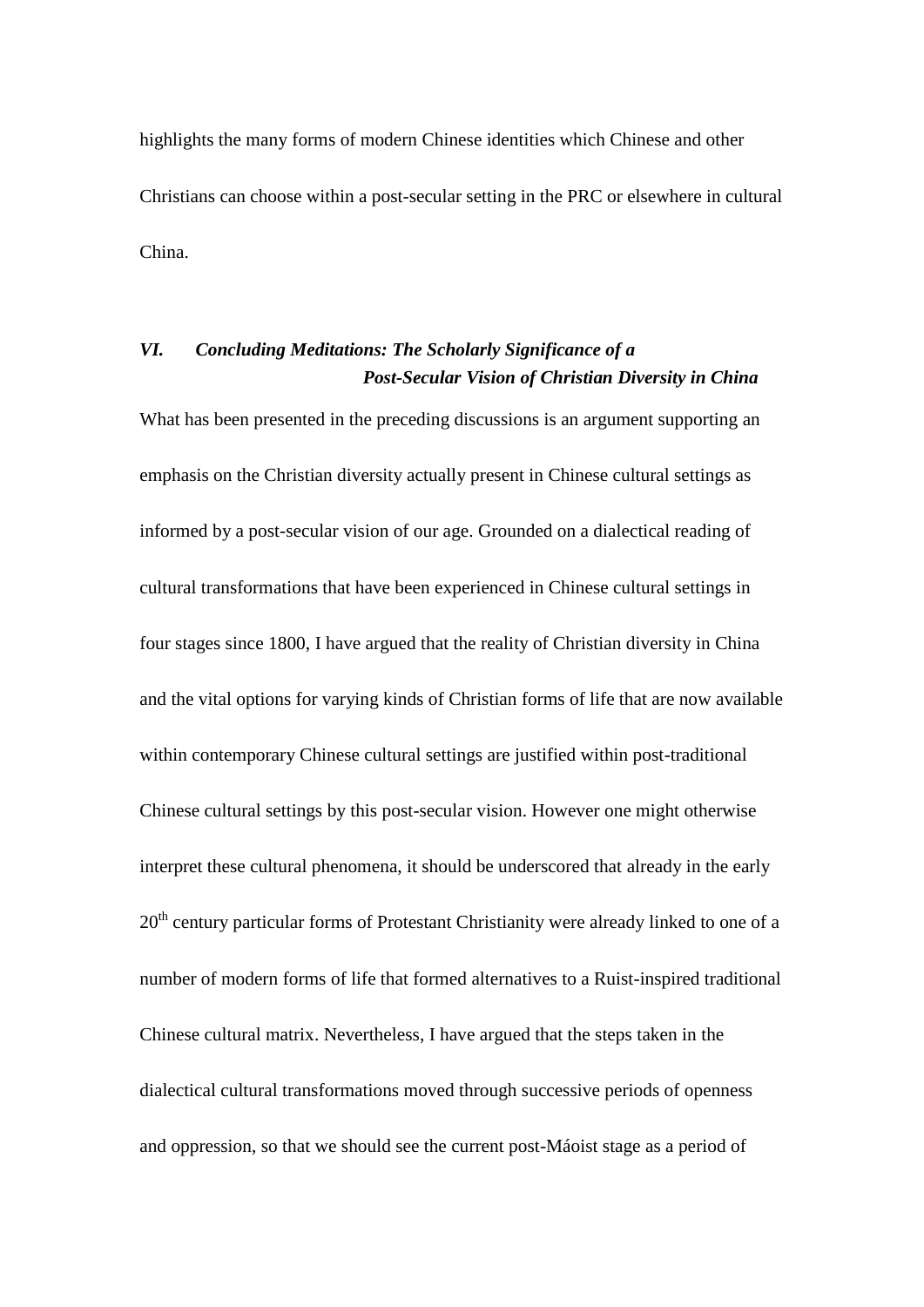cultural openness that provides enfranchisement for the Christian diversity found to be present in contemporary China.

In the light of this interpretive framework one should at least ask whether there should be another turn toward an oppressive period in the foreseeable future. Not being a historical determinist or a futuristic prophet, I would demur from making any firm predictions, but I would want to highlight various features of the interpretive approach I have taken in this discussion as hints toward an inchoate response.

First of all, I do see a kind of helix-like movement in the series of dialectical cultural transformations that continues to move beyond the previous cultural stages, so that I do not anticipate, for example, a return to something like a Qīng imperial renaissance. The revolutionary character of several of the dialectical stages we have described have made a number of the basic features of Ruist-inspired traditional Chinese culture anachronous, including its political support for an imperial authority and its attendant traditional Ruist worldview. International and national institutions supporting Ruism itself are having to adjust to the post-secular conditions of our current age. Notably they are learning how to rearticulate Ruist values and institutions (what more skeptical scholars will refer to as "reinventing themselves") within the actual plurality of worldviews that currently exist within the PRC and elsewhere in cultural China. Among the genuine alternatives that have been worked out in this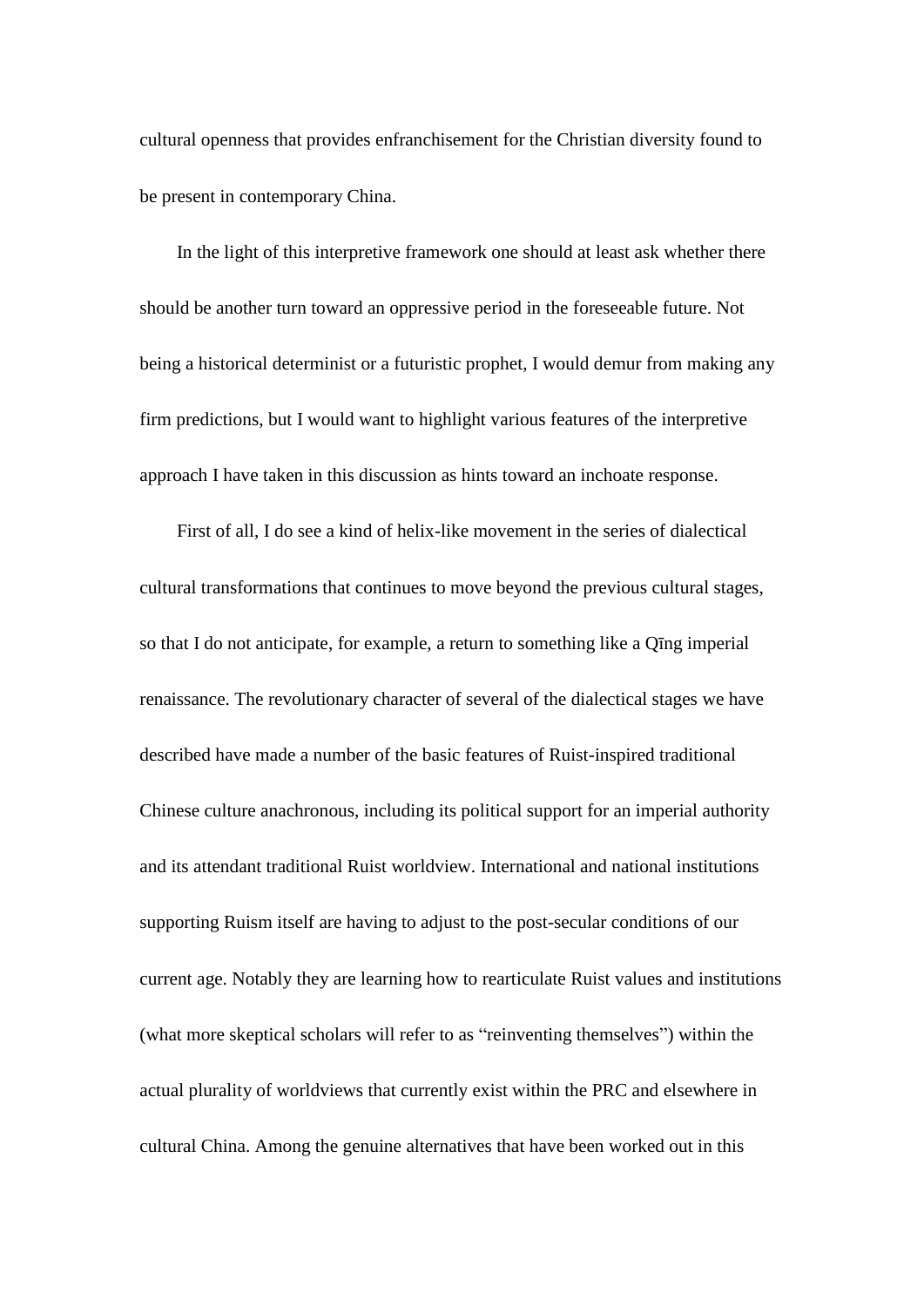realm, and have not been discussed in this essay, are those who I refer to as "Ruified Christians", that is, those who adopt a particular form of Ruist way of life as a foundation for their articulation of Christian spirituality and its attendant values and worldview. This is done and can continue to be done in the same way that earlier Christians in Mediterranean and European cultural settings employed Platonic, Aristotelian, Aquinaian, Calvinist, and Lutheran ways of life to their particular expressions of Christianity. Here I would underscore that this would not be the only option for Chinese Christians in our age, but it is one of them that is being taken quite seriously by some.

These claims related to the post-secular emphasis on Chinese Christian diversity have been justified by reference to new statistical evidence produced by R. G. Tiedemann and others related to the immensely complicated scenarios of foreign Christian missionary societies that took up residence in mainland Chinese from 1800 to 1949. I have argued that these more than 450 foreign Christian institutions from nearly 30 different countries did leave distinctive influences upon Chinese converts; nevertheless, these religious and cultural distinctives have been reshaped by, and sometimes disappeared, during subsequent dialectical cultural transformations. Still, I have also pointed out that while these cultural transformations were at work within mainland China, there have been Chinese persons who emigrated to other countries,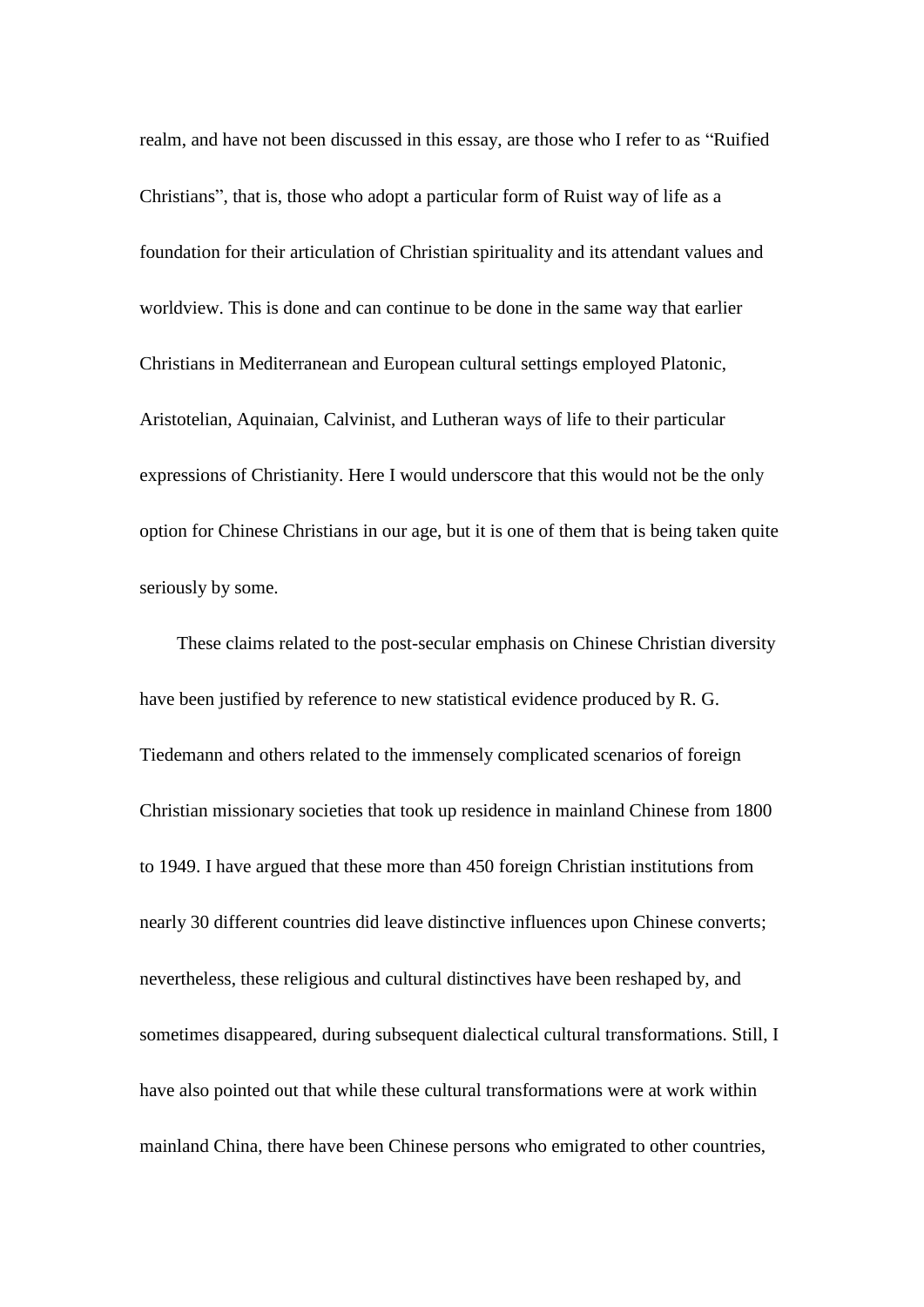and were converted to particular denominational forms of Christianity in their new home countries, some of them reengaging Chinese mainland persons and institutions during the post-Máoist period. Many of these persons, along with others who were residing in colonial Hong Kong and Macau, or the estranged Taiwan, have become involved with "civilizing missions" after the period of "reform and opening up" became the official policy of the PRC in the early 1980s. This is not to deny that there have been new and creative developments within Chinese Christian circles during the post-Máoist period, but it is highlighted to emphasize how a rich variety of Christian spiritualities could be supported within a dynamic cultural context where indigenous Chinese Christians, overseas Chinese Christians, minority Christians in China, and foreign Christian professionals were and are simultaneously involved in various cultural spheres within China.

In the context of the discussion of the first stage of dialectical cultural transformation, I have mentioned what may be a troubling but nevertheless significant historical concern that I believe should be integrated into our understanding of Christian diversity in China. This involves the historical presence and destructive impact of the Heavenly Kingdom of Supreme Peace, or the Tàipíng Rebellion. Whatever else this militant religious movement continues to represent to historians of the late Qīng empire, I have argued that it represents a particularly refracted and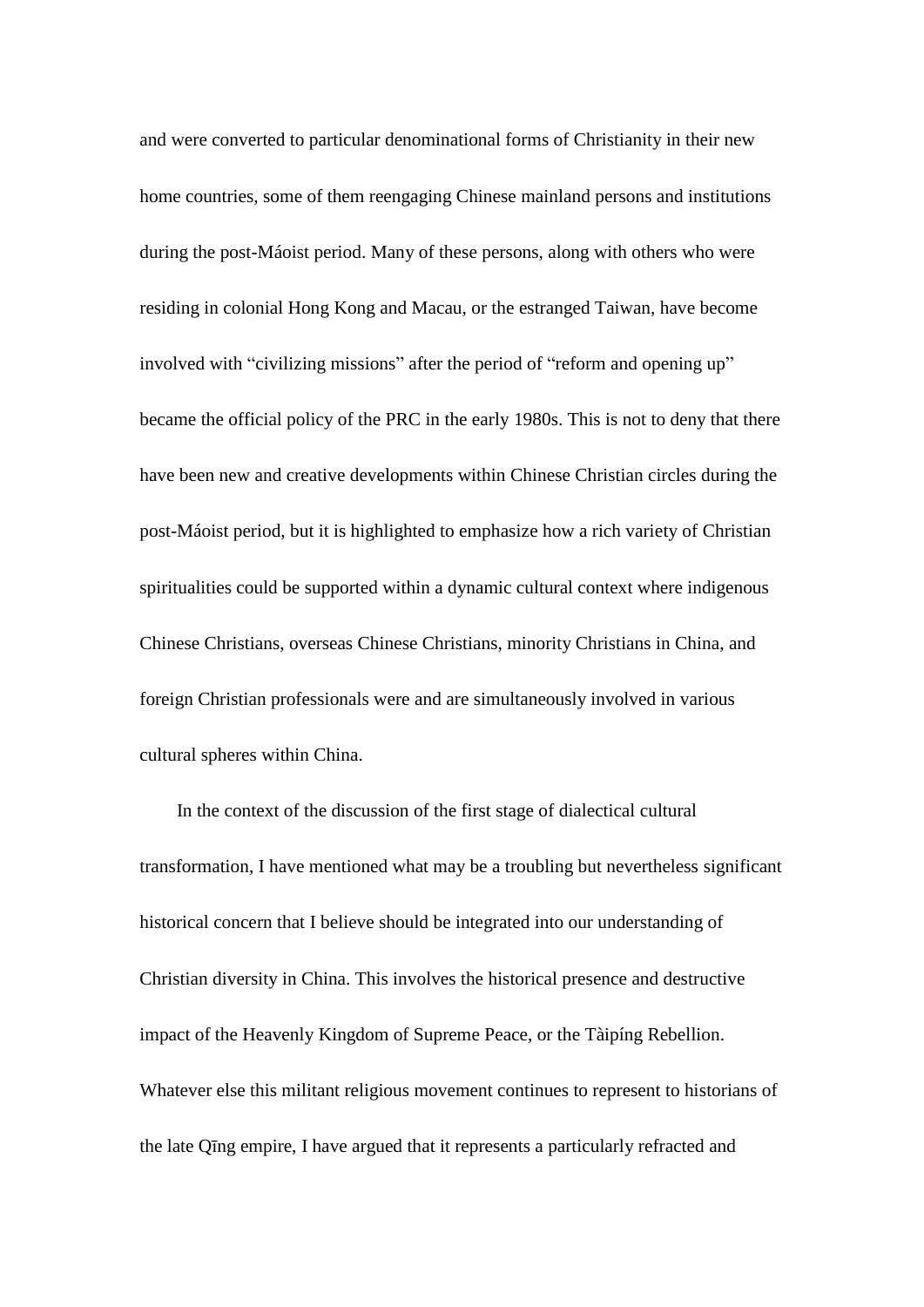ultimately distorted version of Protestant Christianity that parallels later developments of other sectarian new religious groups that are considered to be heterodox by many Christians both within and outside of China. This too is part of the dialectical twist of cultural transformation that should waken our scholarly interests to understand how these new religions could be developed from what was originally associated with or indirectly influenced by various kinds of Christian traditions resident in China during different periods of the last two hundred years.

From a post-secular view of the current diversity of "Christianities" in China, a number of questions are generated about the future development of these differing cultural expressions of Chinese Christianity and Christianities in China. One continuing set of concerns that should be expected to be addressed involves how current political policies affect the freedom of religious worship and the further development of innovative forms of cultural relevance among Christian communities. These include forms of institutionalized charity, indigenous forms of "civilizing missions", forming collaborative relationships with other religionists within and outside of China, and providing substantial and systematic forms of leadership training for Christian leaders, Christian intellectuals, and Christian professionals. All of these are ongoing projects within varying forms of Christian communities, some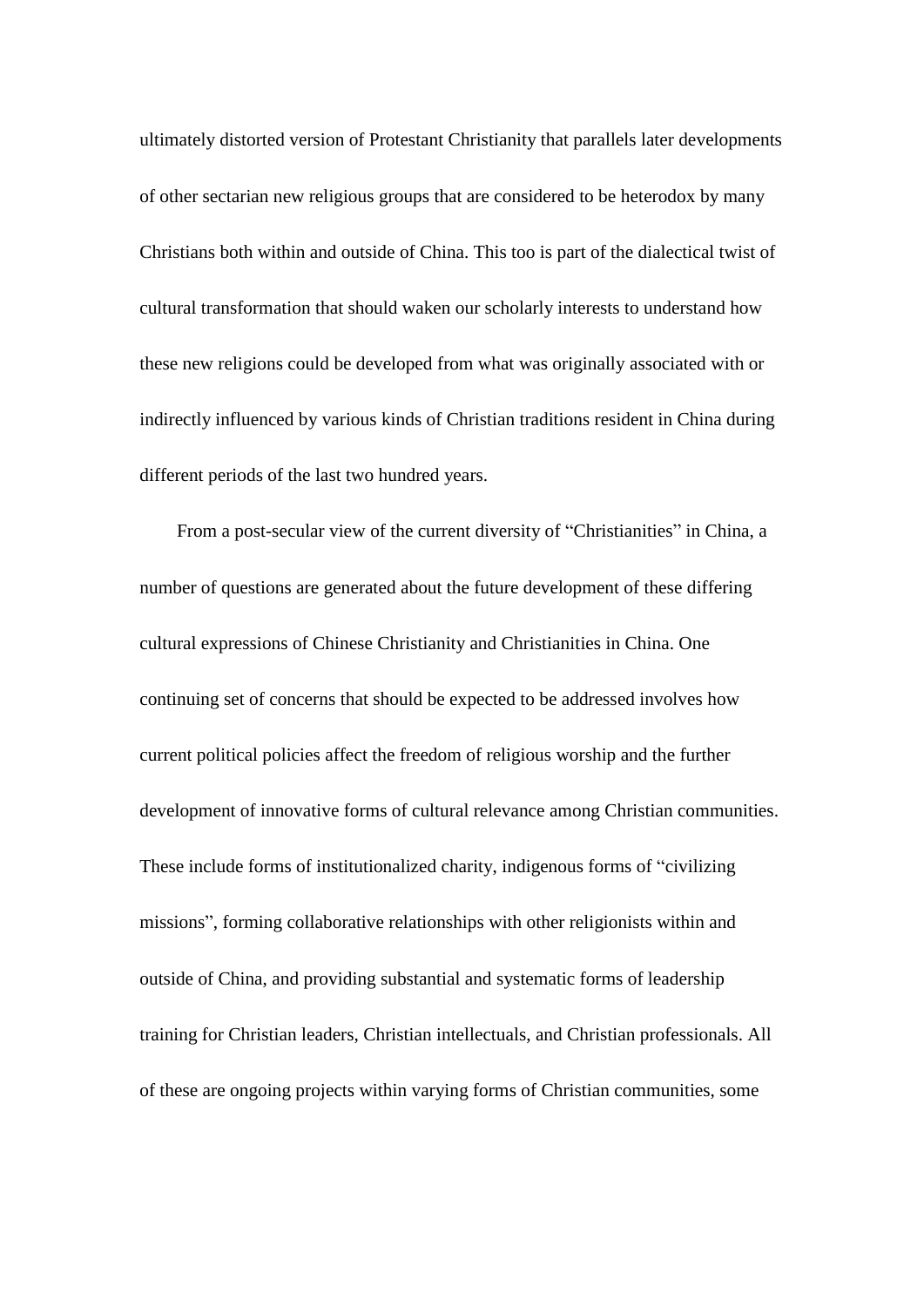relying more on internal resources, and others dependant more or less on foreign sources of inspiration and support.

Some might ask whether or not there could be another era such as that which occurred in the newly established Republic of China, where Christian intellectuals and professionals were manifestly involved in the modernizing project of a newly established post-traditional Chinese cultural setting. Once again, I would want to emphasize that I see these series of dialectical cultural transformations as moving toward a more open future rather than returning to a past cultural paradigm, and so I would not anticipate that something of the sort of unusual situation experienced in the first national assembly in 1912 and 1913 would occur again in the near future. Nevertheless, I would also want to restate the fact that the post-secular intellectual climate within the PRC allows for more flexibilities in the identity formation of Chinese citizens that would be expected under a more principled Marxist ideological framework, such as what occurred during the Máoist era. What I have tried to argue in the above account is that the Christian diversity in China provides a number of "living options" for alternative ways of life within modern and post-traditional Chinese cultural settings. These are not the only alternatives available, but they are taken very seriously by many sectors of contemporary Chinese society. Precisely in this sense, then, I expect that the diversity of forms of Christian life will continue to flourish in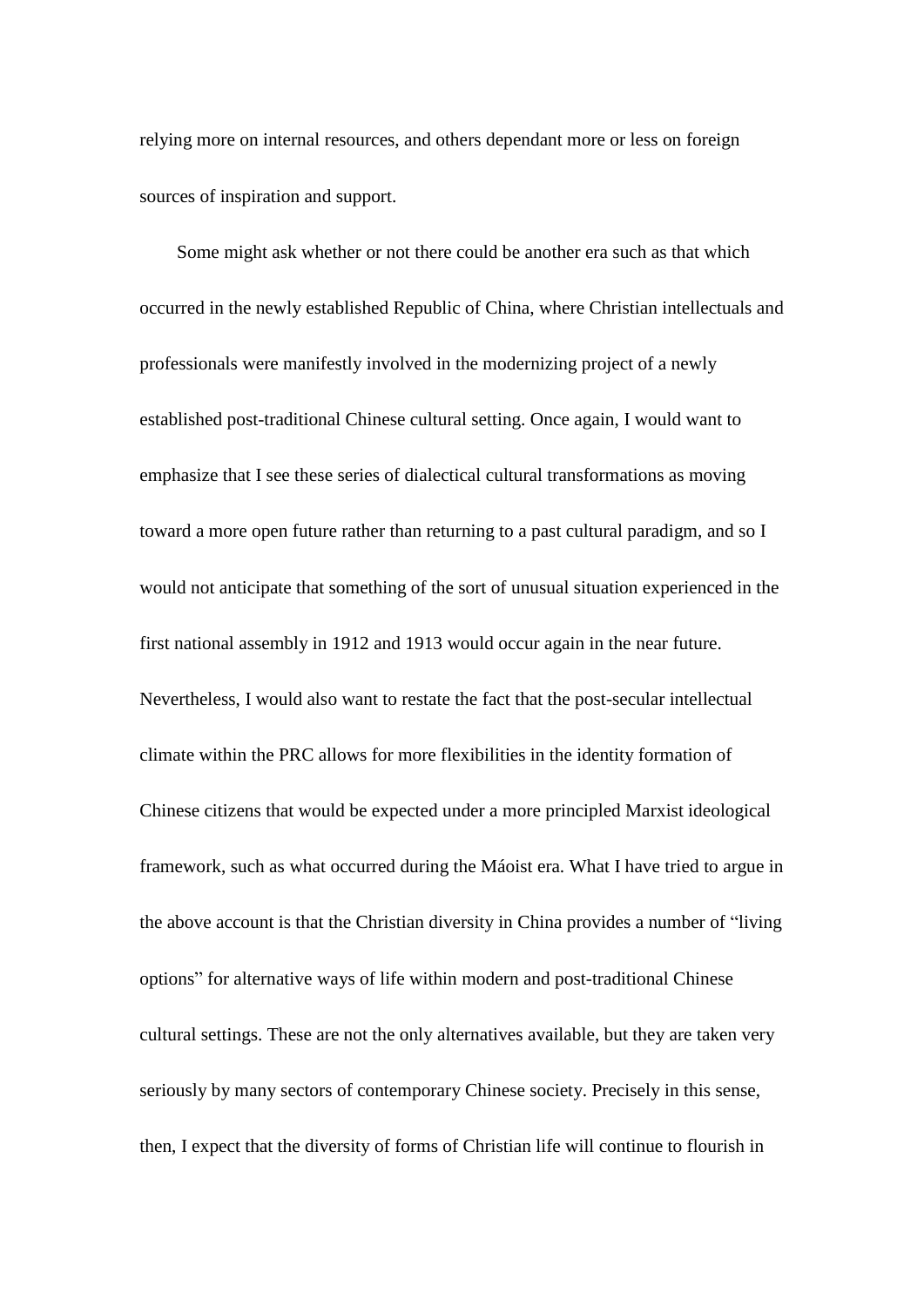the coming decades, and may well be involved in helping to create a new kind of civil society within contemporary Chinese cultural settings that will provide some timely and new responses to some critical questions that continue to trouble post-traditional Chinese cultural communities.<sup>65</sup>

HKBU Staff Quarters

The "Pink Palisades" Easter 2015

#### *Main Bibliography Resources*

<u>.</u>

Gù Chángshēng 顧長聲 (1981).《傳教士與近代中國》*Chuánjiàoshì yǔ jìndài Zhōngguó* [Missionaries and Modern China]. 上海: 上海人民. Two later revised versions appeared in 1991 and 2004, with a Taiwanese version published in 2006. \_\_\_\_\_\_\_\_\_\_\_\_\_\_\_\_\_\_\_\_ (1985). 《從馬禮遜到斯圖雷登 – 來華信教傳教士 評傳》 *Cóng Mǎ Lǐsūn dào Sītú Léidēng – Lái Huá Xīnjiào chuánjiàoshì píngzhuàn* [From Robert Morrison to Leighton Stuart: Critical Biographies of Protestant Missionaries Who Came to China]. 上海: 上海人民.

Táng Yì 唐逸 (1993).《基督教史》 *Jīdūjiào shǐ* [A History of Christianity], 北京: 中國社會科學出版社.

Táo Yàfēi 陶亞飛 and Leung Yuen Sang 梁元生 編 (2004).《東亞基督教再詮 釋》*Dōngyà Jīdūjiào zài chuánshì* [Reinterpreting East Asian Christianity]. 香港: 香 港中文大學崇基學院宗教與中國社會研究中心.

Wáng Qìngchéng 王慶成著 (1993).《太平天國的文獻和歷史 – 海外新文獻 刊布和文獻史事研究》*Tàipíng Tiānguó de wénxiàn hé lìshǐ – Hǎiwài xīn wénxiàn* 

 $65$  The problems I have in mind include (1) the relatively high rate of suicides in university settings, the elderly, and among wives in the countryside that have been left by their husbands to tend the farm and take care of children, (2) the breakdown of family life through divorce and familial violence, (3) the imbalances in values created by materialistic cravings nurtured by the new economic environment, and (4) the intrusions and distortions caused among the younger generations due to internet usage, including the compulsive-obsessive disorder of internet addiction, and (5) the continuing allowance of free-lancing vigilanti-style online "human flesh search engines" that have created some very inhumane conditions for Chinese citizens in the contemporary age.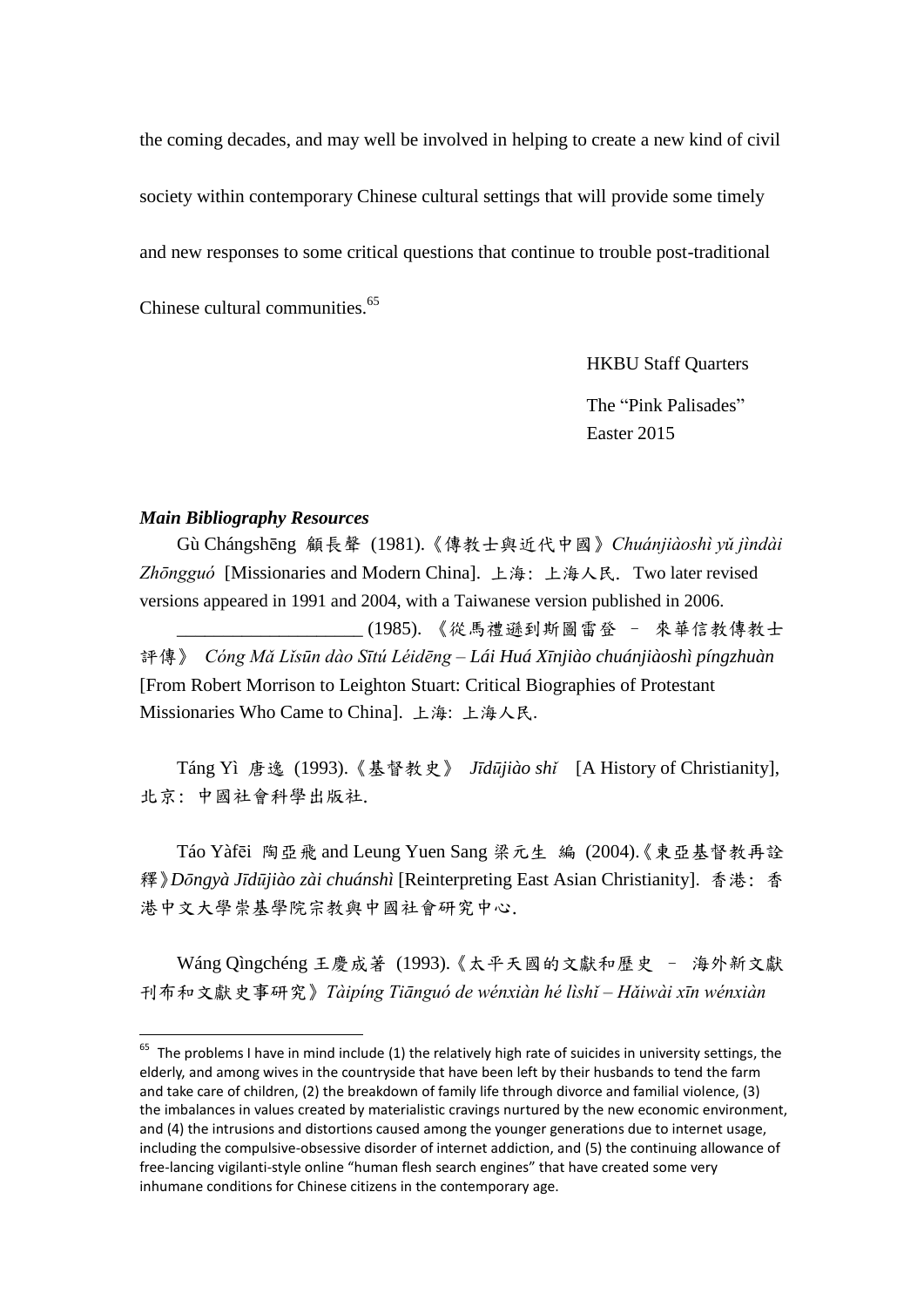*kānbù hé wénxiàn shǐshì yánjiū* [Literature and History of the Heavenly Kingdom of Supreme Peace – Studies of New[ly Discovered] Printed Literature and the Factual History of [That] Literature], 北京: 社會科學文獻出版社.

Wáng Xiǎocháo 王曉朝著 (1997).《基督教與帝國文化》 *Jīdūjiào yǔ dàiguó wénhuà* [Christianity and Imperial[ist] Culture], 北京: 東方出版社.

Ying, Fuk-tsang 邢福增著 (2012). 《基督教在中國的失敗? – 中國共產運 動與基督教史論》 *Jīdūjiào zài Zhōngguó de shībài?Zhōngguó Gōngchán yùndòng yǔ Jīdūjiào shǐlùn* [Christianity's Failure in China? Essays on the History of the Chinese Communist Movement and Christianity], 香港: 漢語基督教研究所有限公 司.

Zhāng Xīpíng 張西平著 (2005).《傳教士漢學研究》 *Chuánjiàoshì hànxué yánjiū* [A Study of Missionary Sinology], 鄭州: 大象出版社.

Berger, Peter L., ed. (1999). *The Desecularization of the World: Resurgent Religion and World Politics*. Grand Rapids: William B. Eerdmans Publishing Company.

\_\_\_\_\_\_\_\_\_\_\_\_\_\_ and Anton C. Zijderveld (2009). *In Praise of Doubt: How to Have Convictions without Becoming a Fanatic*. New York: HarperOne/HarperCollins Publishers.

Covell, Ralph R. (1995). *The Liberating Gospel in China: The Christian Faith among China's Minority Peoples*. Grand Rapids: Baker Books.

de Vries, Hent and Lawrence E. Sullivan, eds. (2006). *Political Theologies: Public Religions in a Post-Secular World*. New York: Fordham University Press.

Edwards, David L. (1987). *The Futures of Christianity*. London: Hodder and Stoughton.

Franke, Wolfgang (1970). *A Century of Chinese Revolution, 1851-1949*. Trans. by Stanley Rudman. Columbia: University of South Carolina Press.

Gilley, Sheridan and Brian Stanley, eds. (2006). *The Cambridge History of Christianity. Volume 8. World Christianities c. 1815 - c. 1914*. Cambridge: Cambridge University Press.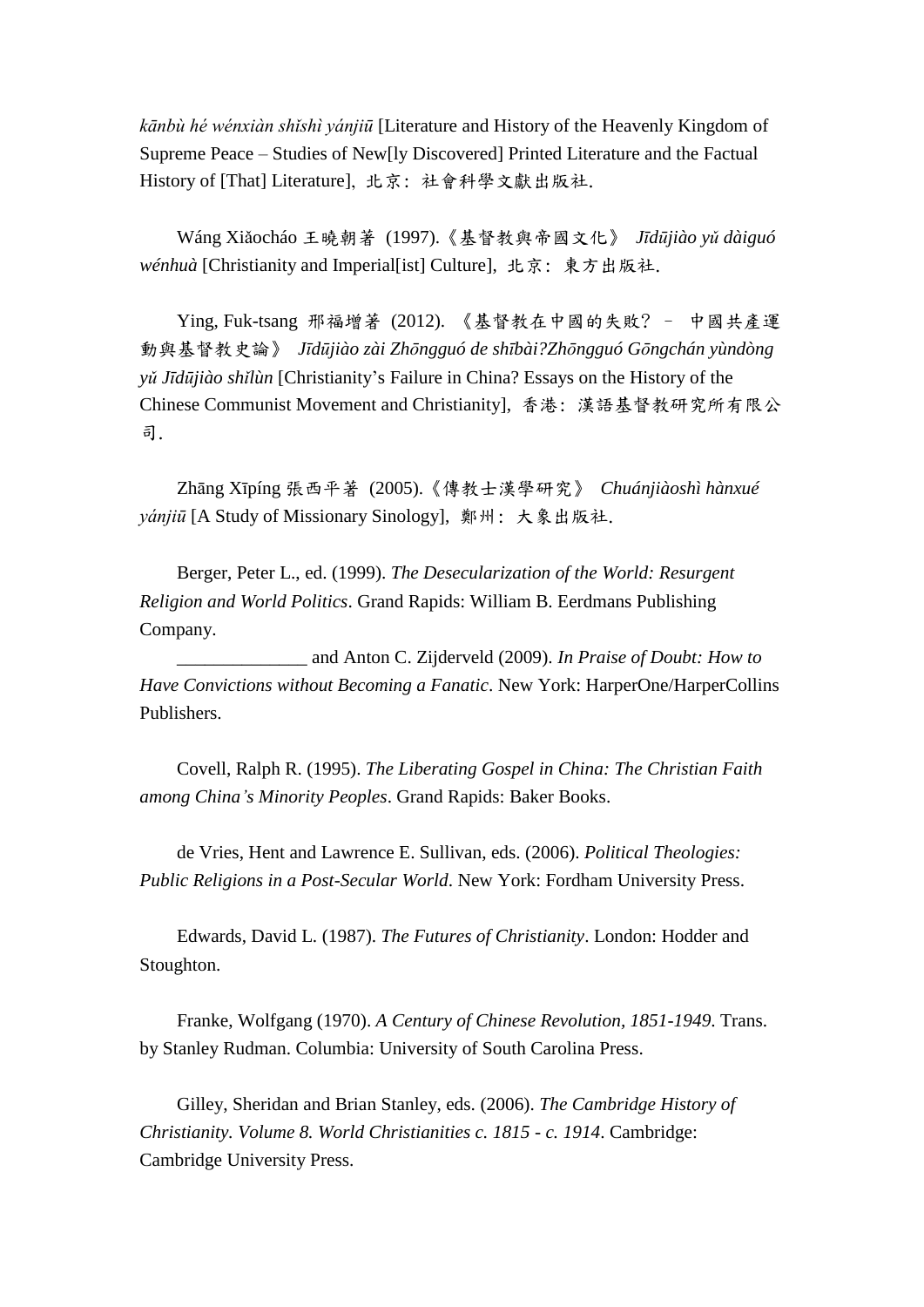Goossaert, Vincent and David A. Palmer (2011). *The Religious Question in Modern China*. Chicago: Chicago University Press.

Hirono, Miwa (2008). *Civilizing Missions: International Religious Agencies in China*. New York: Palgrave Macmillan.

Hsieh, Fang-Lan (2009). *A History of Chinese Christian Hymnody: From its Missionary Origins to Contemporary Indigenous Productions*. Lewiston: The Edwin Mellen Press.

Koshy, Ninan (2004). *A History of the Ecumenical Movement in Asia: Volume I*. Hong Kong: World Student Christian Federation Asia-Pacific Region, Asia and Pacific Alliance of YMCAs, and Christian Conference of Asia.

Küng, Hans and Julia Ching (1989). *Christianity and Chinese Religions*. New York: Doubleday.

Lopez, Donald S., Jr., ed. (1996). *Religions of China in Practice*. Princeton: Princeton University Press.

Luo Zhufeng, ed. (1991). *Religion under Socialism in China*. Trans. Donald E. MacInnis and Zheng Xi'an. Armonk: M. E. Sharpe, Inc.

McLeod, Hugh, ed. (2006). *The Cambridge History of Christianity. Volume 9. World Christianities c. 1914 - c. 2000*. Cambridge: Cambridge University Press.

Michael, Franz and Chung-li Chang (1966). *The Taiping Rebellion: History and Documents. Volume 1: History*. Seattle: The University of Washington Press.

Moffett, Samuel Hugh (2005). *A History of Christianity in Asia. Volume II, 1500-1900*. Maryknoll: Orbis Books.

Oxtoby, Willard G., ed. (2002a). *World Religions: Eastern Traditions*. Oxford: Oxford University Press.

\_\_\_\_\_\_\_\_\_\_\_\_\_\_\_, ed. (2002b). *World Religions: Western Traditions*. Oxford: Oxford University Press.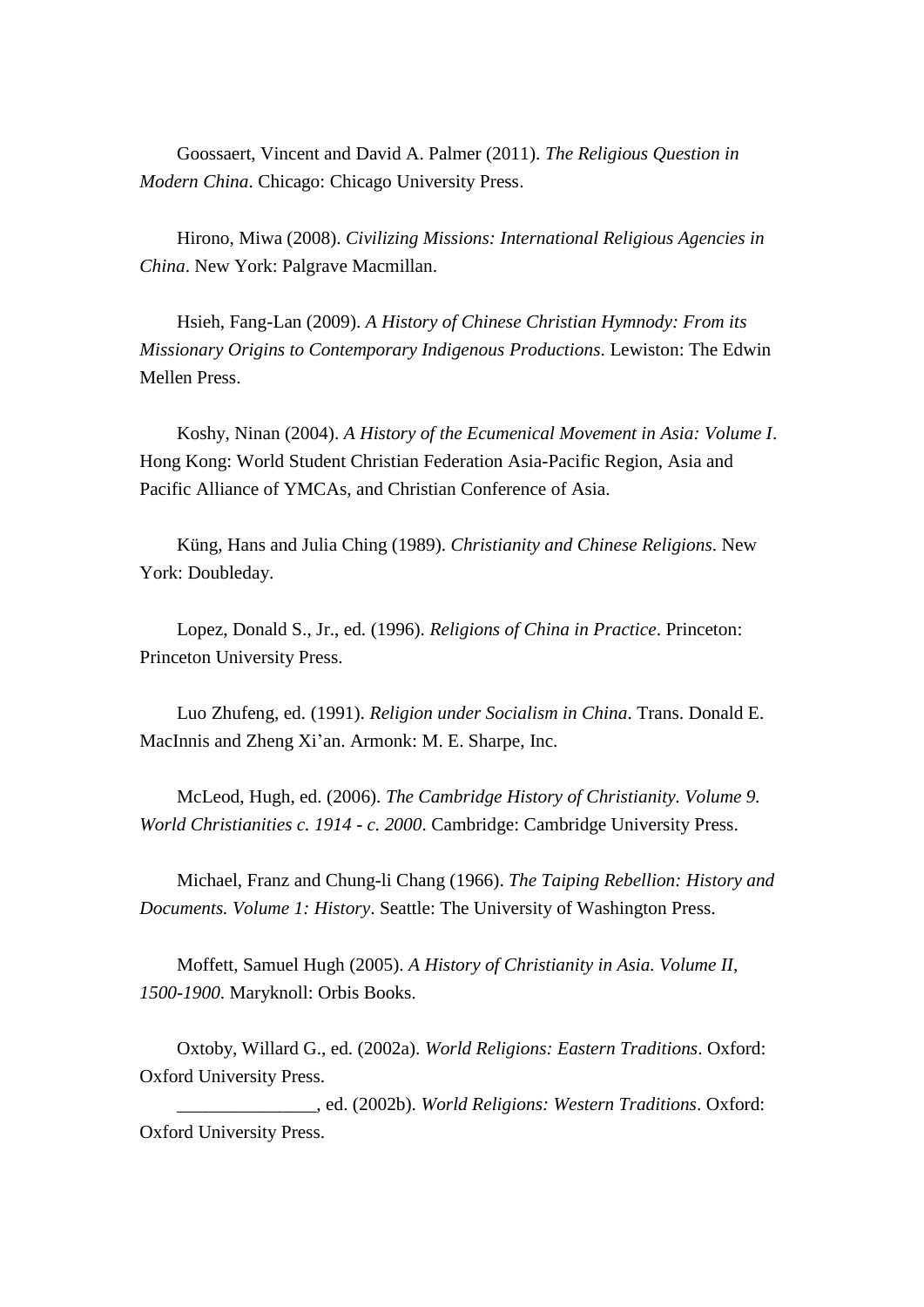Palmer, David A., Glenn Shive and Philip L. Wickeri, eds. (2011). *Chinese Religious Life*. Oxford: Oxford University Press.

Pan, Lynn, ed. (1998). *The Encyclopedia of the Chinese Overseas*. Singapore: Archipelago Press and Landmark Books.

Paper, Jordan (1995). *The Spirits are Drunk: Comparative Approaches to Chinese Religion*. Albany: State University of New York Press.

\_\_\_\_\_\_\_\_\_\_\_ and Lawrence G. Thompson (1998). *The Chinese Way in Religion*. Belmont: Wadsworth Publishing Company.

Pfister, Lauren F. (forthcoming). "Questioning the Modern Emergence of 'Zòngjiào' 宗教 and 'Zhéxué' 哲學 in Modern Chinese Language and Cultures – Beyond Historical Geneologies to Matters of Legitimization within the Transformation of Cultures". In *Shèjiè Hànxué tōngbào* 世界漢學通報 [Newsletter of World Sinology] Vol. 1 (Shànghǎi Jiāotōng University, scheduled for 2015).

\_\_\_\_\_\_\_\_\_\_\_\_\_\_ (forthcoming). "Distinguishing Spiritual Revolution from Military Revolution: Meditations on the Impact of Chinese Literature by Protestant Missionary-Scholars in Late Traditional China", *Ching Feng* (scheduled for 2015); Chinese version in 陶飛亞 賴品超 主編《第六屆「基督教與中國社會文化」國際 年青學者研討會會議論文集》, 頁 36 至 56 (other details not known).

\_\_\_\_\_\_\_\_\_\_\_\_\_\_ (2012a). "Post-Secularity within Contemporary Chinese Philosophical Contexts", *Journal of Chinese Philosophy* Vol. 39, no. 1 (March 2012): 121-138.

\_\_\_\_\_\_\_\_\_\_\_\_\_\_ ed., (2012b). *Expanding Horizons of Religion and European Culture for China: Selected Essays by Zhao Fusan*. Trans. Curie QU Li. Produced as an issue of *Contemporary Chinese Thought* Vol. 43, No. 3 (Spring 2012). 89 pages.

\_\_\_\_\_\_\_\_\_\_\_\_\_\_ (2010). "China's Missionary-Scholars", in R. G. Tiedemann, ed., *Handbook of Christianity in China. Volume Two: 1800 to the Present*: 742-765.

\_\_\_\_\_\_\_\_\_\_\_\_\_\_ (2008). "Philosophical Explorations of the Transformative Dimension in Chinese Culture," *Journal of Chinese Philosophy* Vol. 35, no. 4 (December 2008): 663-682.

\_\_\_\_\_\_\_\_\_\_\_\_\_\_ (2007a). "In the Eye of a Tornado: Lessons Learned from Critiques of Christian Missionaries", *Ching Feng* 8:1-2 (2007), pp. 91-116*.*

\_\_\_\_\_\_\_\_\_\_\_\_\_\_ (2007b). "Brothers in the Spirit", in Marc Hermann, Christian Schwermann, and Jari Grosse-Ruyken, eds., *Zurück zur Freude. Studien zur chinesischen Literatur und Lebenswelt und ihrer Rezeption in Ost und West. Festschrift für Wolfgang Kubin*. Sankt Augustin: Steyler Verlag: 55 - 82.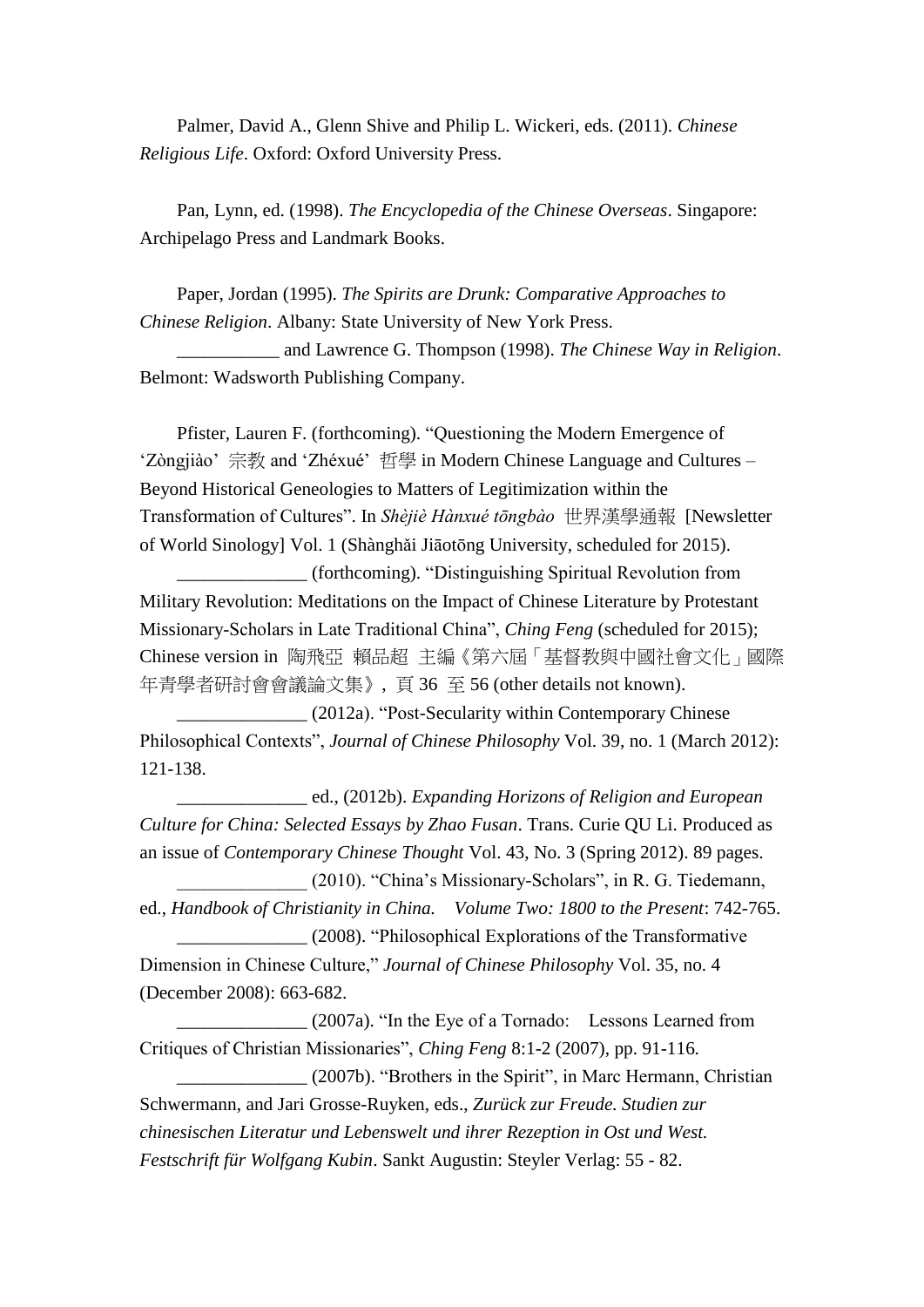\_\_\_\_\_\_\_\_\_\_\_\_\_\_ (2005). "Protestant Ethics among Chinese Missionaries, Problems of Indigenization, and the Spirit of Academic Professionalization." In *Journal of Classical Sociology* Vol. 5, no. 1 (May 2005): 93-114.

\_\_\_\_\_\_\_\_\_\_\_\_\_\_ (2004). *Striving for 'The Whole Duty of Man': James Legge (1815-1897) and the Scottish Protestant Encounter with China.* Frankfurt am Main: Peter Lang. Two volumes.

\_\_\_\_\_\_\_\_\_\_\_\_\_\_ (2003a). "The Creative Potential and Philosophical Importance of Going Beyond a "China-West" Philosophical Focus in 21st Century Chinese Philosophy", in Fāng Kèlì 方克立, ed., *Chinese Philosophy and the Trends of the 21st Century Civilization*. Běijīng: Commercial Press: 603-624.

 $(2003b)$ . "20<sup>th</sup> Century Contributions in Chinese Philosophy of Religion(s): From Deconstructive Contradiction to Constructive Reconsideration," *Journal of Chinese Philosophy* Vol. 30, nos. 3-4 (September/December 2003): 541- 553.

\_\_\_\_\_\_\_\_\_\_\_\_\_\_ (1999). "A Transmitter but not a Creator: The Creative Transmission of Protestant Biblical Traditions by Ho Tsun-Sheen (1817-1871)" in Irene Eber, Sze-Kar Wan, Knut Walf, and Roman Malek, eds., *Bible in Modern China: The Literary and Intellectual Impact*. Sankt Augustin and Jerusalem: Institut Monumenta Serica and The Harry S. Truman Research Institute for the Advancement of Peace, The Hebrew University of Jerusalem: 165-197.

\_\_\_\_\_\_\_\_\_\_\_\_\_\_ (unpublished). "Sublating our Pasts and Being Assured of Eternity: Cultural Dialectics within the Formation of Biblically-Based Chinese Christianity During the Past 150 Years." 97 pages. Completed in 2009.

Reilly, Thomas H. (2004). *The Taiping Heavenly Kingdom: Rebellion and the Blasphemy of Empire*. Seattle: The University of Washington Press. Chinese version: (美) 賴利 著《上帝與皇帝之爭: 太平天國的宗教與 政治》, 上海: 上海人民出 版社, 2011 年.

Rosenstock-Huessy, Eugen (1993). *Out of Revolution: Autobiography of Western Man*. Providence: Berg.

Standaert, Nicolas, ed. (2001). *Handbook of Christianity in China – Volume One: 635-1800*. Leiden: Brill.

Thompson, Laurence G. (1989). *Chinese Religion: An Introduction.* Belmont: Wadsworth Publishing Company.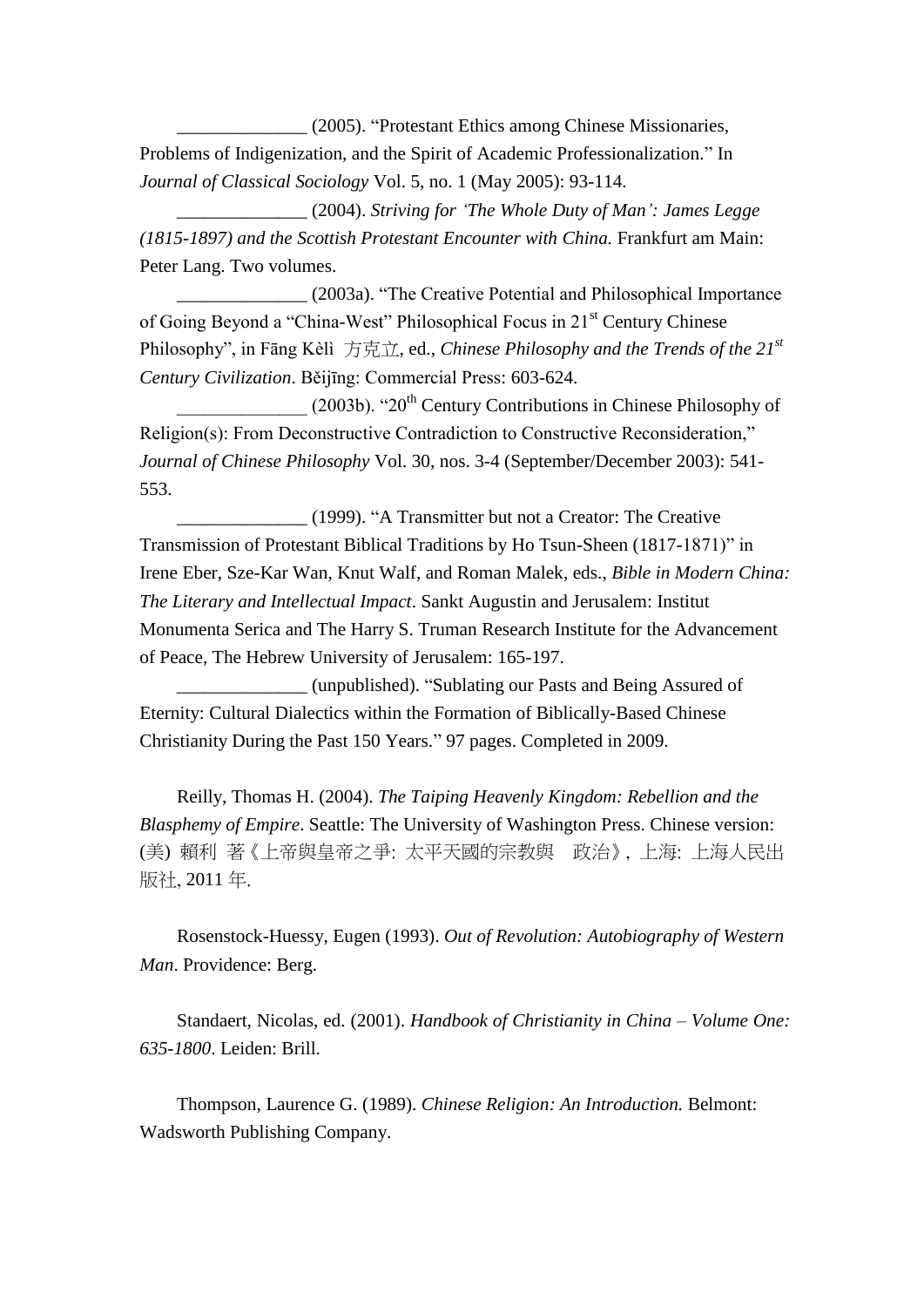Tiedemann, R. G. ed., (2010). *Handbook of Christianity in China – Volume Two: 1800* – *Present*. Leiden: Brill.

Walls, Andrew and Cathy Ross, eds. (2008). *Mission in the Twenty-first Century: Exploring the Five Marks of Global Mission*. Maryknoll: Orbis Books.

Wolin, Richard (2005). "Jürgen Habermas and Post-secular Societies", *The Chronicle of Higher Education* Vol. 52, no. 5 (23 September 2005): B16.

### APPENDIX I

# STATISTICS RELATED TO CHRISTIAN DIVERSITY DRAWING ON DETAILS ABOUT MISSIONARY SOCIETIES IN CHINA FROM 1800 TO 1950

For those works dealing with the modern era of Christian missions in China, one cannot but be impressed with the huge amount of new information that should be considered and digested from the two thick volumes edited by Nicolas Standaert and R. Gary Tiedemann and published by E. J. Brill as the first and second volumes in the *Handbook of Christianity in China*. 66

Though both volumes are very substantial, the detailed lists of Roman Catholic and Protestant missionary societies appearing in the second volume are particularly impressive. They appear in ten tables, part of which I will summarize in the following paragraphs. It is this statistical information that should stimulate some of our reflections about Christian diversity in China during the period from 1800 to 1950. From the outset, it should be indicated that these statistics cannot come anywhere near to telling the whole rich picture of the cross-cultural and multi-functional roles of missionaries in relationship to the Chinese Christians and other Chinese persons they related to, but they do provide a new basis for considering a number of interpretive problems that deserve being weighed very carefully in any  $21<sup>st</sup>$  century effort to comprehend Christian diversity within mainland China and elsewhere in cultural China during that 150 year period.

<sup>66</sup> Cf. Nicolas Standaert, ed., *Handbook of Christianity in China – Volume One: 635-1800* (Leiden: Brill, 2001) and R. G. Tiedemann, ed., *Handbook of Christianity in China – Volume Two: 1800* – *Present* (Leiden: Brill, 2010). In what follows I will refer to the former as HCC1 and the latter as HCC2. The first was just over 960 pages in length; the latter, just over 1000 pages in length.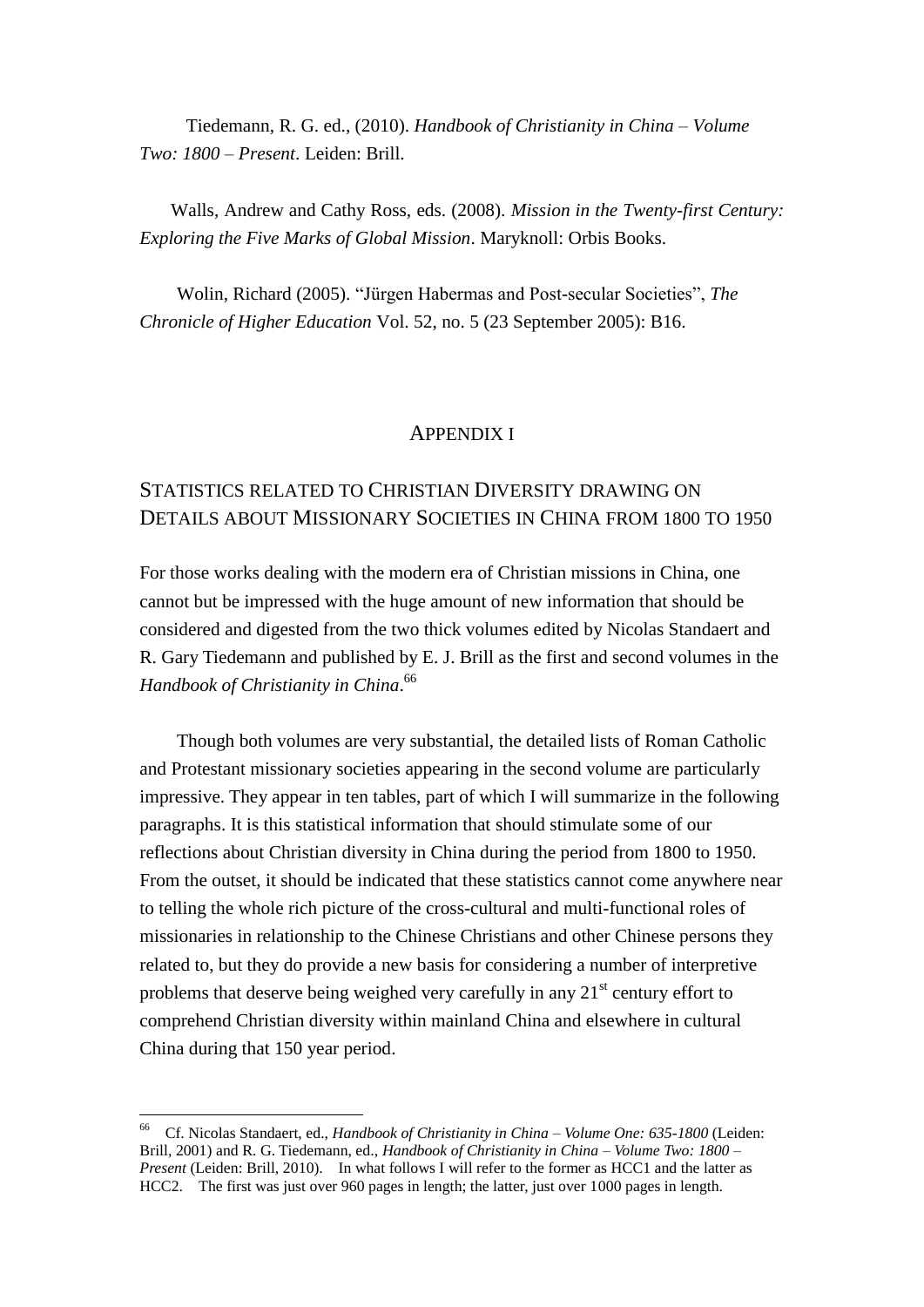At the end of the second volume edited by Tiedemann we have the following ten tables:

- Table 1: Catholic Religious Communities of Men  $(1800-1950)^{67}$
- Table 2: Catholic Religious Communities of Foreign Women<sup>68</sup>
- Table 3: Catholic Religious Communities of Chinese Women, pre-1950 (including Associations of Diocesan Right) $^{69}$
- $\blacksquare$  Table 4: Protestant Missionary Societies<sup>70</sup>
- Table 5: Statistics of Protestant Mission Work in China for the Year Ending 1905<sup>71</sup>
- Table 6: Catholics in the Oing Empire,  $1911^{72}$
- Table 7: Roman Catholic Jurisdictions 1924-1946<sup>73</sup>
- Table 8: Catholics Statistics by Jurisdiction  $-1940/41$  (Arranged by Ecclesiastical Region)<sup>74</sup>
- Table 9: Heads of Catholics Jurisdictions  $-1949/50$ : Archbishops, Bishops and Prefects Apostolic (Arranged by Ecclesiastical Province)<sup>75</sup>
- **Table 10: Statistics of Protestant Missions and Churches in China, ca. 1950<sup>76</sup>**

The statistical sums of the first four tables provide information that can prove to be startling for those who previously have not considered these matters in such detail.<sup>77</sup> Notable is the fact that even though these tables appear in the second volume which is devoted to the period from "1800 to the present", they cover information that begins in the  $16^{th}$  century.<sup>78</sup> Some basic summaries of their content reveal some unusual facts which we will further analyze in the subsequent paragraphs.

Table 1: Catholic Religious Communities of Men (1800-1950)

- $\blacksquare$  Involves 56 different missionary communities
- Includes five indigenous Chinese missionary communities
- $\blacksquare$  Includes missionary communities from 12 nations other than China, the

 67 Tiedemann, HCC2, pp. 915-922.

<sup>68</sup> Tiedemann, HCC2, pp. 922-932.

<sup>69</sup> Tiedemann, HCC2, pp. 932-937.

<sup>70</sup> Tiedemann, HCC2, pp. 938-957.

<sup>71</sup> Tiedemann, HCC2, pp. 958-961.

<sup>72</sup> Tiedemann, HCC2, pp. 962-970. 73 Tiedemann, HCC2, pp. 971-976.

<sup>74</sup> Tiedemann, HCC2, pp. 977-986.

<sup>75</sup> Tiedemann, HCC2, pp. 987-996.

<sup>76</sup> Tiedemann, HCC2, pp. 997-1004.

 $77$  These also include some basic assumptions taken up in these first four tables, including the fact that missionary societies or communities would continue to be present after they first arrived in China, which was not always the case.

<sup>&</sup>lt;sup>78</sup> That is, with the arrival of the Jesuits in southeastern China in the 1580s.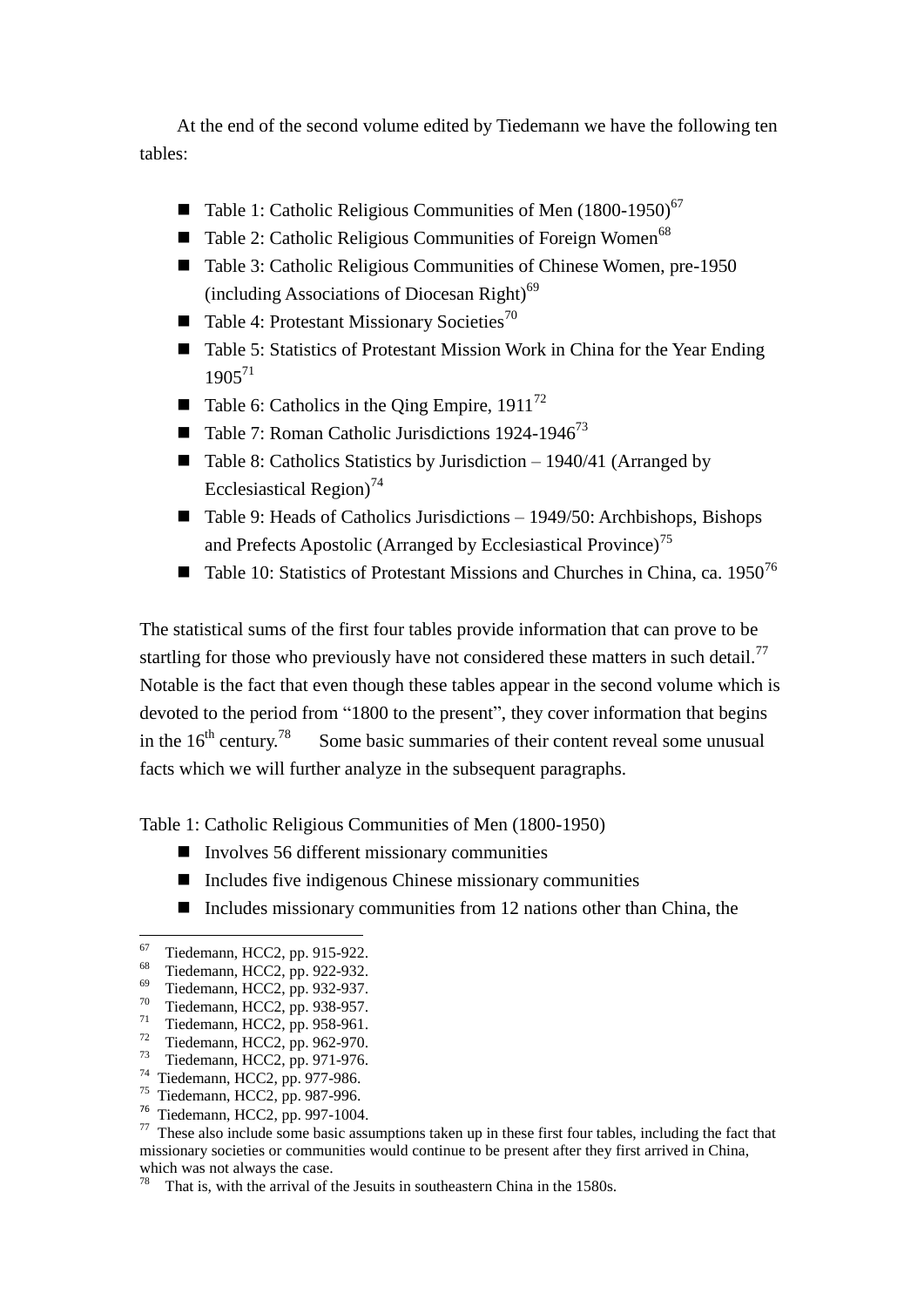highest number of these communities coming from one country being from Italy (having 12 missionary communities), followed by those from Germany and China (both with five communities), and then others from the Canada, France, Spain, and the USA (all sending four communities)

- Includes 11 foreign international missionary communities (and so not limited to a single foreign national identity)
- $\blacksquare$  In spite of the period of time noted in the title of this table, it also includes those missionary communities which arrived in China before 1800, pointing out that there were eight such Roman Catholic missionary communities
- $\blacksquare$  Notably, there were 36 new missionary communities which came to China from 1911 till 1949 (64% of the total number of Roman Catholic male missionary communities working in China during the period under consideration)

Table 2: Catholic Religious Communities of Foreign Women

- $\blacksquare$  Involves 83 different missionary communities
- Includes female missionary communities from 18 foreign nations, the most number of these communities being from the USA (having 19 missionary communities), followed by those from France and Italy (both including twelve female religious communities), with the next numerous stemming from Spain and Germany (having nine and six communities respectively)
- Though the vast majority of these foreign female Roman Catholic religious communities came from Europe or North America, there was also one community coming from Japan
- Includes four foreign international female missionary communities, and so not able to be associated with any single country or its religious orders
- Only one female religious community arrived in China before 1800, while from 1911 till 1949 there were 69 new foreign female Roman Catholic missionary communities which came to China (just over 80% of all those working in China during the period under consideration)

Table 3: Catholic Religious Communities of Chinese Women (pre-1950)

- Involves 61 indigenous female Roman Catholic missionary communities
- There were 17 Chinese female religious communities established in China between 1869 and 1911, while from 1911 till 1949 there were 44 new communities established (just over 70% of all those working in China during the period under consideration)